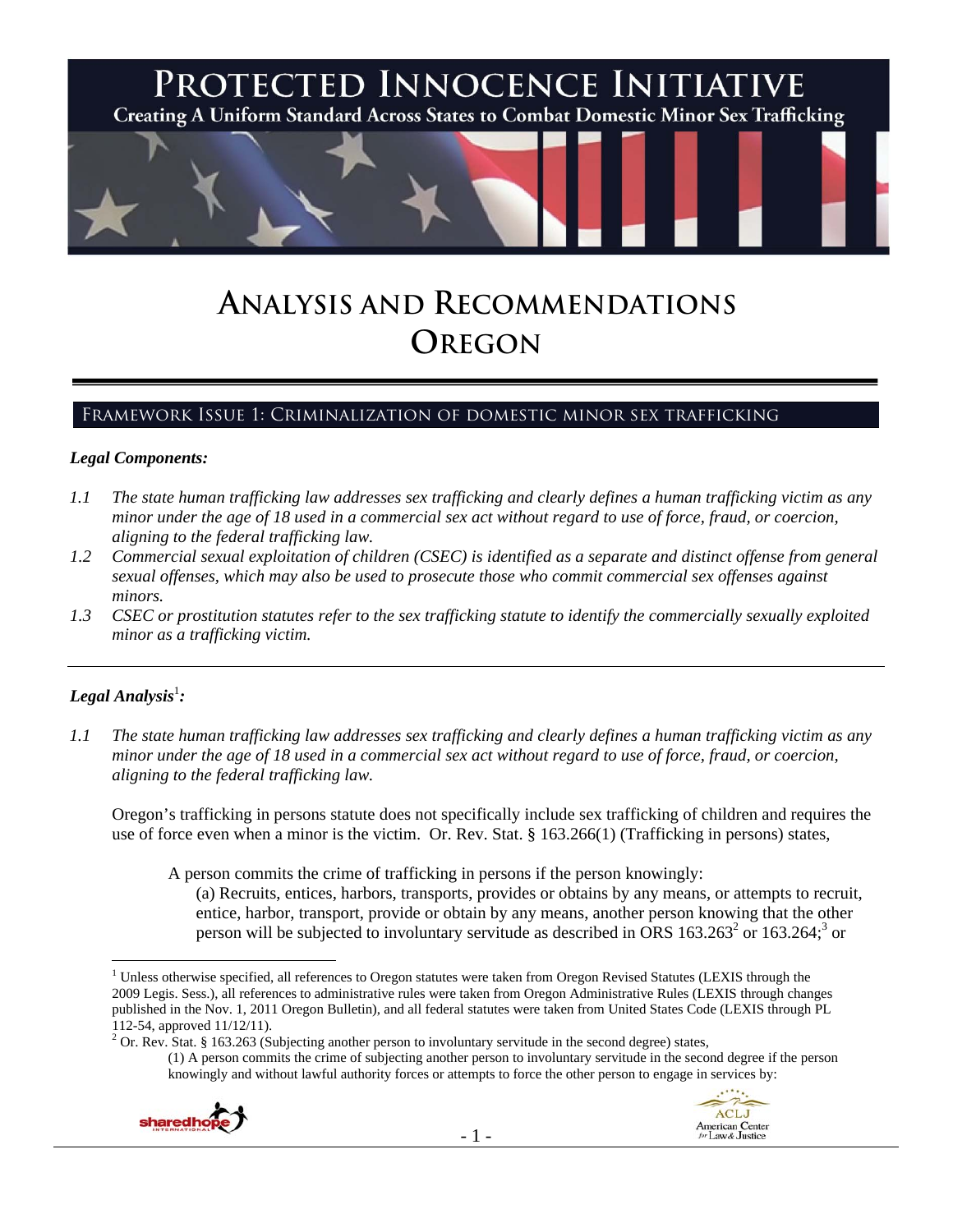(b) Benefits financially or receives something of value from participation in a venture that involves an act prohibited by this section or ORS 163.263 or 163.264.

A conviction under Or. Rev. Stat. § 163.266(1) is punishable as a Class B felony by imprisonment up to 10 years and a possible fine not to exceed \$250,000. Or. Rev. Stat. §§ 163.266(2), 161.605(2), 161.625(1)(c). However, under Or. Rev. Stat. § 161.625(3)(a), "If a person has gained<sup>4</sup> money or property through the commission of a felony, then upon conviction thereof the court, in lieu of imposing the fine authorized . . . may sentence the defendant to pay an amount, fixed by the court, not exceeding double the amount of the defendant's gain from the commission of the crime."

Or. Rev. Stat. § 163.261 (Definitions) provides the definition of "services" for § 163.263 and § 163.264 by stating, "As used in ORS § 163.263 and § 163.264, 'services' means activities performed by one person under the supervision or for the benefit of another person."

- 1.1.1 Recommendation: Amend Or. Rev. Stat. § 163.266(1) (Trafficking in persons) to address the crime of sex trafficking, differentiate between the trafficking of a minor and the trafficking of an adult, and eliminate the requirement to prove force, fraud, or coercion in the sex trafficking of a minor.<sup>5</sup>
- *1.2 Commercial sexual exploitation of children (CSEC) is identified as a separate and distinct offense from general sexual offenses, which may also be used to prosecute those who commit commercial sex offenses against minors.*

Three laws treat CSEC as distinct crimes in Oregon:

1. Or. Rev. Stat. § 167.017(1)(b), (c), (d) (Compelling prostitution)<sup>6</sup> makes it illegal if a person "(b) Induces or causes a person under 18 years of age to engage in prostitution; (c) Aids or facilitates the commission of prostitution by a person under 18 years of age; or (d) Induces or causes the spouse, child or stepchild of the person to engage in prostitution." A conviction under Or. Rev. Stat. § 167.017(1) is punishable as a Class B felony by imprisonment up to 10 years and a possible fine not exceeding \$250,000. Or. Rev. Stat. §§ 167.017(2), 161.605(2), 161.625(1)(c).

- (b) Destroying, concealing, removing, confiscating or possessing an actual or purported passport or immigration document or another actual or purported government identification document of a person;
- (c) Threatening to report a person to a government agency for the purpose of arrest or deportation;
- (d) Threatening to collect an unlawful debt; or
- (e) Instilling in the other person a fear that the actor will withhold from the other person the necessities of life, including but not limited to lodging, food and clothing.
- (2) Subjecting another person to involuntary servitude in the second degree is a Class C felony. 3

<sup>3</sup> Or. Rev. Stat. § 163.264 (Subjecting another person to involuntary servitude in the first degree) states,

(1) A person commits the crime of subjecting another person to involuntary servitude in the first degree if the person

- knowingly and without lawful authority forces or attempts to force the other person to engage in services by:
	- (a) Causing or threatening to cause the death of or serious physical injury to a person; or
	- (b) Physically restraining or threatening to physically restrain a person.
- 

<sup>5</sup> Subsequent recommendations in this report referring to the state human trafficking laws are predicated upon the recommendations contained in Section 1.1 being previously or simultaneously implemented. 6

 $6$  Here and elsewhere in this report that Or. Rev. Stat. § 167.017 is quoted or cited, the language has been updated to reflect the passage of Senate Bill 425 in the 76th Legislative Assembly. 2011 Or. Laws 334 (effective upon passage).





 <sup>(</sup>a) Abusing or threatening to abuse the law or legal process;

<sup>(2)</sup> Subjecting another person to involuntary servitude in the first degree is a Class B felony.<br><sup>4</sup> Or. Rev. Stat. § 161.625(4) states in part, "As used in this section, 'gain' means the amount of money or the value of pro derived from the commission of the felony, less the amount of money or the value of property returned to the victim of the crime or seized by or surrendered to lawful authority before the time sentence is imposed."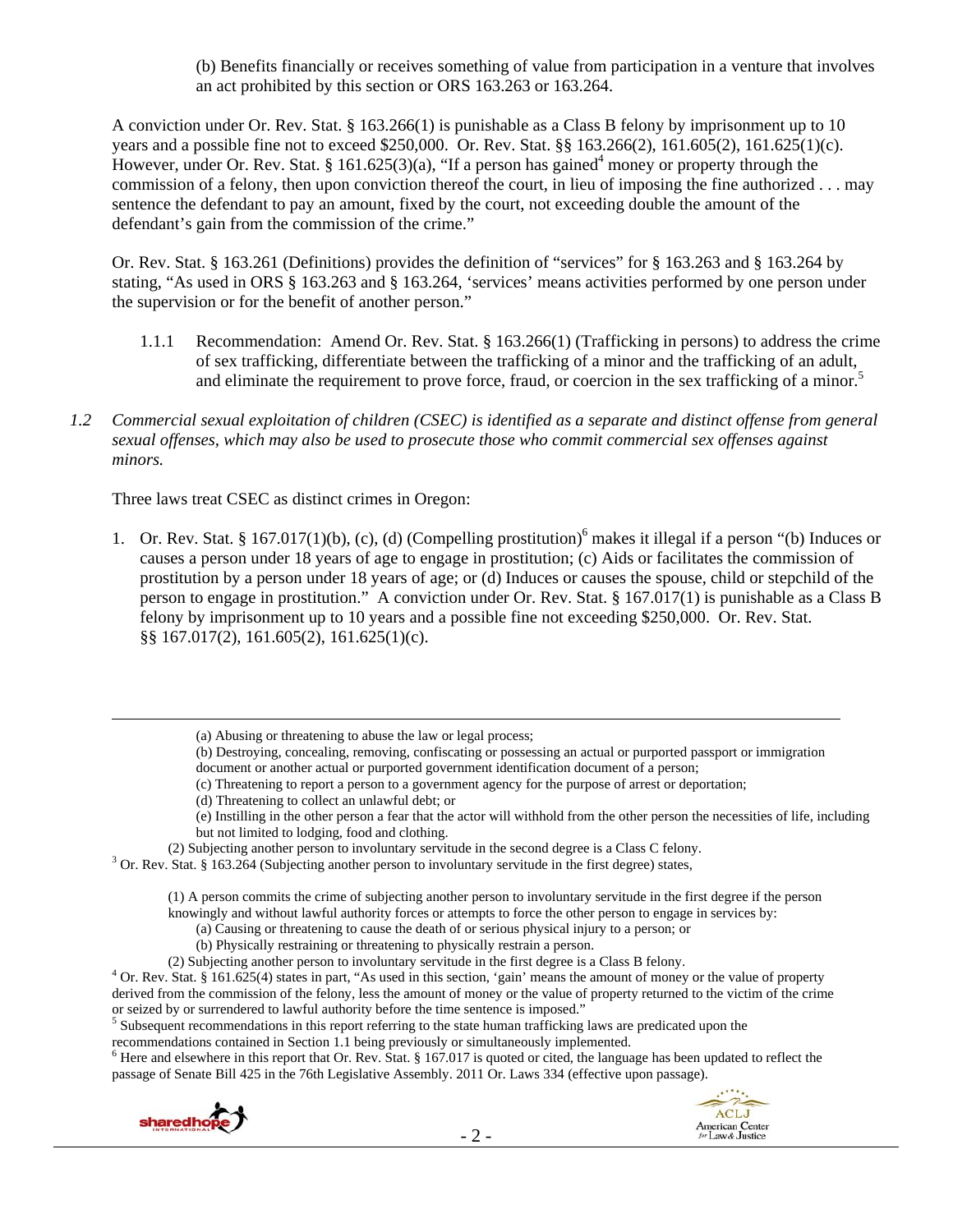- 2. Or. Rev. Stat. § 163.670(1) (Using child in display of sexually explicit conduct)<sup>7</sup> states in part, "A person commits the crime of using a child<sup>8</sup> in a display of sexually explicit conduct<sup>9</sup> if the person employs, authorizes, permits, compels or induces a child to participate or engage in sexually explicit conduct for any person to observe or to record in a visual recording."<sup>10</sup> A conviction under Or. Rev. Stat. § 163.670 is punishable as a class A felony by imprisonment up to 20 years and a possible fine not exceeding \$375,000. Or. Rev. Stat. §§ 163.670(2), 161.605(1), 161.625(1)(b).
- 3. Enacted House Bill  $2714<sup>11</sup>$  states,

(1) A person commits the crime of patronizing a prostitute if the person pays, or offers or agrees to pay, a fee to engage in sexual conduct or sexual contact.

(2) Patronizing a prostitute is a Class A misdemeanor.

(3)(a) When a person convicted of violating this section is 18 years of age or older at the time the offense is committed and the person paid, or offered or agreed to pay, a fee to a minor to engage in sexual conduct or sexual contact, in addition to any other sentence that may be imposed, the court shall impose and may not suspend the sentence described in paragraph (b) of this subsection.

(b) Notwithstanding ORS 161.635 [Fines for misdemeanors], the mandatory minimum sentences that apply to paragraph (a) of this subsection are as follows:

(A) For a person's first conviction, a fine in the amount of \$ 10,000.

(B) For a person's second conviction, a fine in the amount of \$ 20,000 and a term of incarceration of at least seven days.

(C) For a person's third or subsequent conviction, a fine in the amount of \$ 20,000 and a term of incarceration of at least 30 days.

(c) Notwithstanding paragraphs (a) and (b) of this subsection, if the court determines that the person is unable to pay the full amount of the mandatory minimum fine, the court shall impose and may not suspend a fine in an amount the court determines the person is able to pay.

. . . .

 $\overline{a}$ 

Several other laws, although not expressly commercial in nature, also may be applicable in cases involving the commercial sexual exploitation of a child:

"Sexually explicit conduct" means actual or simulated:

- (a) Sexual intercourse or deviant sexual intercourse;
- (b) Genital-genital, oral-genital, anal-genital or oral-anal contact, whether between persons of the same or opposite sex or between humans and animals;
- (c) Penetration of the vagina or rectum by any object other than as part of a medical diagnosis or treatment or as
- part of a personal hygiene practice;
- (d) Masturbation;
- (e) Sadistic or masochistic abuse; or
- 

<sup>11</sup> The text included here and elsewhere in this report includes amendments made by the passage of House Bill 2714 during the Oregon 76<sup>th</sup> Legislative Assembly. 2011 Or. Laws 151 (effective upon passage). Section 3 of this 2011 Act is to be codified within Or. Rev. Stat. § 167.007 to § 167.017.





<sup>&</sup>lt;sup>7</sup> Here and elsewhere in this report that Or. Rev. Stat. § 163.670 is quoted or cited, the language has been updated to reflect the passage of Senate Bill 803 in the 76th Legislative Assembly. 2011 Or. Laws 515 (effective upon passage).

Or. Rev. Stat. § 163.665(1) (Definitions) defines "child" as "a person who is less than 18 years of age, and any reference to a child in relation to a visual recording of the child is a reference to a person who was less than 18 years of age at the time the original image in the visual recording was created and not the age of the person at the time of an alleged offense relating to the subsequent reproduction, use or possession of the visual recording." Here and elsewhere in this report that Or. Rev. Stat. § 163.665 is quoted or cited, the language has been updated to reflect the passage of Senate Bill 803 in the 76th Legislative Assembly. 2011 Or. Laws 515 (effective upon passage).

 $9^9$  Or. Rev. Stat. § 163.665(3) (Definitions) states,

<sup>(</sup>f) Lewd exhibition of sexual or other intimate parts.<br><sup>10</sup> Or. Rev. Stat. § 163.665(5) (Definitions) states, "'Visual recording' includes, but is not limited to, visual recordings, pictures and computer-generated images and pictures, whether made or produced by electronic, mechanical or other means."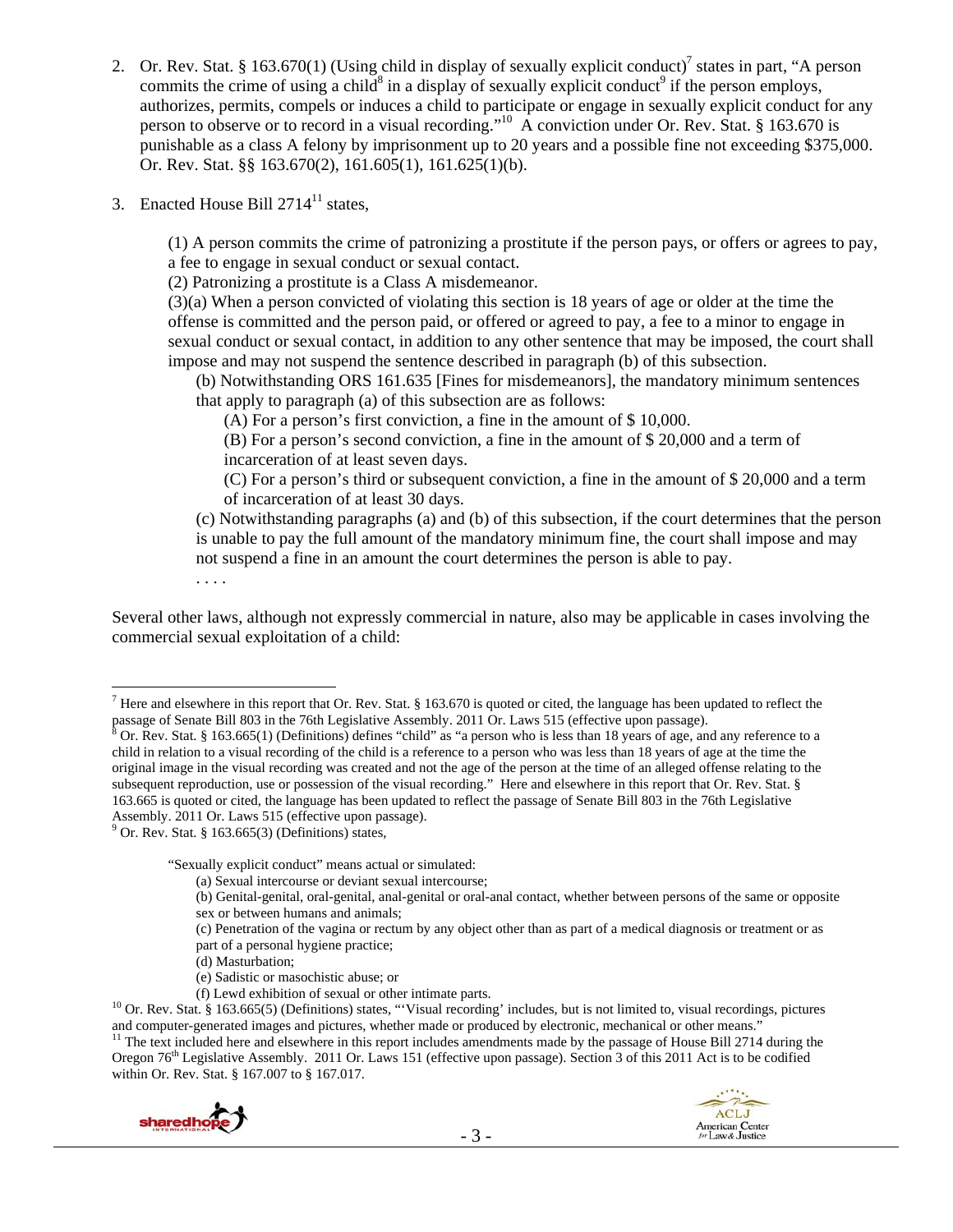- 1. Or. Rev. Stat. § 163.355(1) (Rape in the third degree) states, "A person commits the crime of rape in the third degree if the person has sexual intercourse with another person under 16 years of age." A conviction under Or. Rev. Stat. § 163.355(1) is punishable as a Class C felony by imprisonment up to 5 years and a possible fine not to exceed \$125,000. Or. Rev. Stat. §§ 163.355(2), 161.605(3), 161.625(1)(d).
- 2. Or. Rev. Stat. § 163.365(1) (Rape in the second degree) states, "A person who has sexual intercourse with another person commits the crime of rape in the second degree if the other person is under 14 years of age." A conviction under Or. Rev. Stat. § 163.365(1) is punishable as a Class B felony by imprisonment up to 10 years and a possible fine not to exceed \$250,000." Or. Rev. Stat. §§ 163.365(2), 161.605(2), 161.625(1)(c).
- 3. Or. Rev. Stat. § 163.375(1) (Rape in the first degree) states,

(1) A person who has sexual intercourse with another person commits the crime of rape in the first degree if:

- (a) The victim is subjected to forcible compulsion by the person;
- (b) The victim is under 12 years of age;
- . . . . .

A conviction under Or. Rev. Stat. § 163.375(1) is punishable as a Class A felony by imprisonment up to 20 years and a possible fine not to exceed \$375,000. Or. Rev. Stat. §§ 163.375(2), 161.605(1), 161.625(1)(b).

- 4. Or. Rev. Stat. § 163.408(1) (Unlawful sexual penetration in the second degree) states that "a person commits the crime of unlawful sexual penetration in the second degree if the person penetrates the vagina, anus or penis of another with any object other than the penis or mouth of the actor and the victim is under 14 years of age." A conviction under Or. Rev. Stat. § 163.408(1) is punishable as a Class B felony by imprisonment up to 10 years and a possible fine not to exceed \$250,000." Or. Rev. Stat. §§ 163.408(2),  $161.605(2)$ ,  $161.625(1)(c)$ .
- 5. Or. Rev. Stat. § 163.411(1) (Unlawful sexual penetration in the first degree) states,

(1) Except as permitted under ORS 163.412 [Exceptions to unlawful sexual penetration prohibition], a person commits the crime of unlawful sexual penetration in the first degree if the person penetrates the vagina, anus or penis of another with any object other than the penis or mouth of the actor and:

- (a) The victim is subjected to forcible compulsion;
- (b) The victim is under 12 years of age; or

(c) The victim is incapable of consent by reason of mental defect, mental incapacitation or physical helplessness.

A conviction under Or. Rev. Stat. § 163.411(1) is punishable as a Class A felony by imprisonment up to 20 years and a possible fine not to exceed \$375,000. Or. Rev. Stat. §§ 163.411(2), 161.605(1), 161.625(1)(b).

- 6. Or. Rev. Stat. §163.415(1)(a)(B) (Sexual abuse in the third degree) makes it illegal if any person "subjects another person to sexual contact and: . . . (B) The victim is incapable of consent by reason of being under 18 years of age." A conviction under Or. Rev. Stat. § 163.415(1) is punishable as a Class A misdemeanor by imprisonment up to 1 year and a possible fine not to exceed \$6,250. Or. Rev. Stat. §§ 163.415(2), 161.615(1), 161.635(a).
- 7. Or. Rev. Stat. § 163.427(1)(a)(A) (Sexual abuse in the first degree) makes it illegal if any person "[s]ubjects another person to sexual contact and: (A) The victim is less than 14 years of age." A conviction under Or. Rev. Stat. §  $163.427(1)(a)(A)$  is punishable as a Class B felony by imprisonment up to 10 years and a possible fine not to exceed \$250,000. Or. Rev. Stat. §§ 163.427(2), 161.605(2), 161.625(1)(c).

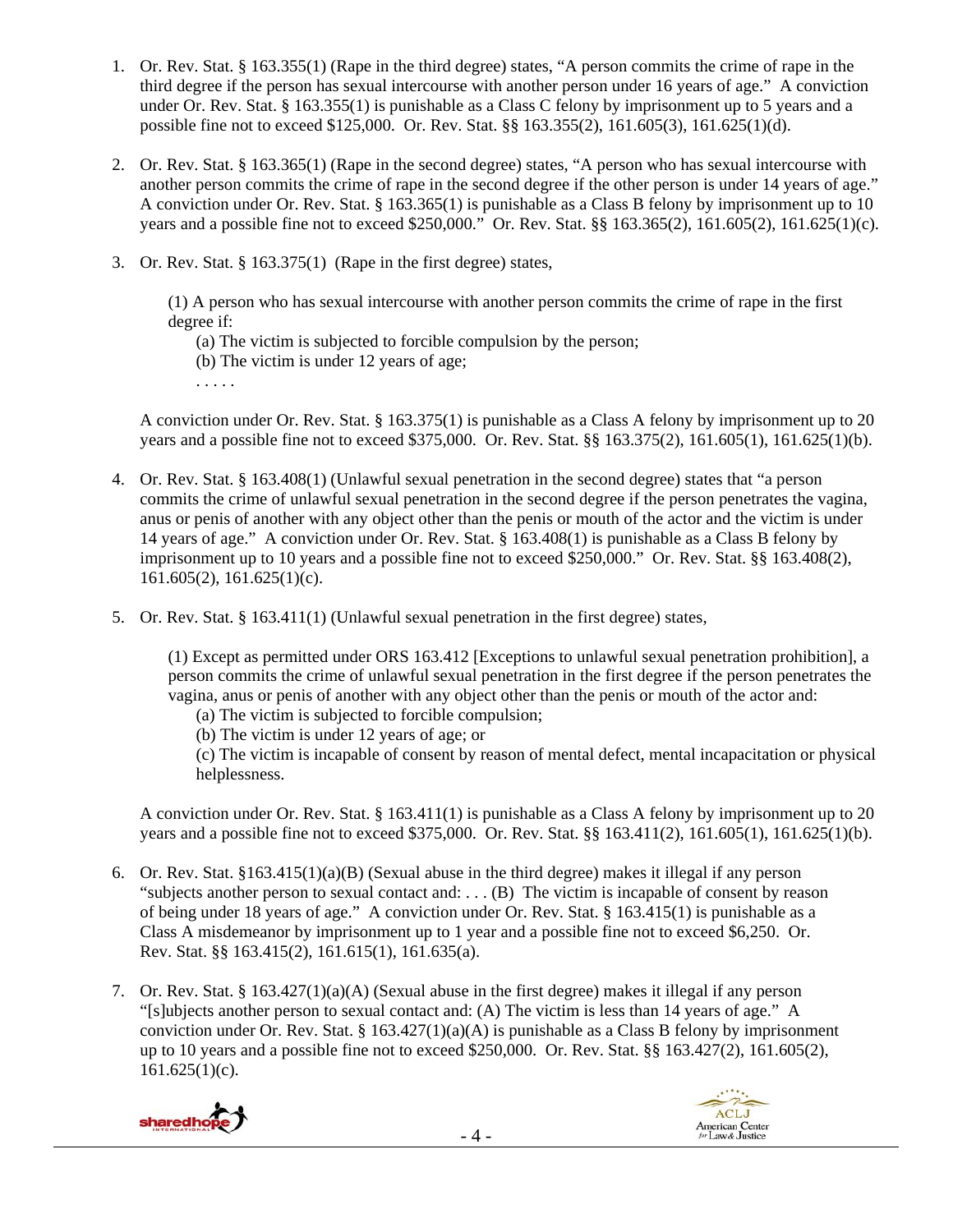8. Or. Rev. Stat. § 163.435(1) (Contributing to the sexual delinquency of a minor) states,

(1) A person 18 years of age or older commits the crime of contributing to the sexual delinquency of a minor if:

(a) Being a male, he engages in sexual intercourse with a female under 18 years of age; or

(b) Being a female, she engages in sexual intercourse with a male under 18 years of age; or (c) The person engages in deviate sexual intercourse with another person under 18 years of age or causes that person to engage in deviate sexual intercourse.

A conviction under Or. Rev. Stat. § 163.435(1) is punishable as a Class A misdemeanor by imprisonment up to 1 year and a possible fine not to exceed \$6,250. Or. Rev. Stat. §§ 163.435(2), 161.615(1), 161.635(a).

- 9. Or. Rev. Stat. § 163.445(1) (Sexual misconduct) states, "A person commits the crime of sexual misconduct if the person engages in sexual intercourse or deviate sexual intercourse with an unmarried person under 18 years of age. A conviction under Or. Rev. Stat. 163.445(1) is punishable as a Class C misdemeanor by imprisonment up to 30 days and a possible fine not to exceed \$1,250. Or. Rev. Stat. §§ 163.445(2), 161.615(3), 161.635(c).
- *1.3 CSEC or prostitution statutes refer to the sex trafficking statute to identify the commercially sexually exploited minor as a trafficking victim.*

Neither the CSEC statutes nor the sexual offenses identified in Section 1.2 refer to Or. Rev. Stat. § 163.266 (Trafficking in persons).

1.3.1. Recommendation: Amend Or. Rev. Stat. § 167.017(1) (Compelling prostitution), § 163.670(1) (Using child in display of sexually explicit conduct), and the statute added by House Bill 2714 to clarify that persons under 18 involved in commercial sexual activity are trafficking victims.



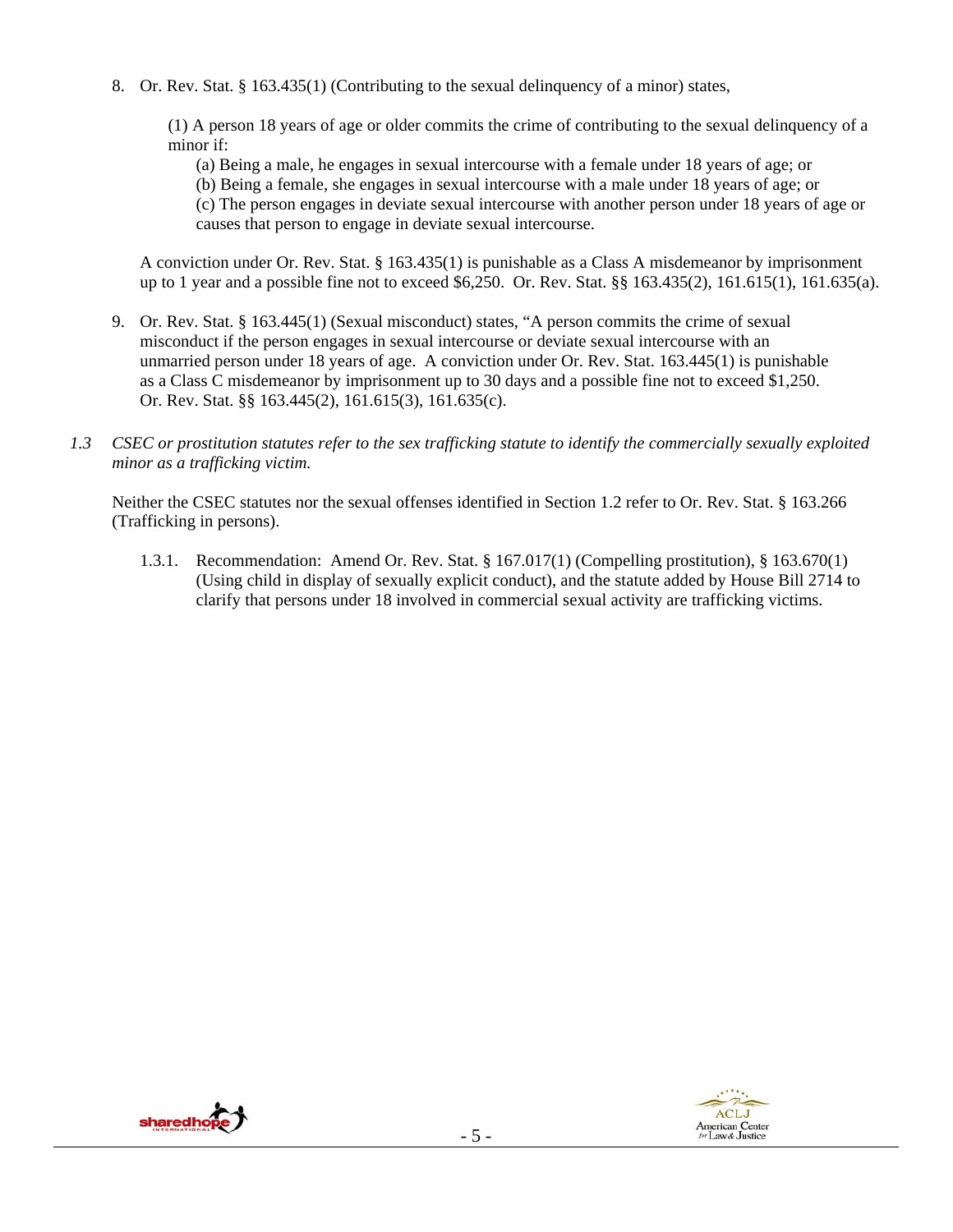## Framework Issue 2: Criminal provisions for demand

#### *Legal Components:*

- *2.1 The state sex trafficking law can be applied to the buyers of commercial sex acts with a victim of domestic minor sex trafficking.*
- *2.2 Buyers of commercial sex acts with a minor can be prosecuted under CSEC laws.*
- *2.3 Solicitation laws differentiate buying sex acts with an adult and buying sex acts with a minor under 18.*
- *2.4 Penalties for buyers of commercial sex acts with minors are as high as federal penalties.*
- *2.5 Using the Internet to lure, entice, or purchase, or attempt to lure, entice, or purchase commercial sex acts with a minor is a separate crime or results in an enhanced penalty for buyers.*
- *2.6 No age mistake defense is permitted for a buyer of commercial sex acts with any minor under 18.*
- *2.7 Base penalties for buying sex acts with a minor are sufficiently high for all minors under 18 and not reduced for older minors.*
- *2.8 Financial penalties for buyers of commercial sex acts with minors are sufficiently high to make it difficult for buyers to hide the crime.*
- *2.9 Buying and possessing child pornography carries penalties as high as similar federal offenses.*
- *2.10 Convicted buyers of commercial sex acts with minors and child pornography are required to register as sex offenders.*

\_\_\_\_\_\_\_\_\_\_\_\_\_\_\_\_\_\_\_\_\_\_\_\_\_\_\_\_\_\_\_\_\_\_\_\_\_\_\_\_\_\_\_\_\_\_\_\_\_\_\_\_\_\_\_\_\_\_\_\_\_\_\_\_\_\_\_\_\_\_\_\_\_\_\_\_\_\_\_\_\_\_\_\_\_\_\_\_\_\_\_\_\_\_

#### *Legal Analysis:*

*2.1 The state sex trafficking law can be applied to the buyers of commercial sex acts with a victim of domestic minor sex trafficking.* 

Or. Rev. Stat. § 163.266(1)(a) (Trafficking in persons) might apply to buyers of sex with victims of domestic minor sex trafficking through the term "obtain." Federal prosecutors, under the Trafficking Victims Protection Act (TVPA),<sup>12</sup> have applied the crime of human trafficking to attempted buyers of commercial sex with minors by charging that the buyers attempted to "obtain"<sup>13</sup> a person under 18 to engage in commercial sex.<sup>14</sup> It is unsettled whether the courts will uphold this interpretation of the TVPA. It is arguable, therefore, that the term "obtain" in Oregon's trafficking statute may be similarly applied, and could, therefore, implicate buyers under Or. Rev. Stat. § 163.266(1)(a). Even if applied, however, the placement of the word "obtain" in Or. Rev. Stat. § 163.266, requires the buyer to use force and have knowledge "that the other person will be subjected to involuntary servitude as described in ORS  $163.263^{15}$  or  $163.264$ .<sup>16</sup> Or. Rev. Stat. §  $163.266(1)(a)$ .

2.1.1 Recommendation: Amend Or. Rev. Stat. § 163.266 (Trafficking in persons) to clearly make it apply to buyers of commercial sex with minors and to remove the requirement to prove knowledge that force, fraud, or coercion was used to cause the person to engage in "services" where the person is a minor.



<sup>&</sup>lt;sup>12</sup> Trafficking Victims Protection Act (TVPA) of 2000, Pub. L. No. 106-386, 114 Stat. 1464, 1466 (codified in scattered sections of 18 and 22 U.S.C.).

 $13$  18 U.S.C. § 1591(a).

<sup>14</sup> *See, e.g*., Indictment at 1, United States v. Oflyng, No. 09-00084-01-CR-W-SOW (W.D. Mo. Mar. 10, 2009); *see also* News Release, U.S. Department of Justice, Office of the United States Attorney for the Western District of Missouri, Human Trafficking Rescue Project, Operation Guardian Angel, Final Defendant Pleads Guilty to Sex Trafficking of a Child, (Dec. 18, 2009), http://www.justice.gov/usao/mow/news2009/mikoloyck.ple.htm. 15 *See supra* note 2. 16 *See supra* note 3.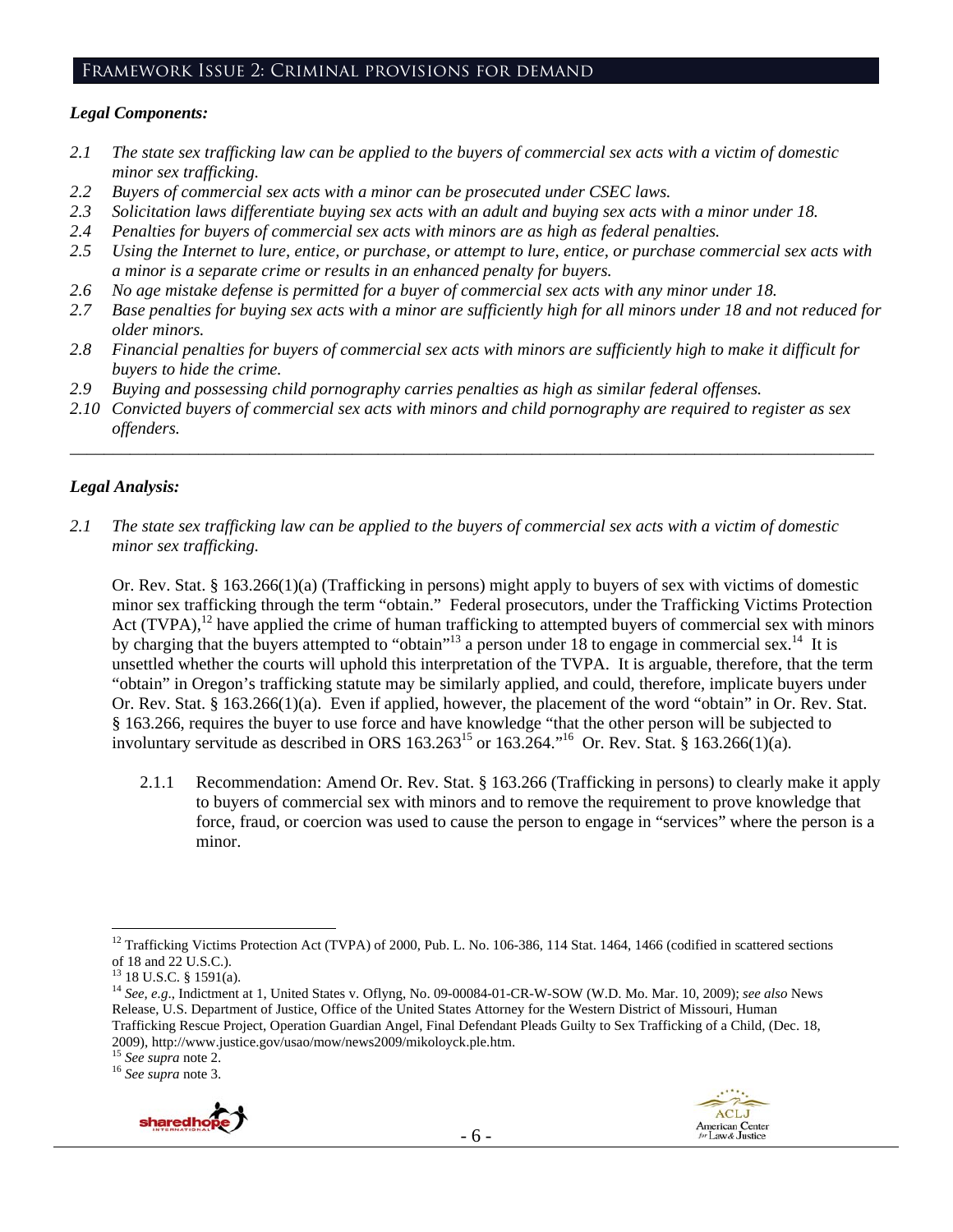#### *2.2 Buyers of commercial sex acts with a minor can be prosecuted under CSEC laws.*

Enacted House Bill 2714<sup>17</sup> applies to buyers of sex with minors but does not refer to Or. Rev. Stat. § 163.266 (Trafficking in persons). Although not yet codified, the law reads in part,

(1) A person commits the crime of patronizing a prostitute if the person pays, or offers or agrees to pay, a fee to engage in sexual conduct or sexual contact.

(2) Patronizing a prostitute is a Class A misdemeanor.  $(3)(a)$  When a person convicted of violating this section is 18 years of age or older at the time the offense is committed and the person paid, or offered or agreed to pay, a fee to a minor to engage in sexual conduct or sexual contact, in addition to any other sentence that may be imposed, the court shall impose and may not suspend the sentence described in paragraph (b) of this subsection.

(b) Notwithstanding ORS 161.635 [Fines for misdemeanors], the mandatory minimum sentences that apply to paragraph (a) of this subsection are as follows:

(A) For a person's first conviction, a fine in the amount of \$ 10,000.

(B) For a person's second conviction, a fine in the amount of \$ 20,000 and a term of incarceration of at least seven days.

(C) For a person's third or subsequent conviction, a fine in the amount of \$ 20,000 and a term of incarceration of at least 30 days.

. . . .

Several sexual offenses might apply to certain buyers of sex acts with a minor.<sup>18</sup>

*2.3 Solicitation laws differentiate buying sex acts with an adult and buying sex acts with a minor under 18.* 

The crime of buying sex with a minor results in enhanced penalties pursuant to House Bill 2714<sup>19</sup> which criminalizes a person who is at least 18 years old who " $(3)(a)$ ... offered or agreed to pay, a fee to a minor to engage in sexual conduct or sexual contact." A conviction under House Bill 2714(3)(a) is punishable as follows:

(b) Notwithstanding ORS 161.635 [Fines for misdemeanors], the mandatory minimum sentences that apply to paragraph (a) of this subsection are as follows:

(A) For a person's first conviction, a fine in the amount of \$ 10,000.

(B) For a person's second conviction, a fine in the amount of \$ 20,000 and a term of incarceration of at least seven days.

(C) For a person's third or subsequent conviction, a fine in the amount of \$ 20,000 and a term of incarceration of at least 30 days.

(c) Notwithstanding paragraphs (a) and (b) of this subsection, if the court determines that the person is unable to pay the full amount of the mandatory minimum fine, the court shall impose and may not suspend a fine in an amount the court determines the person is able to pay.

. . . .

In contrast, a conviction under Or. Rev. Stat. § 167.007(1)(b) (Prostitution), which criminalizes any person who "pays or offers or agrees to pay a fee to engage in sexual conduct<sup>20</sup> or sexual contact,"<sup>21</sup> is punishable as a Class

 $\overline{a}$ 

<sup>17</sup> See supra note 11.<br><sup>18</sup> See supra Section 1.2 for discussion of the sexual offenses that may apply to some buyers.<br><sup>19</sup> The text included here and elsewhere in this report includes amendments made by the passage of H Oregon 76<sup>th</sup> Legislative Assembly. 2011 Or. Laws 151 (effective upon passage). Section 3 of this 2011 Act is to be codified within Or. Rev. Stat. § 167.007 to § 167.017.<br><sup>20</sup> Or. Rev. Stat. § 167.002(4) (Definitions) defines "sexual conduct" as "sexual intercourse or deviate sexual intercourse."

<sup>21</sup> Or. Rev. Stat. § 167.002(5) (Definitions) defines "sexual contact" as "any touching of the sexual organs or other intimate parts of a person not married to the actor for the purpose of arousing or gratifying the sexual desire of either party."



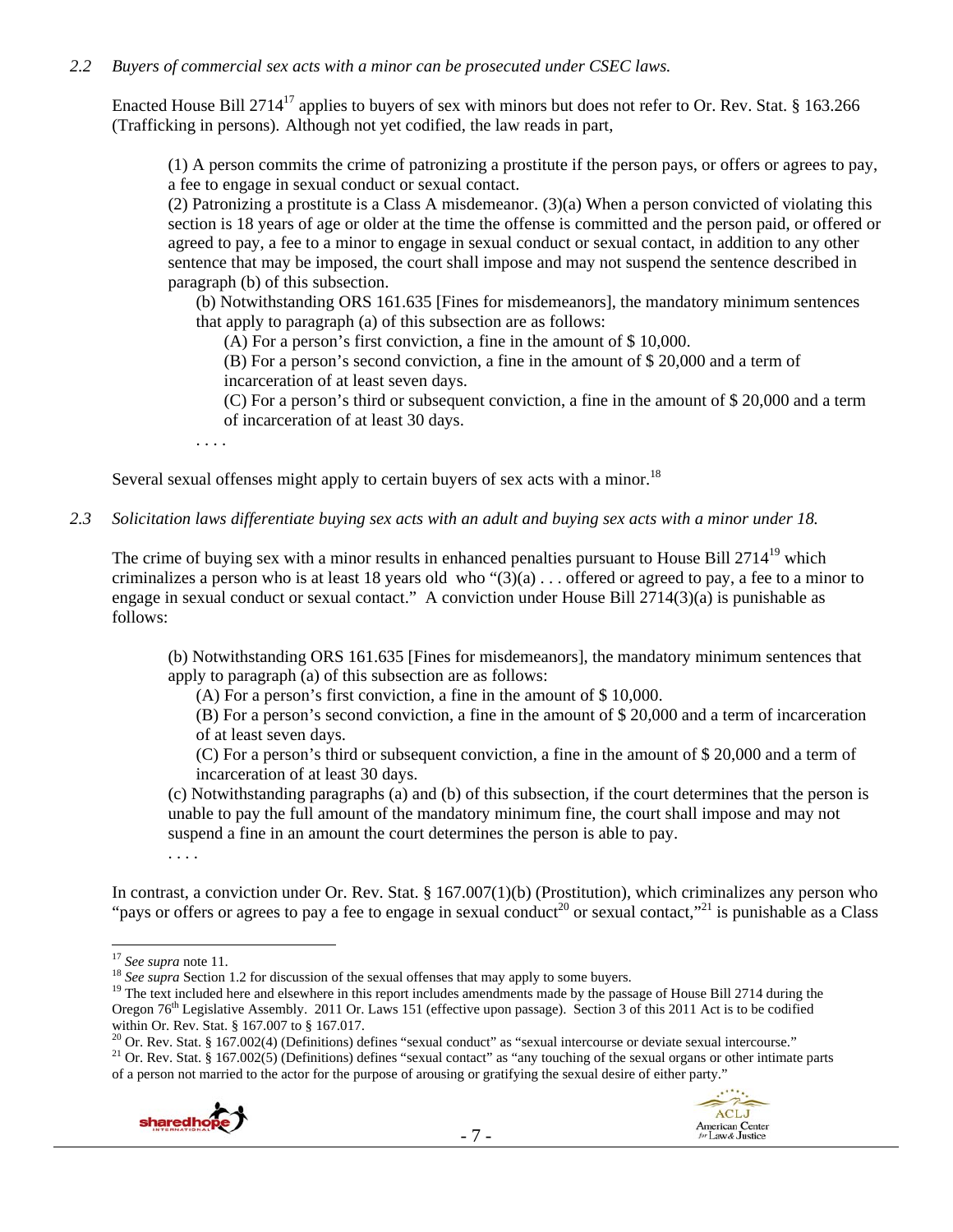A misdemeanor by up to 1 year imprisonment and a possible fine not to exceed \$ 6,250. Or. Rev. Stat. §§ 167.007(2), 161.615(1), 161.635(a).

## *2.4 Penalties for buyers of commercial sex acts with minors are as high as federal penalties.*

Penalties for buyers of commercial sex acts with minors are not as high as federal penalties and vary greatly depending on the choice of laws for prosecution. A conviction under Or. Rev. Stat. § 163.266(1)(a) (Trafficking in persons), if used to prosecute a buyer, is a Class B felony with a maximum imprisonment of 10 years and a possible fine not to exceed \$250,000. Or. Rev. Stat. §§ 161.605(2), 161.625(1)(c).

A conviction for violating § 167.007(1)(b) (Prostitution) is punishable as a Class A misdemeanor by imprisonment up to 1 year and a possible fine not to exceed \$6,250. Or. Rev. Stat. §§ 167.007(2), 161.615(1), 161.635(a). However, pursuant to enacted House Bill 2714, subsection (3)(a) states in part, "in addition to any other sentence that may be imposed, the court shall impose and may not suspend the sentence described in paragraph (b) of this subsection." Subsection (b) provides for the following "mandatory minimum sentences" when the offender is 18 years of age or older and offers to pay for sexual conduct with a minor:

(A) For a person's first conviction, a fine in the amount of \$10,000.

(B) For a person's second conviction, a fine in the amount of \$20,000 and a term of incarceration of at least seven days.

(C) For a person's third or subsequent conviction, a fine in the amount of \$20,000 and a term of incarceration of at least 30 says.

In comparison, if the victim is under the age of 14, a conviction under the TVPA for child sex trafficking is punishable by 15 years to life imprisonment and a fine not to exceed \$250,000. 18 U.S.C. §§ 1591(b)(1),  $3559(a)(1)$ ,  $3571(b)(3)$ . If the victim is between the ages of  $14-17$ , a conviction is punishable by 10 years to life imprisonment and a fine not to exceed \$250,000. 18 U.S.C. §§ 1591(b)(2), 3559(a)(1), 3571(b)(3). A conviction is punishable by mandatory life imprisonment, however, if the buyer has a prior conviction for a federal sex offense<sup>22</sup> against a minor. 18 U.S.C. § 3559(e)(1). To the extent buyers can be prosecuted under other federal CSEC laws,<sup>23</sup> a conviction is punishable by penalties ranging from a fine not to exceed \$250,000 to life imprisonment and a fine not to exceed  $$250,000.<sup>2</sup>$ 

<sup>&</sup>lt;sup>24</sup> 18 U.S.C. §§ 2251A(b) (conviction punishable by imprisonment for 30 years to life and a fine), 2251(e) (conviction punishable by imprisonment for 15–30 years and a fine), 2423(a) (conviction punishable by imprisonment for 10 years to life and a fine),  $2422(a)$  (conviction punishable by a fine, imprisonment up to 20 years, or both),  $2252(a)(2)$ , (4) (stating that a conviction under subsection (a)(2) is punishable by imprisonment for 5–20 years and a fine, while a conviction under subsection (a)(4) is punishable by imprisonment up to 10 years, a fine, or both); s*ee also* 18 U.S.C. §§ 3559(a)(1) (classifying all of the above listed offenses as felonies), 3571(b)(3) (providing a fine up to \$250,000 for any felony conviction).





<sup>&</sup>lt;sup>22</sup> Pursuant to 18 U.S.C. § 3559(e)(2), "federal sex offense" is defined as

an offense under section 1591 [18 USCS § 1591] (relating to sex trafficking of children), 2241 [18 USCS § 2241] (relating to aggravated sexual abuse), 2242 [18 USCS § 2242] (relating to sexual abuse), 2244(a)(1) [18 USCS § 2244(a)(1)] (relating to abusive sexual contact), 2245 [18 USCS § 2245] (relating to sexual abuse resulting in death), 2251 [18 USCS § 2251] (relating to sexual exploitation of children), 2251A [18 USCS § 2251A] (relating to selling or buying of children), 2422(b) [18 USCS § 2422(b)] (relating to coercion and enticement of a minor into prostitution), or

<sup>2423(</sup>a) [18 USCS § 2423(a)] (relating to transportation of minors).<br><sup>23</sup> 18 U.S.C. §§ 2251A(b) (Selling or buying of children), 2251(a) (Sexual exploitation of children), 2423(a) (Transportation of a minor with intent for minor to engage in criminal sexual activity), 2422(a) (Coercion and enticement), 2252(a)(2), (a)(4) (Certain activities relating to material involving the sexual exploitation of minors).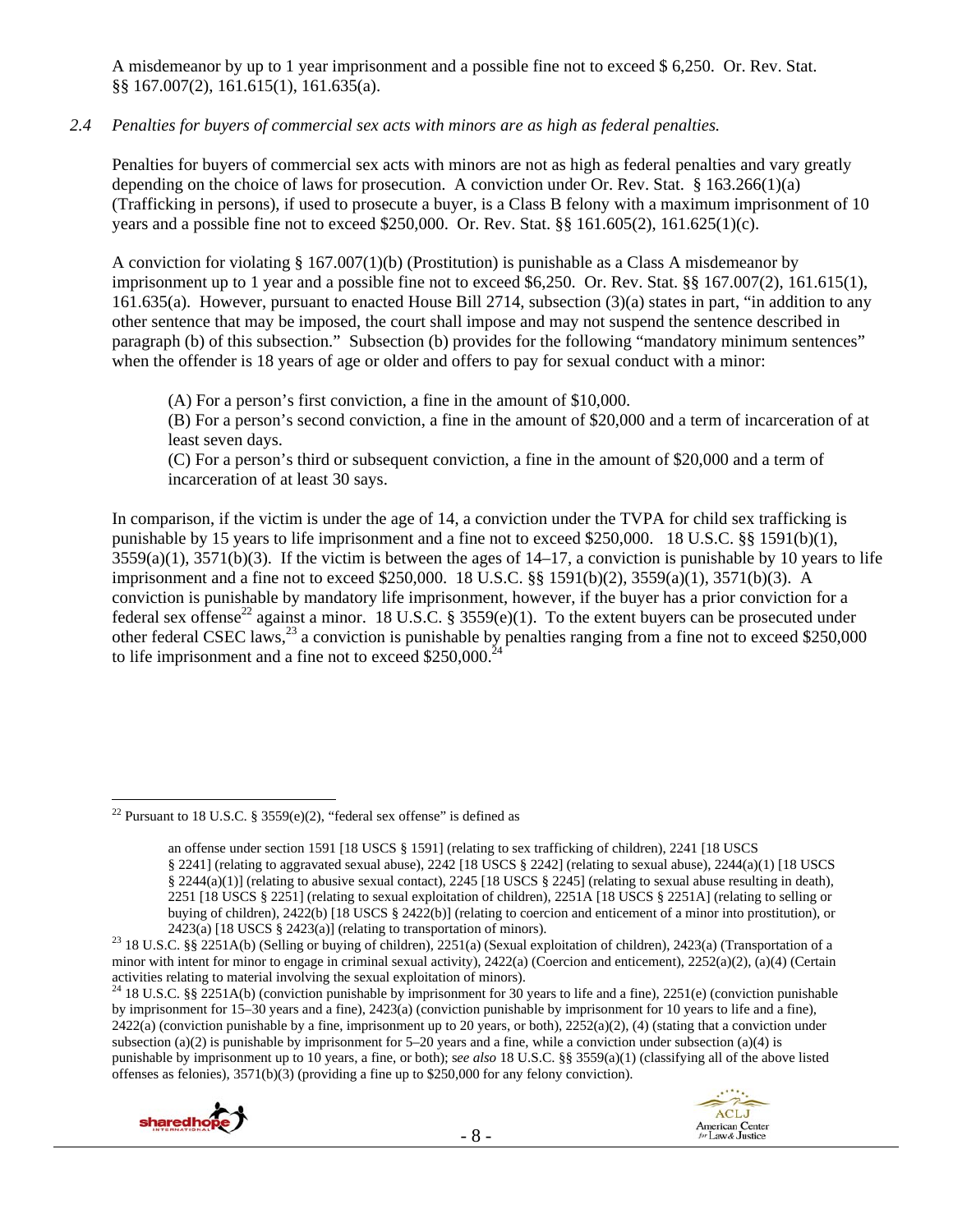*2.5 Using the Internet to lure, entice, or purchase, or attempt to lure, entice, or purchase commercial sex acts with a minor is a separate crime or results in an enhanced penalty for buyers.* 

Use of the Internet to engage and to offer or agree to meet a minor sexually is prohibited in two statutes although neither specifically refers to a commercial sexual arrangement. Pursuant to Or. Rev. Stat. § 163.432(1) (Online sexual corruption of a child in the second degree),

(1) A person commits the crime of online sexual corruption of a child<sup>25</sup> in the second degree if the person is 18 years of age or older and:

(a) For the purpose of arousing or gratifying the sexual desire of the person or another person, knowingly uses an online communication<sup>26</sup> to solicit<sup>27</sup> a child to engage in sexual contact<sup>28</sup> or sexually explicit conduct; $^{29}$  and

(b) Offers or agrees to physically meet with the child.

A conviction under Or. Rev. Stat. § 163.432(1) is punishable as a Class C felony punishable by imprisonment up to 5 years and a possible fine not to exceed \$125,000. Or. Rev. Stat. §§ 163.432(2), 161.605(3),  $161.625(1)(d)$ .

Pursuant to Or. Rev. Stat. § 163.433(1) (Online sexual corruption of a child in the first degree), "A person commits the crime of online sexual corruption of a child in the first degree if the person violates ORS 163.432 and intentionally takes a substantial step toward physically meeting with or encountering the child." A conviction under Or. Rev. Stat. § 163.433 is punishable as a Class B felony by imprisonment up to 10 years and a possible fine not to exceed \$250,000. Or. Rev. Stat. §§ 163.433(2), 161.605(2), 161.625(1)(c).

*2.6 No age mistake defense is permitted for a buyer of commercial sex acts with any minor under 18.* 

Enacted House Bill 2714<sup>30</sup> states, "(1) A person commits the crime of patronizing a prostitute if the person pays, or offers or agrees to pay, a few to engage in sexual conduct or sexual contact." Subsection (3)(d) states,

In a prosecution in which it is alleged that this subsection applies, the state need not prove that the person knew the minor was under 18 years of age and it is no defense that the person did not know the minor's age or that the person reasonably believed the minor to be 18 years of age or older.

Or. Rev. Stat. § 163.325(1) (Ignorance or mistake as a defense) states, "(1) In any prosecution under ORS § 163.355 [Rape in the third degree] to 163.445 [Sexual misconduct] in which the criminality of conduct depends on a child's being under the age of 16, it is no defense that the defendant did not know the child's age or that the defendant reasonably believed the child to be older than the age of 16." However, subsection (2) states, "(2) When criminality depends on the child's being under a specified age other than 16, it is an affirmative defense for the defendant to prove that the defendant reasonably believed the child to be above the specified age at the time of the alleged offense."





<sup>&</sup>lt;sup>25</sup> Pursuant to Or. Rev. Stat. § 163.431(1), "child" means "a person who the defendant reasonably believes to be under 16 years of age."

<sup>&</sup>lt;sup>26</sup> Pursuant to Or. Rev. Stat. § 163.431(2), "online communication" means "communication that occurs via telephone text messaging, electronic mail, personal or instant messaging, chat rooms, bulletin boards or any other transmission of information by wire, radio, optical cable, cellular system, electromagnetic system or other similar means."

<sup>&</sup>lt;sup>27</sup> Pursuant to Or. Rev. Stat. § 163.431(5), "solicit" means "to invite, request, seduce, lure, entice, persuade, prevail upon, coax, coerce or attempt to do so."

<sup>&</sup>lt;sup>28</sup> Or. Rev. Stat. § 163.305(6)(Definitions) defines, for purposes of Or. Rev. Stat. § 163.431(3), "sexual contact" as "any touching of the sexual or other intimate parts of a person or causing such person to touch the sexual or other intimate parts of the actor for the purpose of arousing or gratifying the sexual desire of either party."

<sup>29</sup> Pursuant to Or. Rev. Stat. § 163.431(4) "sexually explicit conduct" has the meaning given that term in ORS 163.665; s*ee supra* note 9 for the definition of "sexually explicit conduct." 30 *See supra* note 11.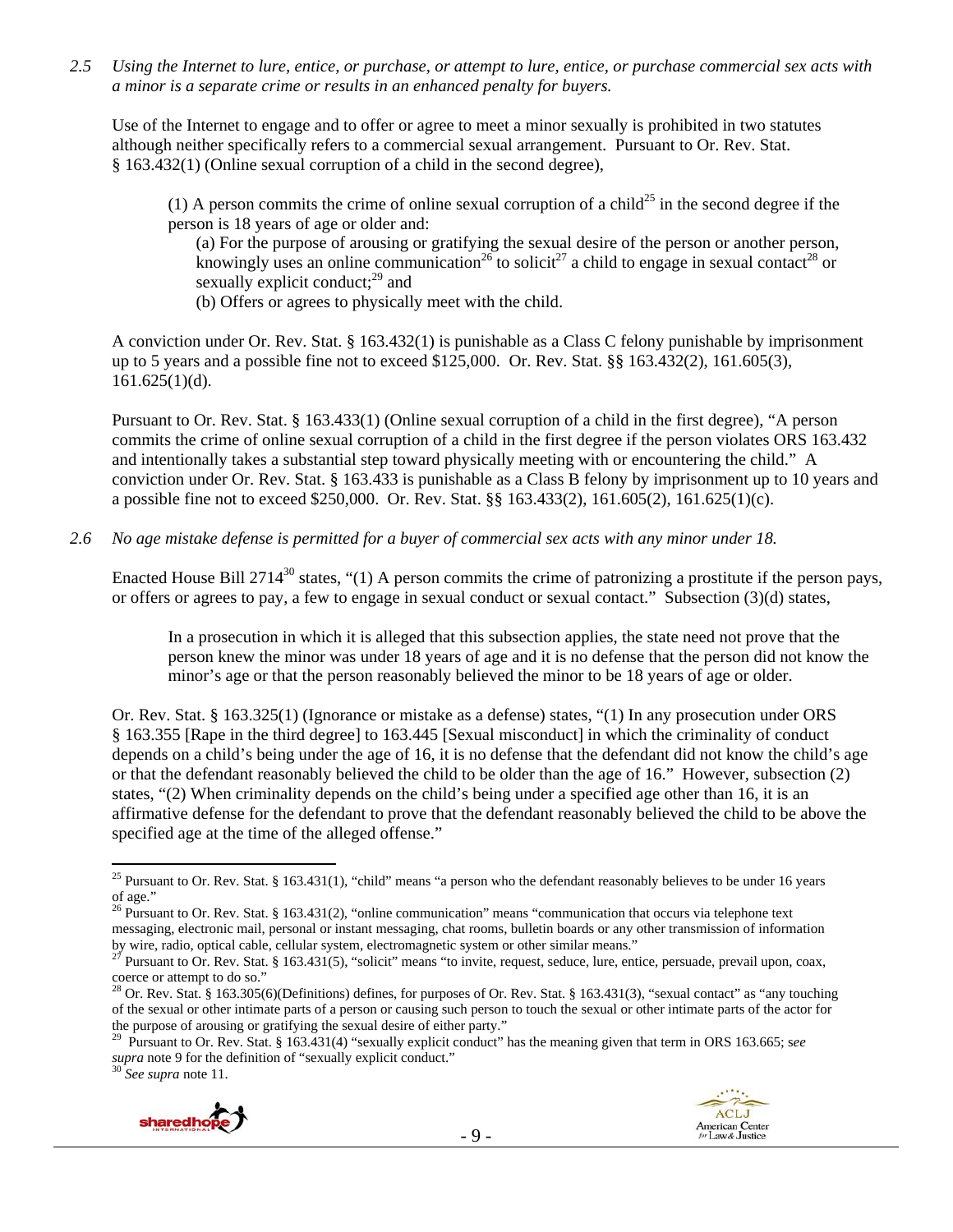With regard to Oregon's pornography statutes, Or. Rev. Stat. § 163.690 states "an affirmative defense to any prosecution under ORS 163.684 [Encouraging child sexual abuse in the first degree], 163.686 [Encouraging child sexual abuse in the second degree], 163.687 [Encouraging child sexual abuse in the third degree] or 163.693 [Failure to report child pornography] that the defendant, at the time of engaging in the conduct prohibited therein, did not know and did not have reason to know that the relevant sexually explicit conduct involved a child."

*2.7 Base penalties for buying sex acts with a minor are sufficiently high for all minors under 18 and not reduced for older minors.* 

The penalty for buying sex with any minor does not vary based on the age of the victim under 18, pursuant to the provisions enacted in House Bill 2714.<sup>31</sup>

*2.8 Financial penalties for buyers of commercial sex acts with minors are sufficiently high to make it difficult for buyers to hide the crime.* 

A conviction under the enacted provisions of enacted House Bill  $2714^{32}$  for patronizing a prostitute when the victim is a minor is punishable as follows:

(3) (a) . . . in addition to any other sentence that may be imposed, the court shall impose and may not suspend the sentence described in paragraph (b) of this subsection.

(b) Notwithstanding ORS 161.635, the mandatory minimum sentences that apply to paragraph (a) of this subsection are as follows:

- (A) For a person's first conviction, a fine in the amount of \$ 10,000.
- (B) For a person's second conviction, a fine in the amount of \$ 20,000 . . .
- (C) For a person's third or subsequent conviction, a fine in the amount of \$ 20,000 . . .

A conviction under Or. Rev. Stat. § 163.266(1)(a) (Trafficking in persons) or Or. Rev. Stat. § 163.433(1) (Online sexual corruption of a child in the first degree) is punishable as a Class B felony punishable by a possible fine not exceeding \$250,000. Or. Rev. Stat. § 161.625(1)(c). A conviction under Or. Rev. Stat. § 163.432 (Online sexual corruption of a child in the second degree) is punishable as a Class C felony punishable by a possible fine not to exceed  $$125,000$ . Or. Rev. Stat.  $§$  161.625(1)(d).

Buyers may also be subject to certain forfeiture provisions. Or. Rev. Stat. § 131.553(1)(e) (Legislative findings; effect on local laws; remedy not exclusive) calls "for the forfeiture of certain property subject to criminal forfeiture under ORS 131.550 to 131.600, to provide for the protection of the rights and interests of affected persons . . . that pertain to the criminal forfeiture of real and personal property based upon prohibited conduct."

Or. Rev. Stat. § 131.558 (Property subject to forfeiture) includes the following in the list of property that is subject to criminal forfeiture:

(4) . . . all conveyances, including aircraft, vehicles and vessels, that are used or intended for use in prohibited conduct or to facilitate prohibited conduct . . .

. . . (5) All books, records, computers and research, including formulae, microfilm, tapes and data that are used or intended for use to facilitate prohibited conduct;

(6) All moneys, negotiable instruments, balances in deposit or other accounts, securities or other things of value furnished or intended to be furnished by any person in the course of prohibited conduct, all

<sup>31</sup> *See supra* note 11. 32 *See supra* note 11.



 $31$  See supra note 11.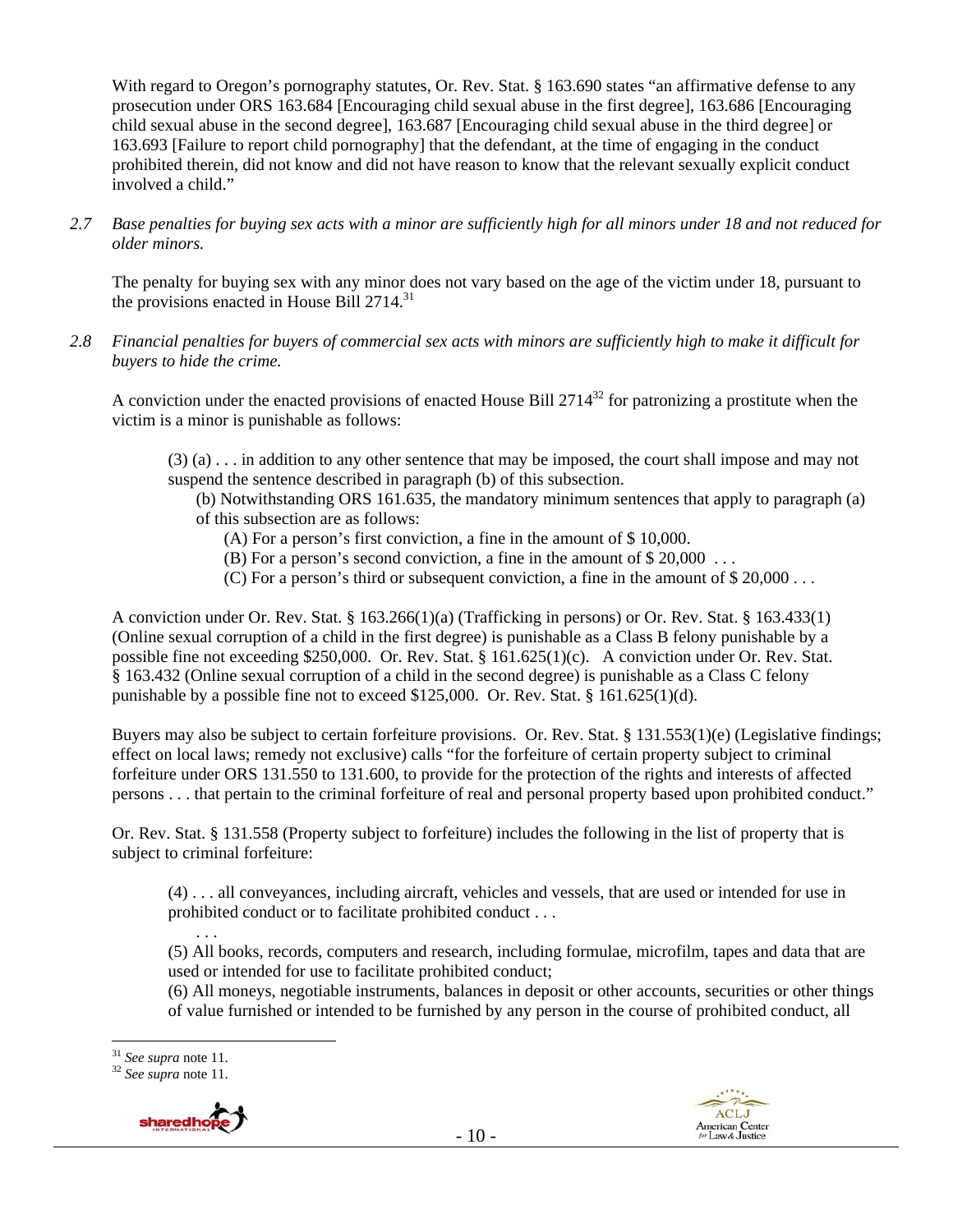proceeds of or from prohibited conduct, and all moneys, negotiable instruments, balances in deposit and other accounts and securities used or intended to be used to facilitate any prohibited conduct; (7) All real property, including any right, title and interest in the whole of any lot or tract of land and any appurtenances or improvements, that is used or intended to be used to commit or facilitate the commission of prohibited conduct;

(10) All personal property that is used or intended to be used to commit or facilitate prohibited conduct.

"Prohibited conduct" is defined in Or. Rev. Stat. § 131.550(12) (Definitions) as the following: "(a) For purposes of proceeds, a felony or a Class A misdemeanor. (b) For purposes of instrumentalities, any crime listed in ORS 131.602." Under Or. Rev. Stat. § 131.602 (Prohibited conduct for purposes of instrumentalities of crime) the following crimes are included: Or. Rev. Stat. § 167.007 (Prostitution), § 163.264 (Subjecting another person to involuntary servitude in the first degree), patronizing a prostitute as prohibited by enacted House Bill 2714, § 163.263 (Subjecting another person to involuntary servitude in the second degree), § 163.266 (Trafficking in persons), § 167.057 (Luring a minor), § 163.432 (Online sexual corruption of a child in the second degree), § 163.433 (Online sexual corruption of a child in the first degree), and an attempt, conspiracy, or solicitation to commit one of those crimes if it would result in either a felony or a Class A misdemeanor.<sup>33</sup>

A buyer may also be subject to restitution pursuant to Or. Rev. Stat. § 137.106 (Restitution to victims), which requires the district attorney to investigate and present to the court evidence of economic damages suffered as a result of the crime. The court is authorized to order restitution<sup>34</sup> as part of a criminal case when the crime "has resulted in economic damages."<sup>35</sup> Or. Rev. Stat. § 137.106(1).

Furthermore, Or. Rev. Stat. § 30.867(1) (Action for violation of criminal laws relating to involuntary servitude or trafficking in persons) specifically provides the right to civil action for damages suffered by a victim of human trafficking and involuntary servitude irrespective of the initiation or outcome of any criminal action. Victims of these crimes may recover "(a) Both special and general damages, including damages for emotional distress; and (b) Punitive damages," as well as reasonable attorney fees. Or. Rev. Stat. § 30.867(2), (3). The statute gives victims six years from the date of the conduct to file a civil claim for damages. Or. Rev. Stat.  $$30.867(4)$ .

*2.9 Buying and possessing child pornography carries penalties as high as similar federal offenses.* 

Or. Rev. Stat. § 163.686(1) (Encouraging child sexual abuse in the second degree)<sup>36</sup> states,

(1) A person commits the crime of encouraging child sexual abuse<sup>37</sup> in the second degree if the person:

35 Or. Rev. Stat. § 137.103(2) states,

. . .

(b) In cases involving criminal activities described in ORS 163.263, 163.264 or 163.266, includes the greater of: (A) The value to the defendant of the victim's services as defined in ORS 163.261; or

(29 U.S.C. 201 et seq.).<br><sup>36</sup> Here and elsewhere in this report that Or. Rev. Stat. § 163.686 is quoted or cited, the language has been updated to reflect the passage of Senate Bill 803 in the 76th Legislative Assembly. 2011 Or. Laws 515 (effective upon passage).





 $\overline{a}$ <sup>33</sup> Or. Rev. Stat. § 131.602 has been amended by House Bill 2714, House Bill 3323, and Senate Bill 376 during the 76th Legislative Assembly. 2011 Or. Laws 151; 2011 Or. Laws 552; 2011 Or. Laws 681. As a result of subsections added and deleted by each of these bills, the offenses listed above would be found in subsections (90), (91), and (138)–(144).<br><sup>34</sup> "Restitution" is defined in Or. Rev. Stat. § 137.103(3) (Definitions for ORS 137.101 to 137.109) as

of economic damages to a victim. Restitution is independent of and may be awarded in addition to a compensatory fine awarded under ORS § 137.101."

<sup>(2) &</sup>quot;Economic damages":

<sup>(</sup>a) Has the meaning given that term in ORS 31.710, except that "economic damages" does not include future impairment of earning capacity; and

<sup>(</sup>B) The value of the victim's services, as defined in ORS 163.261, computed using the minimum wage established under ORS 653.025 and the overtime provisions of the federal Fair Labor Standards Act of 1938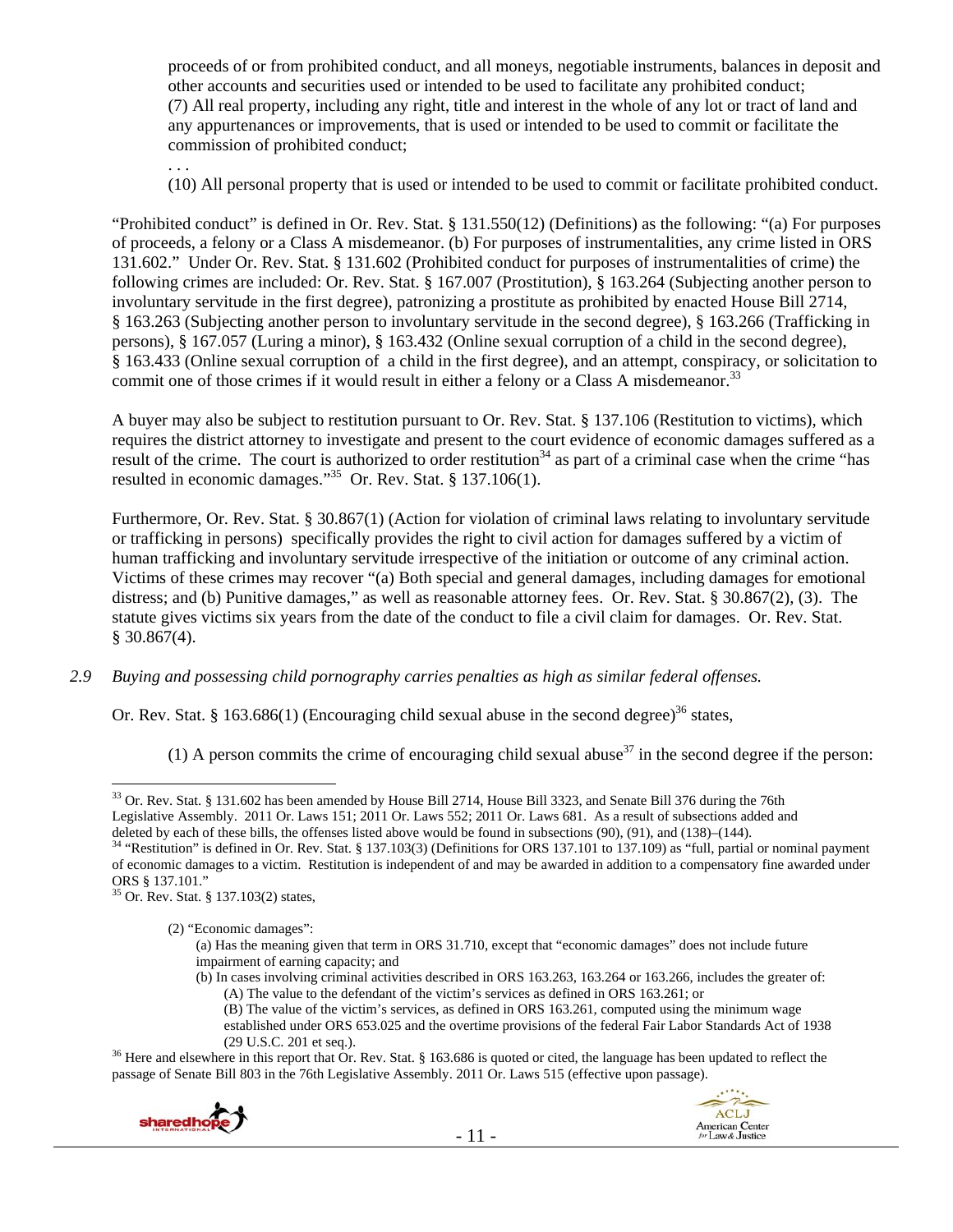(a) (A) (i) Knowingly possesses or controls, or knowingly accesses with the intent to view, a visual recording<sup>38</sup> of sexually explicit conduct<sup>39</sup> involving a child<sup>40</sup> for the purpose of arousing or satisfying the sexual desires of the person or another person; or

(ii) Knowingly pays, exchanges or gives anything of value to obtain or view a visual recording of sexually explicit conduct involving a child for the purpose of arousing or satisfying the sexual desires of the person or another person; and

(B) Knows or is aware of and consciously disregards the fact that creation of the visual recording of sexually explicit conduct involved child abuse; or

(b) (A) Knowingly pays, exchanges or gives anything of value to observe sexually explicit conduct by a child or knowingly observes, for the purpose of arousing or gratifying the sexual desire of the person, sexually explicit conduct by a child; and

(B) Knows or is aware of and consciously disregards the fact that the conduct constitutes child abuse.

A conviction under Or. Rev. Stat. § 163.686(1) is punishable as a Class C felony by imprisonment up to 5 years and a possible fine not to exceed \$125,000. Or. Rev. Stat. § 163.686(2), 161.605(3), 161.625(1)(d).

Or. Rev. Stat. § 163.687(1) (Encouraging child sexual abuse in the third degree)<sup>41</sup> states,

A person commits the crime of encouraging child sexual abuse in the third degree if the person:

(a) (A) (i) Knowingly possesses or controls, or knowingly accesses with the intent to view, a visual recording<sup>42</sup> of sexually explicit conduct<sup>43</sup> involving a child for the purpose of arousing or satisfying the sexual desires of the person or another person; or

(ii) Knowingly pays, exchanges or gives anything of value to obtain or view a visual recording of sexually explicit conduct involving a child for the purpose of arousing or satisfying the sexual desires of the person or another person; and

(B) Knows or fails to be aware of a substantial and unjustifiable risk that the creation of the visual recording of sexually explicit conduct involved child abuse; or

(b)(A) Knowingly pays, exchanges or gives anything of value to observe sexually explicit conduct by a child or knowingly observes, for the purpose of arousing or gratifying the sexual desire of the person, sexually explicit conduct by a child; and

(B) Knows or fails to be aware of a substantial and unjustifiable risk that the conduct constitutes child abuse.

A conviction under Or. Rev. Stat. § 163.687(1) is punishable as a Class A misdemeanor by imprisonment up to 1 year and a possible fine not to exceed \$6,250. Or. Rev. Stat. §§ 163.687(2), 161.615(1), 161.635(a).

Or. Rev. Stat. § 163.688(1)<sup>44</sup> (Possession of materials depicting sexually explicit conduct of a child in the first degree) states, "A person commits the crime of possession of materials depicting sexually explicit conduct of a child" if the person, "(a) Knowingly possesses, accesses or views a visual depiction of sexually explicit conduct involving a child or a visual depiction of sexually explicit conduct that appears to involve a child; and (b) Uses the visual depiction to induce a child to participate or engage in sexually explicit conduct." A conviction under

passage of Senate Bill 803 in the 76th Legislative Assembly. 2011 Or. Laws 515 (effective upon passage).





 $37$  Or. Rev. Stat. § 163.665(2) (Definitions) defines "child abuse" as "conduct that constitutes, or would constitute if committed in this state, a crime in which the victim is a child."  $38 \text{ See } \text{supra}$  note 10.

<sup>&</sup>lt;sup>39</sup> *See supra* note 9.<br><sup>40</sup> *See supra* note 8.<br><sup>40</sup> *See supra* note 8.<br><sup>41</sup> Here and elsewhere in this report that Or. Rev. Stat. § 163.687 is quoted or cited, the language has been updated to reflect the passage of Senate Bill 803 in the 76th Legislative Assembly. 2011 Or. Laws 515 (effective upon passage).<br><sup>42</sup> See supra note 10.<br><sup>43</sup> See supra note 9.<br><sup>44</sup> Here and elsewhere in this report that Or. Rev. Stat. § 163.688 i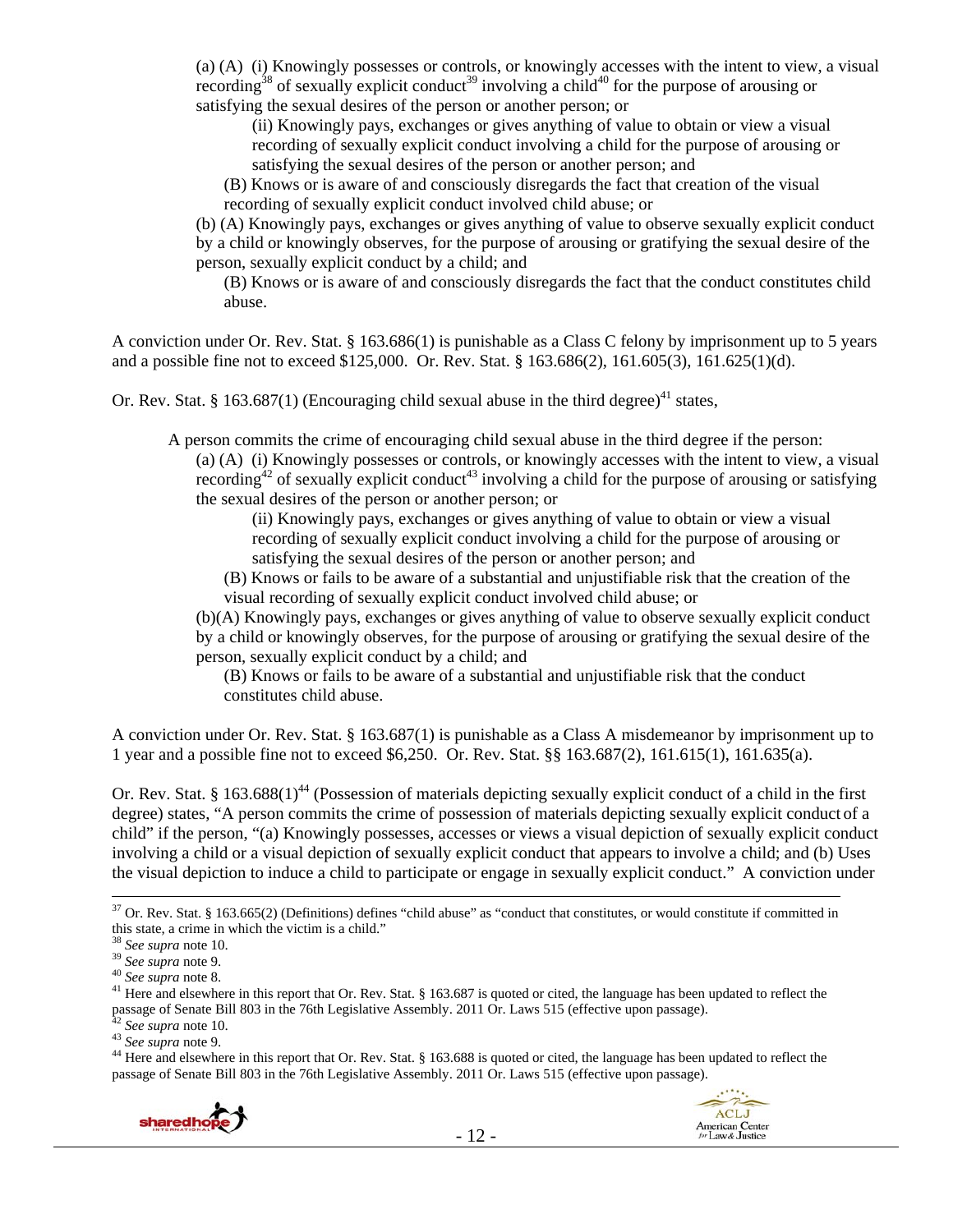Or. Rev. Stat. § 163.688 is punishable as a Class B felony punishable by imprisonment up to 10 years and a possible fine not to exceed \$250,000. Or. Rev. Stat. §§ 163.688(2), 161.605(2), 161.625(1)(c).

Or. Rev. Stat. § 163.689(1)<sup>45</sup> (Possession of materials depicting sexually explicit conduct of a child in the second degree) states, "A person commits the crime of possession of materials depicting sexually explicit conduct" if the person, "(a) Knowingly possesses, accesses or views a visual depiction of sexually explicit conduct involving a child or a visual depiction of sexually explicit conduct that appears to involve a child; and (b) Intends to use the visual depiction to induce a child to participate or engage in sexually explicit conduct." A conviction under Or. Rev. Stat. § 163.689(1) is punishable as a Class C felony by imprisonment up to 5 years and possible fine not to exceed \$125,000. Or. Rev. Stat. §§ 163.689(2), 161.605(3), 161.625(1)(d).

In comparison, a federal conviction for possession of child pornography<sup>46</sup> is generally punishable by imprisonment for 5–20 years and a fine not to exceed \$250,000.<sup>47</sup> Subsequent convictions, however, are punishable by imprisonment up to 40 years and a fine not to exceed \$250,000.<sup>48</sup>

#### *2.10 Convicted buyers of commercial sex acts with minors and child pornography are required to register as sex offenders.*

The definition of "sex crime" in Or. Rev. Stat.  $\S$  181.594 (Definitions),  $49$  which provides the definitions for the sex offender registry, includes several provisions that could be applicable to certain buyers of commercial sex with a minor, including, but not limited to the following:

- (a) Rape in any degree;
- (b) Sodomy in any degree;
- (c) Unlawful sexual penetration in any degree;
- (d) Sexual abuse in any degree;

. . . .

- (g) Encouraging child sexual abuse in any degree;
- (h) Transporting child pornography into the state;
- (i) Paying for viewing a child's sexually explicit conduct;

. . . .

 $\overline{a}$ 

- (m) Contributing to the sexual delinquency of a minor;
- (n) Sexual misconduct if the offender is at least 18 years of age;
- (o) Possession of materials depicting sexually explicit conduct of a child in the first degree;

passage of House Bill 3239 in the 76th Legislative Assembly. 2011 Or. Laws 531 (effective upon passage).





<sup>&</sup>lt;sup>45</sup> Here and elsewhere in this report that Or. Rev. Stat. § 163.689 is quoted or cited, the language has been updated to reflect the passage of Senate Bill 803 in the 76th Legislative Assembly. 2011 Or. Laws 515 (effective upon passage).<br><sup>46</sup> 18 U.S.C. §§ 2252(a)(2), (a)(4) (Certain activities relating to material involving the sexual exploitation of mi

 $2252A(a)(2)$ –(3) (Certain activities relating to material constituting or containing child pornography), 1466A(a), (b) (Obscene visual representations of the sexual abuse of children).

<sup>&</sup>lt;sup>47</sup> 18 U.S.C. §§ 2252(b) (stating that a conviction under subsection (a)(2) is punishable by imprisonment for 5–20 years and a fine, while a conviction under subsection (a)(4) is punishable by imprisonment up to 10 years, a fine, or both),  $2252A(b)(1)$  (a conviction is punishable by imprisonment for  $5-20$  years and a fine),  $1466A(a)$ , (b) (stating that a conviction under subsection (a) is "subject to the penalties provided in section 2252A(b)(1)," imprisonment for 5–20 years and a fine, while a conviction under subsection (b) is "subject to the penalties provided in section 2252A(b)(2)," imprisonment up to 10 years, a fine, or both); *see also* 18 U.S.C. §§ 3559(a)(1) (classifying all of the above listed offenses as felonies), 3571(b)(3) (providing a fine up to \$250,000 for any felony conviction).

<sup>&</sup>lt;sup>48</sup> 18 U.S.C. §§ 2252(b) (stating if a person has a prior conviction under subsection (a)(2), or a list of other statutes, a conviction is punishable by a fine and imprisonment for 15–40 years, but if a person has a prior conviction under subsection (a)(4), or a list of other statutes, a conviction is punishable by a fine and imprisonment for 10–20 years), 2252A(b)(1) (stating if a person has a prior conviction under subsection (a)(2), (a)(3), or a list of other statutes, a conviction is punishable by a fine and imprisonment for 15–40 years), 1466A(a), (b) (stating that the penalty scheme for section 2252A(b) applies); *see also* 18 U.S.C. §§ 3559(a)(1) (classifying all of the above listed offenses as felonies),  $3571(b)(3)$  (providing a fine up to \$250,000 for any felony conviction).<br><sup>49</sup> Here and elsewhere in this report that Or. Rev. Stat. § 181.594 is quoted or cited,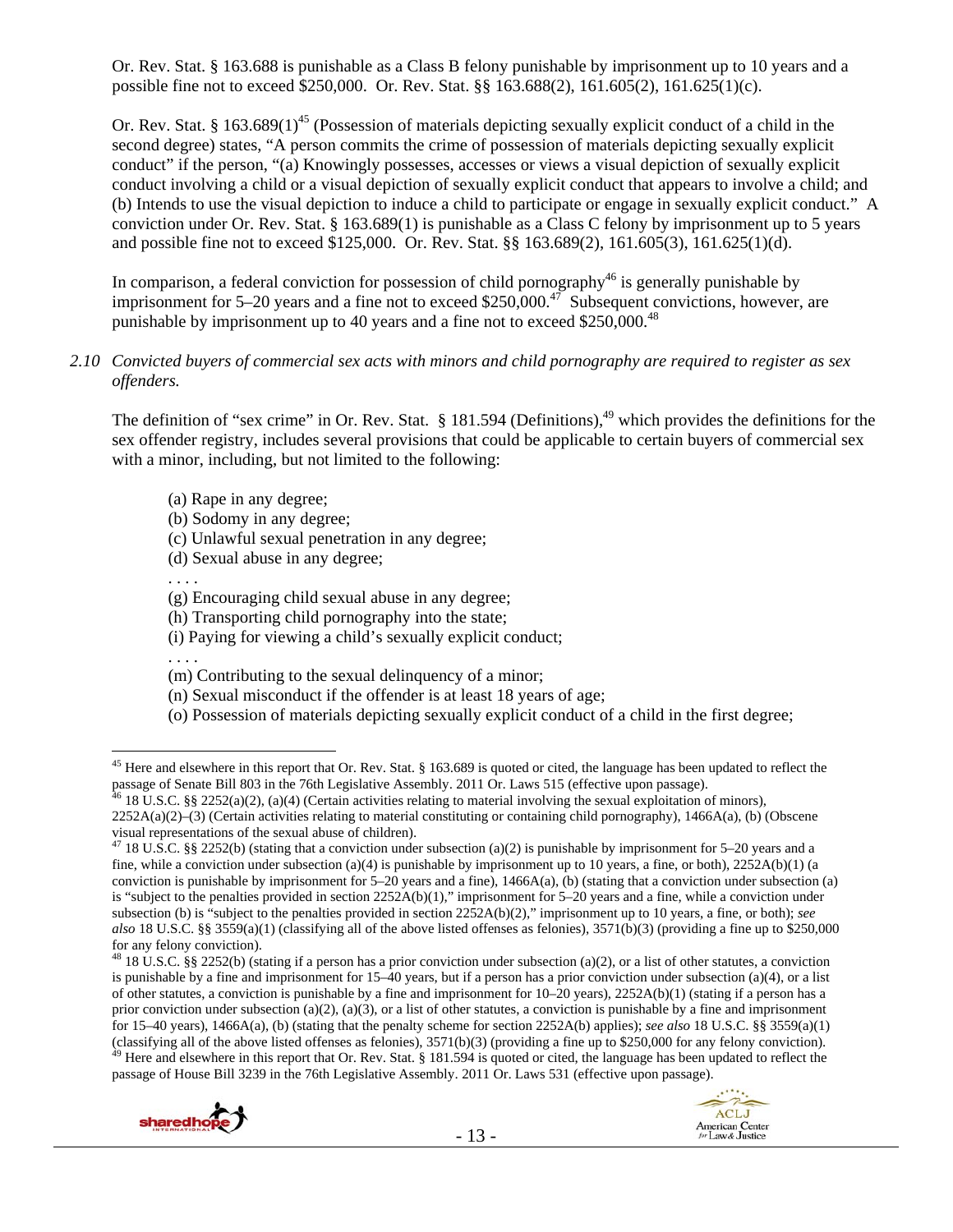(p) Kidnapping in the second degree if the victim was under 18 years of age, except by a parent or by a person found to be within the jurisdiction of the juvenile court;

(q) Online sexual corruption of a child in any degree if the offender reasonably believed the child to be more than five years younger than the offender;

. . . (s) Any attempt to commit any of the crimes set forth in paragraphs (a) to (r) of this subsection; . . . .

However, neither Or. Rev. Stat. § 163.266 (Trafficking in persons) nor Or. Rev. Stat. § 167.007 (Prostitution), amended by enacted House Bill 2714, is included in the list of sex crimes for which a convicted person must register as a sex offender. Or. Rev. Stat. § 181.595(2)(A).

2.10.1 Recommendation: Add Or. Rev. Stat. § 163.266 (Trafficking in persons) and Or. Rev. Stat. § 167.007 (Prostitution), amended by enacted House Bill 2714, to the list of crimes for which a convicted person must register as a sex offender if the crime is committed against a minor.

# Framework Issue 3: Criminal provisions for traffickers

#### *Legal Components:*

- *3.1 Penalties for trafficking a child for sexual exploitation are as high as federal penalties.*
- *3.2 Creating and distributing child pornography carries penalties as high as similar federal offenses.*
- *3.3 Using the Internet to lure, entice, recruit or sell commercial sex acts with a minor is a separate crime or results in an enhanced penalty for traffickers.*
- *3.4 Financial penalties for traffickers, including asset forfeiture, are sufficiently high.*
- *3.5 Convicted traffickers are required to register as sex offenders.*
- *3.6 Laws relating to termination of parental rights for certain offenses include sex trafficking or CSEC offenses in order to remove the children of traffickers from their control and potential exploitation. \_\_\_\_\_\_\_\_\_\_\_\_\_\_\_\_\_\_\_\_\_\_\_\_\_\_\_\_\_\_\_\_\_\_\_\_\_\_\_\_\_\_\_\_\_\_\_\_\_\_\_\_\_\_\_\_\_\_\_\_\_\_\_\_\_\_\_\_\_\_\_\_\_\_\_\_\_\_\_\_\_\_\_\_\_\_\_\_\_\_\_\_\_\_*

## *Legal Analysis:*

*3.1 Penalties for trafficking a child for sexual exploitation are as high as federal penalties.* 

Traffickers of children for commercial sexual exploitation are subject to prosecution under several criminal statutes. A conviction under Or. Rev. Stat. § 163.266 (Trafficking in persons)<sup>50</sup> or Or. Rev. Stat. § 167.017 (Compelling prostitution)<sup>51</sup> is punishable as a Class B felony by imprisonment up to 10 years and a possible fine not to exceed \$250,000. Or. Rev. Stat. §§ 161.605(2), 161.625(1)(c).<sup>52</sup> A conviction under Or. Rev. Stat. § 163.670 (Using child in display of sexually explicit conduct)<sup>53</sup> is punishable as a Class A felony by imprisonment for up to 20 years and a possible fine not to exceed \$375,000. Or. Rev. Stat. §§ 161.605(1),  $161.625(1)(b)$ .

Traffickers could face penalties under the racketeering provisions. Or. Rev. Stat. § 166.720 (Racketeering activity unlawful; penalties) states,

<sup>53</sup> *See supra* Section 1.2 for the substantive provisions of Or. Rev. Stat. § 163.670.





 $50$  See supra Section 1.1 for the substantive provisions of Or. Rev. Stat. § 163.266 (Trafficking in persons).

<sup>&</sup>lt;sup>51</sup> See supra Section 1.2 for the substantive provisions of Or. Rev. Stat. § 167.017.<br><sup>52</sup> Alternatively, under Or. Rev. Stat. § 161.625(3)(a), "If a person has gained money or property through the commission of a felony, then upon conviction thereof the court, in lieu of imposing the fine authorized for the crime under subsection (1) or (2) of this section, may sentence the defendant to pay an amount, fixed by the court, not exceeding double the amount of the defendant's gain from the commission of the crime."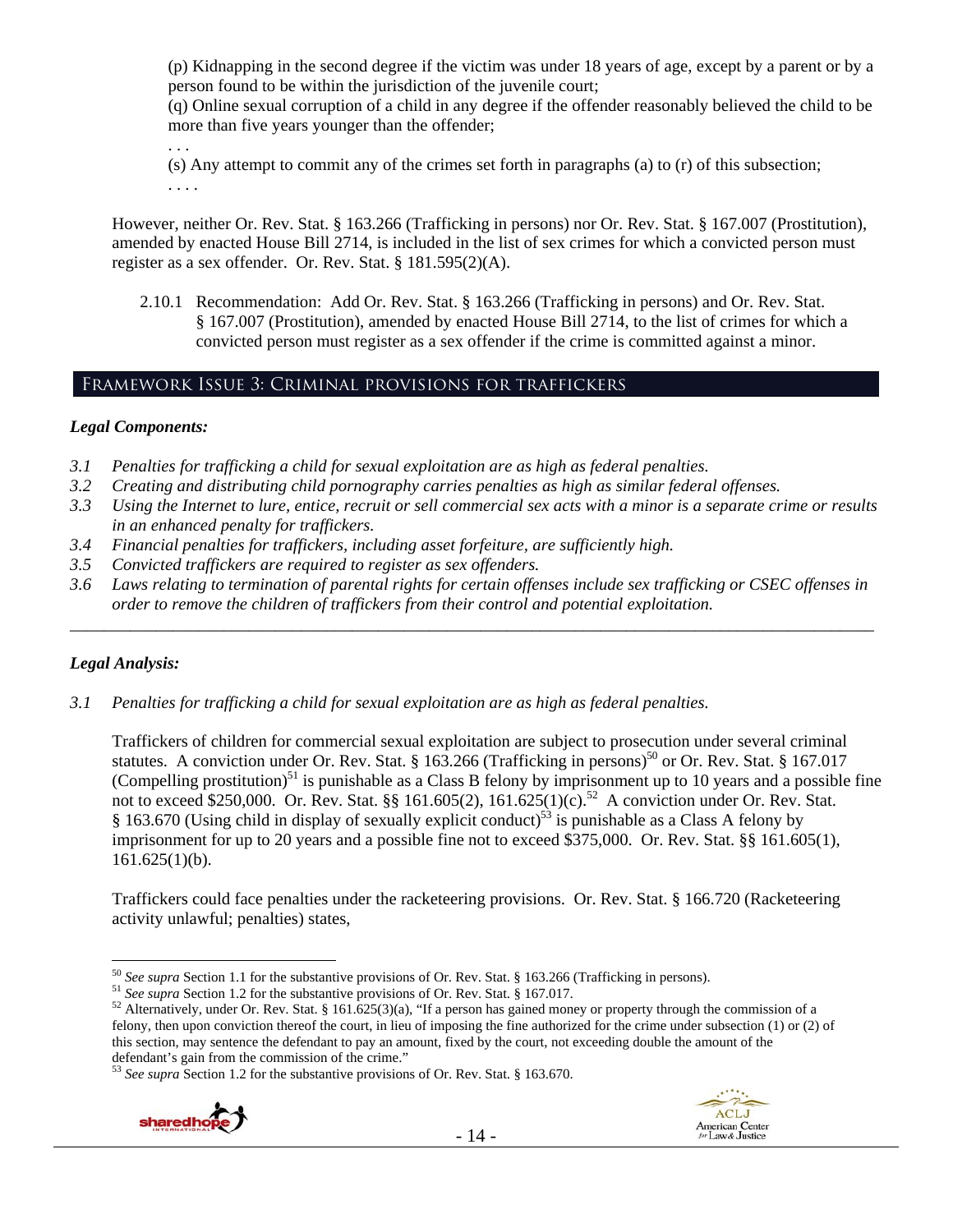(1) It is unlawful for any person who has knowingly received any proceeds derived, directly or indirectly, from a pattern of racketeering activity<sup>54</sup> or through the collection of an unlawful debt to use or invest, whether directly or indirectly, any part of such proceeds, or the proceeds derived from the investment or use thereof, in the acquisition of any title to, or any right, interest or equity in, real property or in the establishment or operation of any enterprise.

(2) It is unlawful for any person, through a pattern of racketeering activity or through the collection of an unlawful debt, to acquire or maintain, directly or indirectly, any interest in or control of any real property or enterprise.

(3) It is unlawful for any person employed by, or associated with, any enterprise to conduct or participate, directly or indirectly, in such enterprise through a pattern of racketeering activity or the collection of an unlawful debt.

(4) It is unlawful for any person to conspire or endeavor to violate any of the provisions of subsections (1), (2) or (3) of this section.

(5)(a) Any person convicted of engaging in activity in violation of the provisions of subsections (1) to (4) of this section is guilty of a Class A felony.

. . . .

A conviction under the racketeering provisions is punishable by imprisonment up to 20 years and a possible fine not to exceed \$375,000. Or. Rev. Stat. §§ 166.720(4), 161.605(1), 161.625(1)(b).

Traffickers could also face penalties under the money laundering provisions. Or. Rev. Stat. § 164.172 (Engaging in a financial transaction in property derived from unlawful activity) states,

(1) A person commits the crime of engaging in a financial transaction<sup>55</sup> in property derived from unlawful activity<sup>56</sup> if the person knowingly engages in or attempts to engage in a financial transaction in property that:

(a) Constitutes, or is derived from, the proceeds of unlawful activity;

(b) Is of a value greater than \$ 10,000; and

(c) The person knows is derived from or represents the proceeds of some form, though not necessarily which form, of unlawful activity.

(2) (a) Engaging in a financial transaction in property derived from unlawful activity is a Class C felony.

(b) In addition to any other sentence of imprisonment or fine that a court may impose and notwithstanding ORS 161.625, a court may include in the sentence of a person convicted under this section a fine in an amount equal to the value of the property involved in the unlawful transaction.

A conviction under the money laundering provisions is punishably by imprisonment up to 5 years and a possible fine not to exceed \$125,000. Or. Rev. Stat. §§ 164.172(2)(a), 161.605(3), 161.625(1)(d).

<sup>56</sup> Pursuant to Or. Rev. Stat. § 164.172(3)(b), "unlawful activity" is defined by Or. Rev. Stat. § 164.170(5)(h), which states, "'Unlawful activity' means any act constituting a felony under state, federal or foreign law."





<sup>54</sup> Or. Rev. Stat. § 166.715(4) (Definitions) defines "pattern of racketeering activity" as "engaging in at least two incidents of racketeering activity that have the same or similar intents, results, accomplices, victims or methods of commission or otherwise are interrelated by distinguishing characteristics, including a nexus to the same enterprise, and are not isolated incidents, provided at least one of such incidents occurred after November 1, 1981, and that the last of such incidents occurred within five years after a prior incident of racketeering activity." Subsection  $(6)(a)(J)$ ,  $(T)$ ,  $(CCC)$  defines "racketeering activity" to include the following relevant offenses: Or. Rev. Stat. § 163.266 (Trafficking in persons), § 167.017 (Compelling prostitution), and § 163.670 (Using child in display of sexually explicit conduct). 55 Or. Rev. Stat. § 164.172(3)(a) references 164.170 for the definition of "financial transaction." Or. Rev. Stat.

<sup>§ 164.170(5)(</sup>d) states, "(d) 'Financial transaction' means a transaction involving: (A) The movement of funds by wire or other means; (B) One or more monetary instruments; (C) The transfer of title to any real property, vehicle, vessel or aircraft; or (D) The use of a financial institution."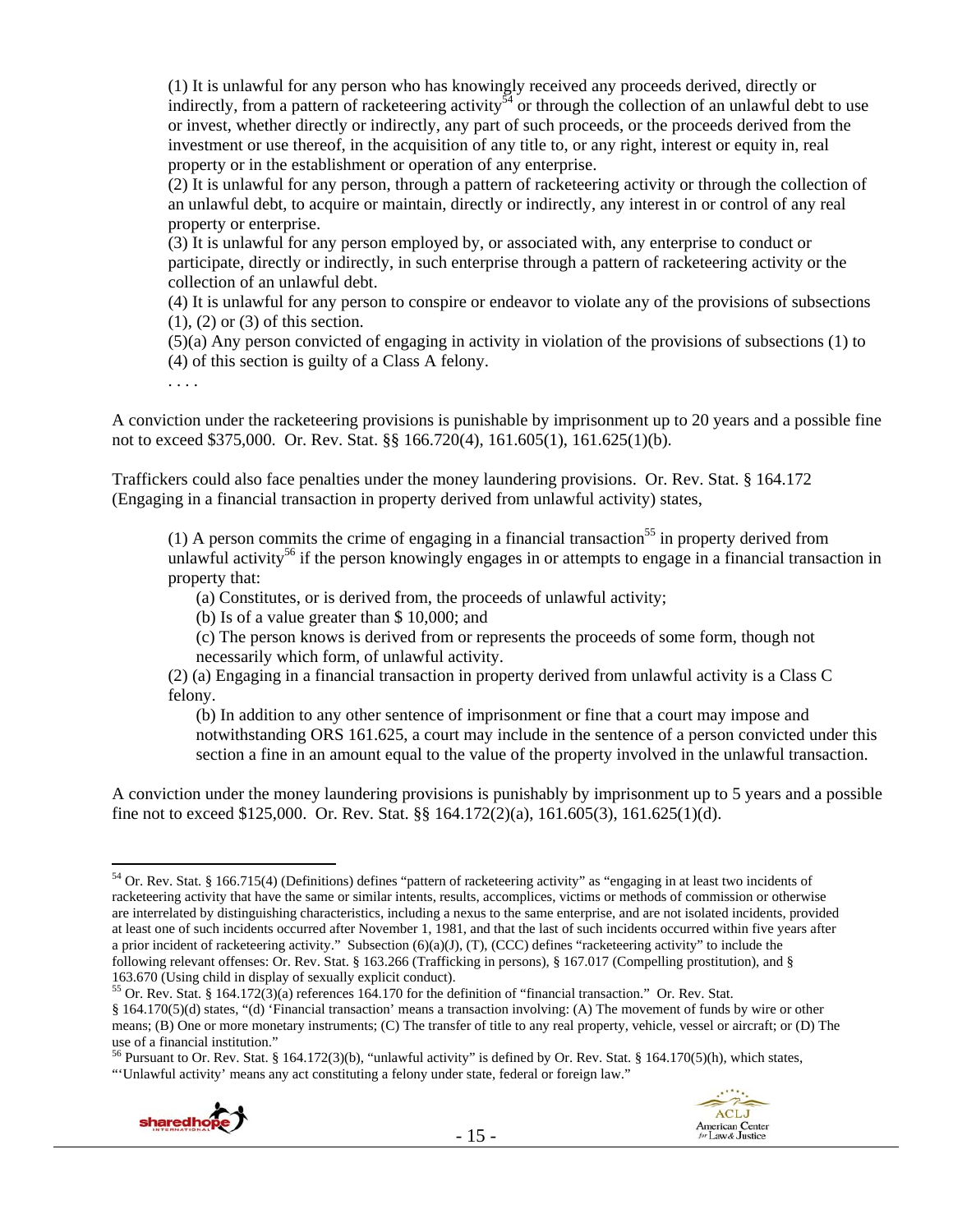In comparison, if the victim is under the age of 14, a conviction under the Trafficking Victims Protection Act  $(TVPA)^{57}$  for child sex trafficking is punishable by 15 years to life imprisonment and a fine not to exceed \$250,000. 18 U.S.C. §§ 1591(b)(1), 3559(a)(1), 3571(b)(3). If the victim is between the ages of 14–17, a conviction is punishable by 10 years to life imprisonment and a fine not to exceed \$250,000. 18 U.S.C. §§ 1591(b)(2), 3559(a)(1), 3571(b)(3). A conviction is punishable by mandatory life imprisonment, however, if the trafficker has a prior conviction for a federal sex offense<sup>58</sup> against a minor.

#### *3.2 Creating and distributing child pornography carries penalties as high as similar federal offenses.*

Traffickers who permit a child to be used in child pornography may be prosecuted under Or. Rev. Stat. § 163.670(1) (Using child in display of sexually explicit conduct),<sup>59</sup> which states, "A person commits the crime of using a child<sup>60</sup> in a display of sexually explicit conduct<sup>61</sup> if the person employs, authorizes, permits, compels or induces a child to participate or engage in sexually explicit conduct for any person to observe or to record in a visual recording."<sup>62</sup> Pursuant to Or. Rev. Stat. § 163.670(2) a conviction under Or. Rev. Stat. § 163.670(1) is punishable as a Class A felony by imprisonment up to 20 years and a possible fine not to exceed \$375,000. Or. Rev. Stat. §§ 161.605(1), 161.625(1)(b).<sup>63</sup>

Under Or. Rev. Stat. § 163.684 (Encouraging child sexual abuse in the first degree)<sup>64</sup> states,

(1) A person commits the crime of encouraging child sexual abuse in the first degree if the person: (a) (A) Knowingly develops, duplicates, publishes, prints, disseminates, exchanges, displays, finances, attempts to finance or sells a visual recording<sup>65</sup> of sexually explicit conduct<sup>66</sup> involving a child or knowingly possesses, accesses or views such a visual recording with the intent to develop, duplicate, publish, print, disseminate, exchange, display or sell it; or

(B) Knowingly brings into this state, or causes to be brought or sent into this state, for sale or distribution, a visual recording of sexually explicit conduct involving a child; and

(b) Knows or is aware of and consciously disregards the fact that creation of the visual recording of sexually explicit conduct involved child abuse.

Pursuant to Or. Rev. Stat. § 163.684(2), a conviction of Or. Rev. Stat. § 163.684 is punishable as a Class B felony by imprisonment up to 10 years and a possible fine not to exceed \$250,000. Or. Rev. Stat. §§ 161.605(2), 161.625(1)(c).

In comparison, if the victim is under the age of 14, a conviction under the TVPA for child sex trafficking is punishable by 15 years to life imprisonment and a fine not to exceed \$250,000. 18 U.S.C. §§ 1591(b)(1),  $3559(a)(1)$ ,  $3571(b)(3)$ . If the victim is between the ages of  $14-17$ , a conviction is punishable by 10 years to life imprisonment and a fine not to exceed \$250,000. 18 U.S.C. §§ 1591(b)(2), 3559(a)(1), 3571(b)(3). A conviction is punishable by mandatory life imprisonment, however, if the trafficker has a prior conviction for a federal sex offense<sup>67</sup> against a minor. Additionally, a federal conviction for distribution of child pornography<sup>68</sup>



 $^{57}$  See supra note 12.

<sup>&</sup>lt;sup>58</sup> See supra note 22.<br>
<sup>59</sup> See supra note 7.<br>
<sup>60</sup> See supra note 40.<br>
<sup>61</sup> See supra note 9.<br>
<sup>62</sup> See supra note 10.<br>
<sup>62</sup> See supra note 52.<br>
<sup>63</sup> See supra note 52.<br>
<sup>64</sup> Here and elsewhere in this report that Or. passage of Senate Bill 803 in the 76th Legislative Assembly. 2011 Or. Laws 515 (effective upon passage).<br><sup>65</sup> *See supra* note 9.<br><sup>66</sup> *See supra* note 9.<br><sup>67</sup> *See supra* note 22.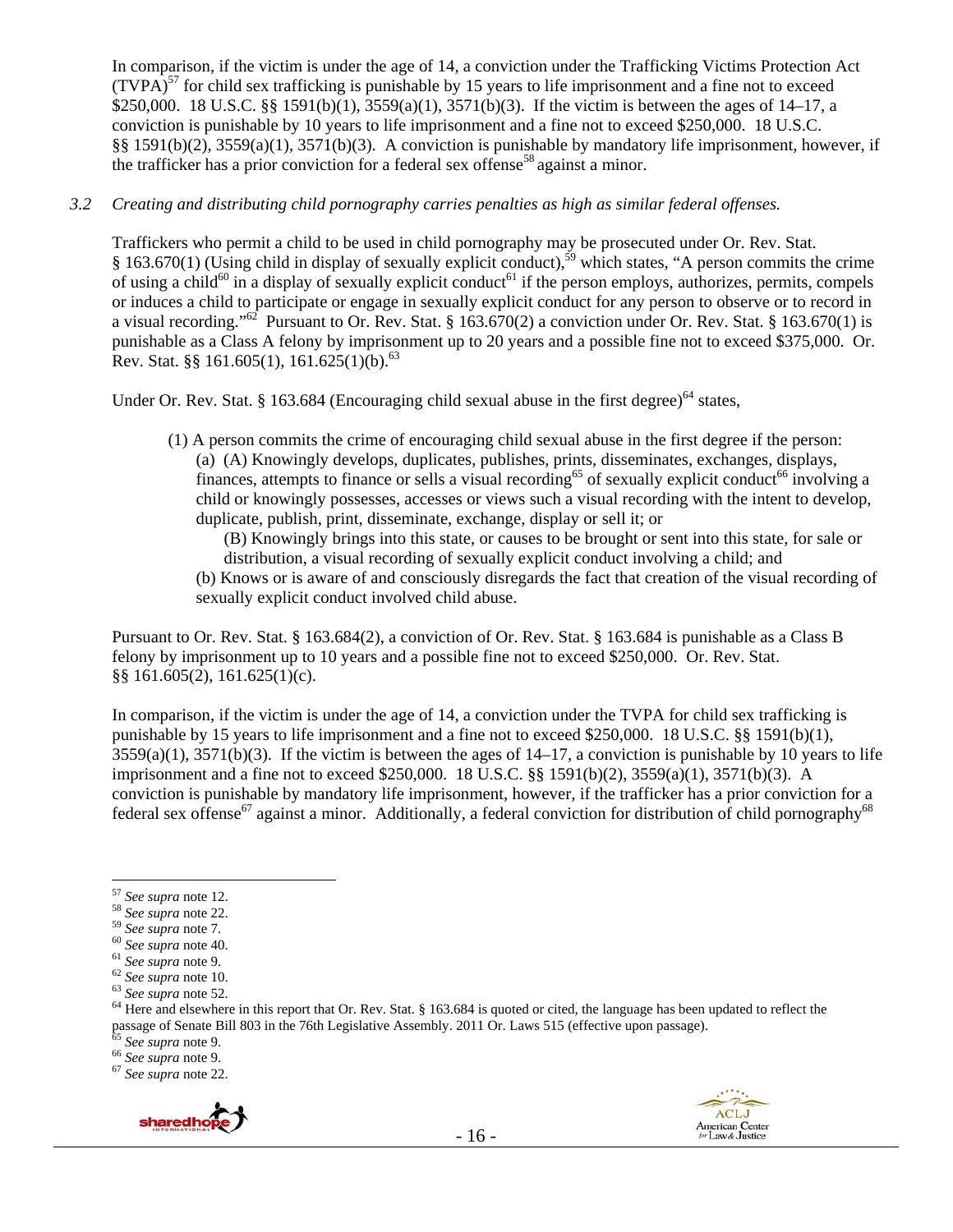is generally punishable by imprisonment for  $5-20$  years and a fine not to exceed \$250,000.<sup>69</sup> Subsequent convictions, however, are punishable by imprisonment up to 40 years and a fine not to exceed \$250,000.<sup>70</sup>

*3.3 Using the Internet to lure, entice, recruit or sell commercial sex acts with a minor is a separate crime or results in an enhanced penalty for traffickers.* 

Pursuant to Or. Rev. Stat. § 163.432(1) (Online sexual corruption of a child in the second degree),

(1) A person commits the crime of online sexual corruption of a child<sup>71</sup> in the second degree if the person is 18 years of age or older and:

(a) For the purpose of arousing or gratifying the sexual desire of the person or another person, knowingly uses an online communication<sup>72</sup> to solicit<sup>73</sup> a child to engage in sexual contact<sup>74</sup> or sexually explicit conduct:<sup>75</sup> and

(b) Offers or agrees to physically meet with the child.

A conviction under Or. Rev. Stat. § 163.432(1) is punishable as a Class C felony by imprisonment up to 5 years and a possible fine not to exceed \$125,000. Or. Rev. Stat. §§ 163.432(2), 161.605(3), 161.625(1)(d).

Pursuant to Or. Rev. Stat. § 163.433(1) (Online sexual corruption of a child in the first degree), "A person commits the crime of online sexual corruption of a child in the first degree if the person violates ORS 163.432 [Online sexual corruption of a child in the second degree] and intentionally takes a substantial step toward physically meeting with or encountering the child." A conviction under Or. Rev. Stat. § 163.433(1) is punishable as a class B felony by imprisonment up to 10 years and a possible fine not to exceed \$250,000. Or. Rev. Stat. §§ 163.433(2), 161.605(2), 161.625(1)(c).

#### *3.4 Financial penalties for traffickers, including asset forfeiture, are sufficiently high.*

Traffickers may be required to pay fines up to \$375,000. A conviction under Or. Rev. Stat. § 163.266 (Trafficking in persons) or § 167.017 (Compelling prostitution) is punishable as a Class B felony by a possible fine not exceeding \$250,000. Or. Rev. Stat. § 161.625(1)(c).<sup>76</sup> A conviction under Or. Rev. Stat. § 163.670(Using child in display of sexually explicit conduct) or § 166.720 (Racketeering activity unlawful) is punishable as a Class A felony by a possible fine not to exceed \$375,000. Or. Rev. Stat. §161.625(1)(b). A conviction under Or. Rev. Stat. § 164.172 (Engaging in a financial transaction in property derived from





 $68$  18 U.S.C. §§ 2252(a)(1), (a)(2), (a)(3) (Certain activities relating to material involving the sexual exploitation of minors),  $2252A(a)(2)$ , (a)(3) (Certain activities relating to material constituting or containing child pornography), 1466A(a) (Obscene visual representations of the sexual abuse of children).

<sup>&</sup>lt;sup>69</sup> 18 U.S.C. §§ 2252(b) (stating that a conviction under subsection (a)(1), (a)(2), or (a)(3) is punishable by imprisonment for 5– 20 years and a fine), 2252A(b)(1) (a conviction is punishable by imprisonment for 5–20 years and a fine), 1466A(a), (b) (stating that a conviction under subsection (a) is "subject to the penalties provided in section 2252A(b)(1)," imprisonment for 5–20 years and a fine, while a conviction under subsection (b) is "subject to the penalties provided in section 2252A(b)(2)," imprisonment up to 10 years, a fine, or both); *see also* 18 U.S.C.

<sup>§§ 3559(</sup>a)(1) (classifying all of the above listed offenses as felonies), 3571(b)(3) (providing a fine up to \$250,000 for any felony conviction).

<sup>&</sup>lt;sup>70</sup> 18 U.S.C. §§ 2252(b) (stating if a person has a prior conviction under subsection (a)(1), (a)(2), or (a)(3) or a list of other statutes, a conviction is punishable by a fine and imprisonment for 15–40 years), 2252A(b)(1) (stating if a person has a prior conviction under subsection (a)(2), (a)(3), or a list of other statutes, a conviction is punishable by a fine and imprisonment for  $15-$ 40 years), 1466A(a), (b) (stating that the penalty scheme for section 2252A(b) applies); *see also* 18 U.S.C. §§ 3559(a)(1)

<sup>(</sup>classifying all of the above listed offenses as felonies), 3571(b)(3) (providing a fine up to \$250,000 for any felony conviction).<br>
<sup>71</sup> See supra note 25.<br>
<sup>72</sup> See supra note 26.<br>
<sup>72</sup> See supra note 26.<br>
<sup>73</sup> See supr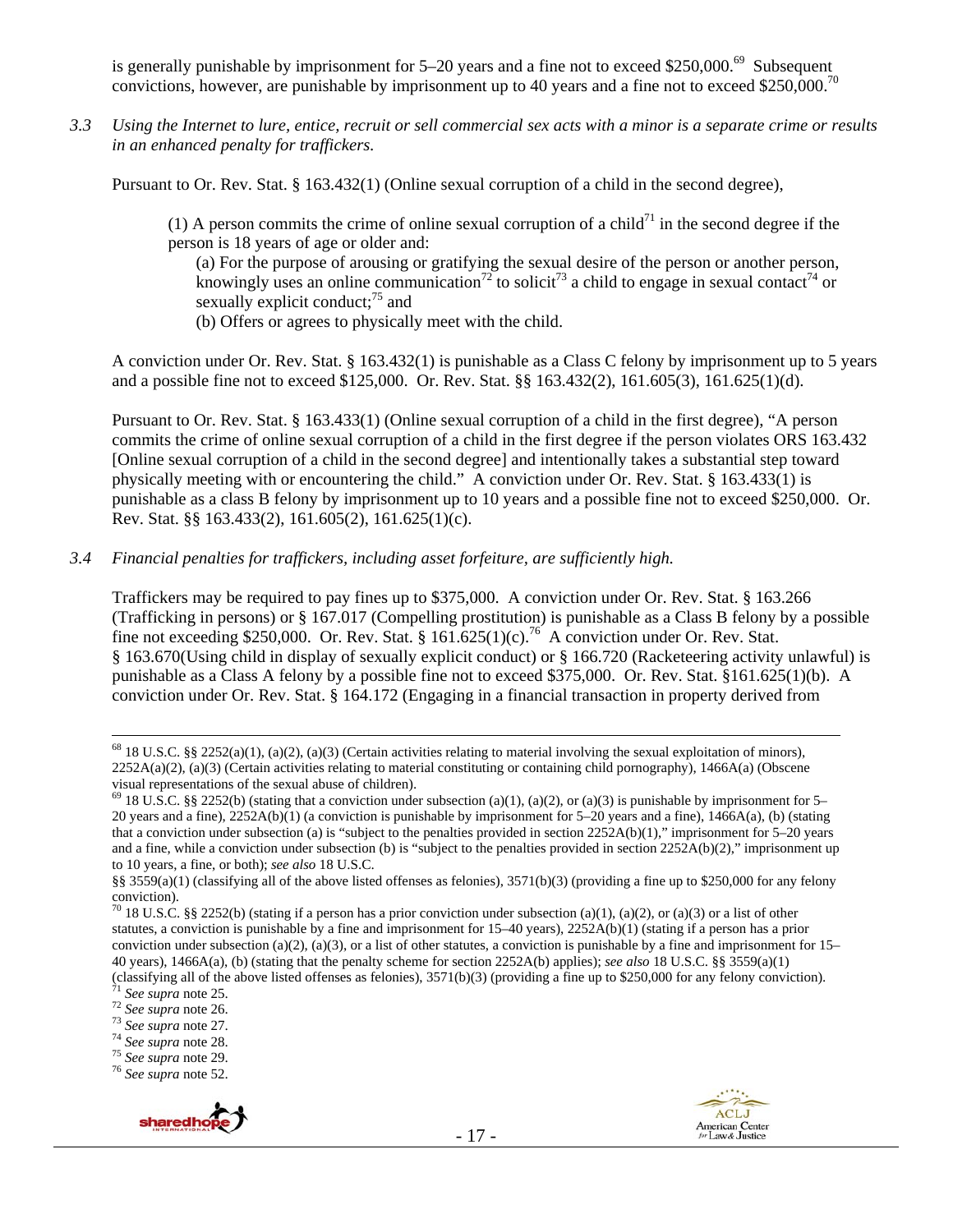unlawful activity) is punishable as a Class C felony by a possible fine not to exceed \$125,000. Or. Rev. Stat.  $§ 161.625(1)(d).$ 

In addition to these provisions, Oregon's racketeering provisions provide for forfeiture.<sup>77</sup> Or. Rev. Stat. § 166.725(2) (Remedies for violation of ORS 166.720; time limitation) states in part,

(2) All property, real or personal, including money, used in the course of, derived from or realized through conduct in violation of a provision of ORS 166.715 to 166.735 is subject to civil forfeiture to the state. The state shall dispose of all forfeited property as soon as commercially feasible. If property is not exercisable or transferable for value by the state, it shall expire. All forfeitures or dispositions under this section shall be made with due provision for the rights of innocent persons. . . . . . . .

Or. Rev. Stat. § 166.715(6)(a)(CCC) (Racketeering) defines "racketeering activity" as including "ORS 163.263 [Subjecting another person to involuntary servitude in the second degree], 163.264 [Subjecting another person to involuntary servitude in the first degree] or 163.266 [Trafficking in persons]."

Traffickers may also be subject to certain forfeiture provisions. Or. Rev. Stat. § 131.553(1)(e) (Legislative findings; effect on local laws; remedy not exclusive) calls "for the forfeiture of certain property subject to criminal forfeiture under ORS 131.550 to 131.600, to provide for the protection of the rights and interests of affected persons and to provide for uniformity throughout this state with respect to the laws of this state that pertain to the criminal forfeiture of real and personal property based upon prohibited conduct."

"Prohibited conduct" is defined in Or. Rev. Stat. § 131.550(12) (Definitions) as the following: "(a) For purposes of proceeds, a felony or a Class A misdemeanor. (b) For purposes of instrumentalities, any crime listed in ORS 131.602." Or. Rev. Stat. § 131.602 (Prohibited conduct for purposes of instrumentalities of crime) 78 includes the following crimes: Or. Rev. Stat. § 163.670 (Using a child in a display of sexually explicit conduct), § 163.684 (Encouraging child sexual abuse in the first degree), § 163.686 (Encouraging child sexual abuse in the second degree), § 163.687 (Encouraging child sexual abuse in the third degree), § 163.688 (Possession of materials depicting sexually explicit conduct of a child in the first degree), § 163.689 (Possession of materials depicting sexually explicit conduct of a child in the second degree), § 167.007 (Prostitution), patronizing a prostitute as prohibited by enacted House Bill 2714, § 167.012 (Promoting prostitution), § 167.017 (Compelling prostitution), § 163.264 (Subjecting another person to involuntary servitude in the first degree), § 163.263 (Subjecting another person to involuntary servitude in the second degree), § 163.266 (Trafficking in persons), § 167.057 (Luring a minor), § 163.432 (Online sexual corruption of a child in the second degree), § 163.433 (Online sexual corruption of a child in the first degree), and an attempt, conspiracy, or solicitation to commit one of those crimes if it would result in either a felony or a Class A misdemeanor.

Or. Rev. Stat. § 131.558 (Property subject to forfeiture) includes the following in the list of property that is subject to criminal forfeiture:

(2) All raw materials, products and equipment of any kind that are used, or intended for use, in providing, manufacturing, compounding, processing, delivering, importing or exporting any service or substance in the course of prohibited conduct;

(3) All property that is used, or intended for use, as a container for property described in subsection . . . (2) of this section;

<sup>&</sup>lt;sup>78</sup> Or. Rev. Stat. § 131.602 has been amended by House Bill 2714, House Bill 3323, and Senate Bill 376 during the 76th Legislative Assembly. 2011 Or. Laws 151; 2011 Or. Laws 552; 2011 Or. Laws 681. As a result of subsections added and deleted by each of these bills, the offenses listed above would be found in subsections  $(12)$  – $(17)$ , (90)–(93), and (138)–(144).



 $\overline{a}$ 77 Or. Rev. Stat. §§ 166.715–.735.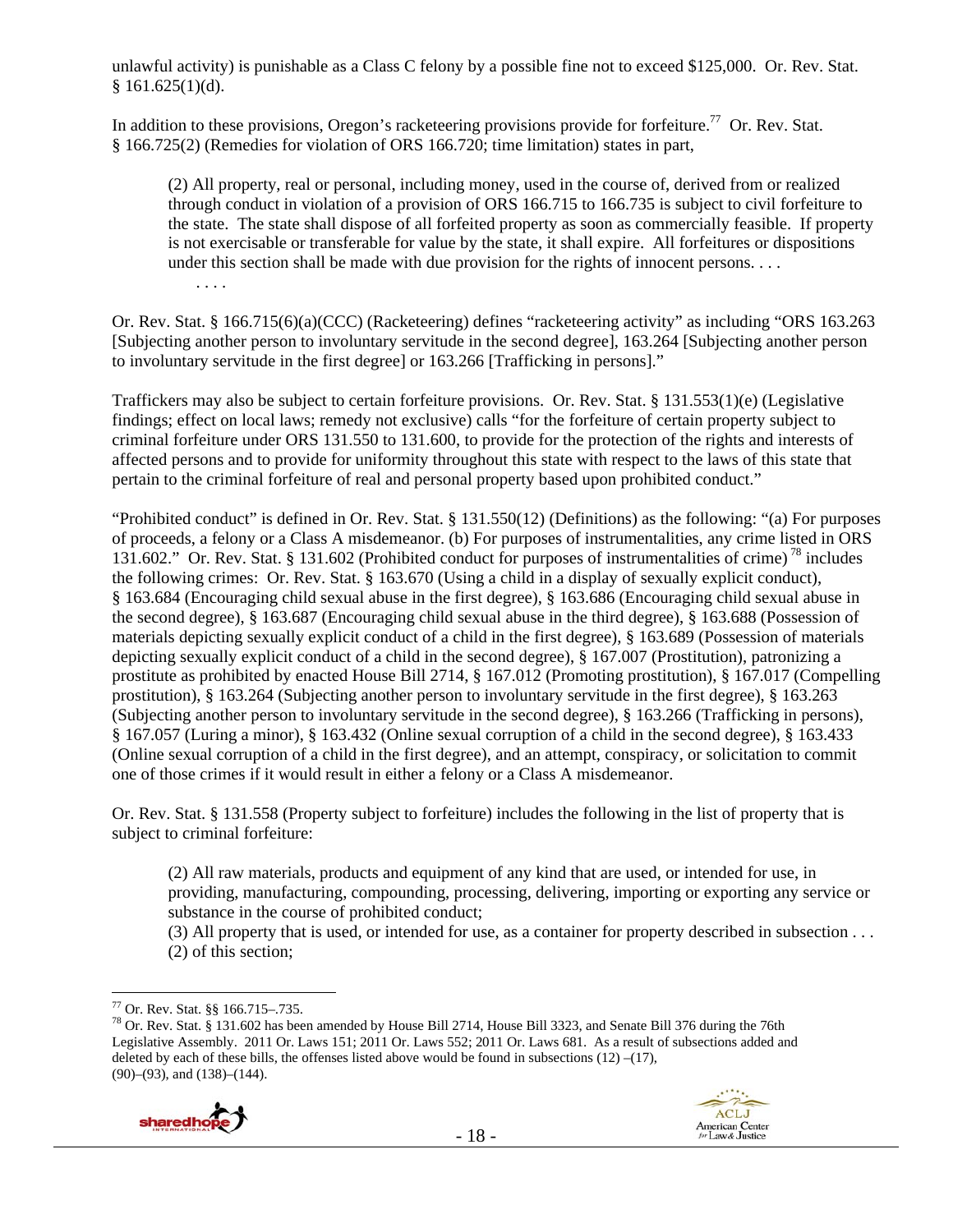. . . (4) All conveyances, including aircraft, vehicles and vessels, that are used, or are intended for use, to transport or facilitate the transportation, sale, receipt, possession or concealment of property described in subsection (1) or (2) of this section, and all conveyances, including aircraft, vehicles and vessels, that are used or intended for use in prohibited conduct or to facilitate prohibited conduct . . .

(5) All books, records, computers and research, including formulae, microfilm, tapes and data that are used or intended for use to facilitate prohibited conduct;

(6) All moneys, negotiable instruments, balances in deposit or other accounts, securities or other things of value furnished or intended to be furnished by any person in the course of prohibited conduct, all proceeds of or from prohibited conduct, and all moneys, negotiable instruments, balances in deposit and other accounts and securities used or intended to be used to facilitate any prohibited conduct; (7) All real property, including any right, title and interest in the whole of any lot or tract of land and any appurtenances or improvements, that is used or intended to be used to commit or facilitate the commission of prohibited conduct;

. . . .

. . .

(9) All property described in this section that is intended for use in committing or facilitating an attempt to commit a crime as described in ORS 161.405, a solicitation as described in ORS 161.435 or a conspiracy as described in ORS 161.450; and

(10) All personal property that is used or intended to be used to commit or facilitate prohibited conduct.

A trafficker may also be subject to restitution pursuant to Or. Rev. Stat. § 137.106 (Restitution to victims), which requires the district attorney to investigate and present to the court evidence of economic damages suffered as a result of the crime. The court is authorized to order restitution<sup>79</sup> as part of a criminal case when the crime "has resulted in economic damages."<sup>80</sup> Or. Rev. Stat. § 137.106(1).

Furthermore, Or. Rev. Stat. § 30.867(1) (Action for violation of criminal laws relating to involuntary servitude or trafficking in persons) specifically provides the right to civil action for damages suffered by a victim of human trafficking and involuntary servitude irrespective of the initiation or outcome of any criminal action. Victims of these crimes may recover "(a) Both special and general damages, including damages for emotional distress; and (b) Punitive damages," as well as reasonable attorney fees. Or. Rev. Stat. § 30.867(2), (3). The statute gives victims six years from the date of the conduct to file a civil claim for damages. Or. Rev. Stat. § 30.867(4).

## *3.5 Convicted traffickers are required to register as sex offenders.*

The definition of "sex crime" in Or. Rev. Stat § 181.594 (Definitions), which covers the definitions for the sex offender registry, includes several sex offense laws that could be applicable to certain traffickers, including

(d) Sexual abuse in any degree;

. . .

(f) Using a child in a display of sexually explicit conduct;

(g) Encouraging child sexual abuse in any degree;

(h) Transporting child pornography into the state;

. . . (j) Compelling prostitution;

(k) Promoting prostitution;

(l) Kidnapping in the first degree if the victim was under 18 years of age;

(m) Contributing to the sexual delinquency of a minor;





<sup>79</sup> *See supra* note 34. 80 *See supra* note 35.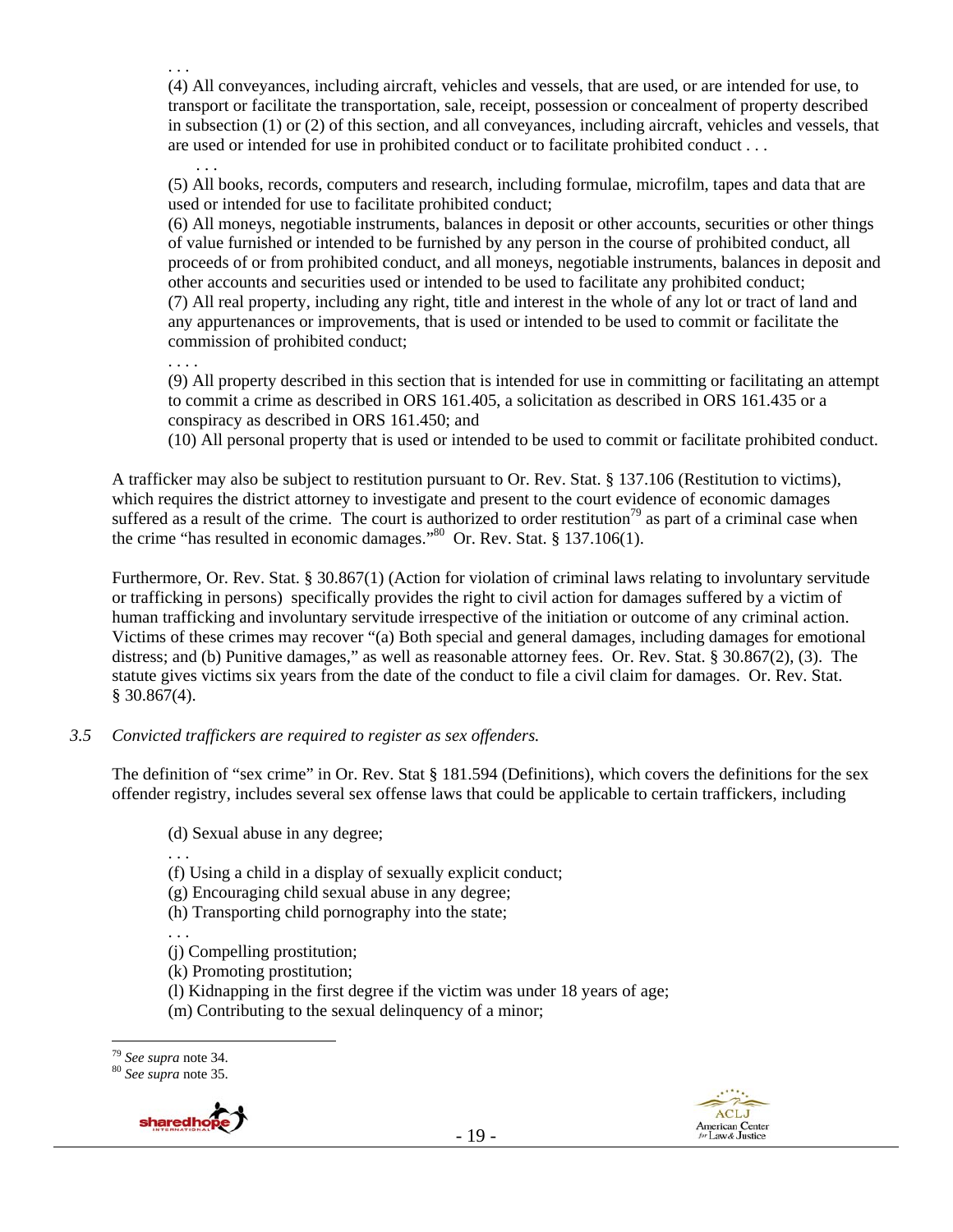(n) Sexual misconduct if the offender is at least 18 years of age;

(o) Possession of materials depicting sexually explicit conduct of a child in the first degree;

(p) Kidnapping in the second degree if the victim was under 18 years of age, except by a parent or by a person found to be within the jurisdiction of the juvenile court;

(q) Online sexual corruption of a child in any degree if the offender reasonably believed the child to be more than five years younger than the offender;

(s) Any attempt to commit any of the crimes set forth in paragraphs (a) to (r) of this subsection; . . . .

However, neither the Or. Rev. Stat. § 163.266 (Trafficking in persons) nor Or. Rev. Stat. § 167.007 (Prostitution) is included in the list of crimes for which a convicted person must register as a sex offender.

- 3.5.1 Recommendation: Amend Or. Rev. Stat § 181.594 to include Or. Rev. Stat. § 163.266 (Trafficking in persons) to the list of sex crimes that require registration as a sex offender.
- *3.6 Laws relating to termination of parental rights for certain offenses include sex trafficking or CSEC offenses in order to remove the children of traffickers from their control and potential exploitation.*

Or. Rev. Stat. § 419B.502 (Termination upon finding of extreme conduct) does not expressly include violations of Or. Rev. Stat. § 163.266 (Trafficking in persons) or any of Oregon's CSEC laws as grounds for terminating parental rights. Instead Or. Rev. Stat. § 419B.502 states in part, "The rights of the parent or parents may be terminated as provided in ORS 419B.500 [Termination of parental rights generally] if the court finds that the parent or parents are unfit by reason of a single or recurrent incident of extreme conduct toward any child." The actions that the court is directed to consider in determining extreme conduct include, "[r]ape, sodomy or sex abuse of any child by the parent" and "[a]buse or neglect by the parent of any child resulting in death or serious physical injury." Or. Rev. Stat. § 419B.502(1), (3).

Or. Rev. Stat. § 419B.504 (Termination upon finding of unfitness) allows for termination of parental rights upon a finding that "the parent or parents are unfit by reason of conduct or condition seriously detrimental to the child or ward and integration of the child or ward into the home of the parent or parents is improbable within a reasonable time due to conduct or conditions not likely to change." "In determining such conduct and conditions" the court is directed to consider, among other things, "[c]onduct toward any child of an abusive, cruel or sexual nature" and "[c]riminal conduct that impairs the parent's ability to provide adequate care for the child or ward." Or. Rev. Stat. § 419B.504(2), (6).

While Or. Rev. Stat. § 419B.502 and Or. Rev. Stat. § 419B.504 could apply in the case of traffickers, there is no specific reference to a conviction for trafficking in persons, compelling prostitution, or promoting prostitution of a minor listed as grounds for termination of parental rights.

3.6.1 Recommendation: Amend Or. Rev. Stat. § 419B.502 (Termination upon finding of extreme conduct) and Or. Rev. Stat. § 419B.504 (Termination upon finding of unfitness) to include a violation of Or. Rev. Stat. § 163.266 (Trafficking in persons) or any of Oregon's CSEC laws as grounds for terminating parental rights.



. . .

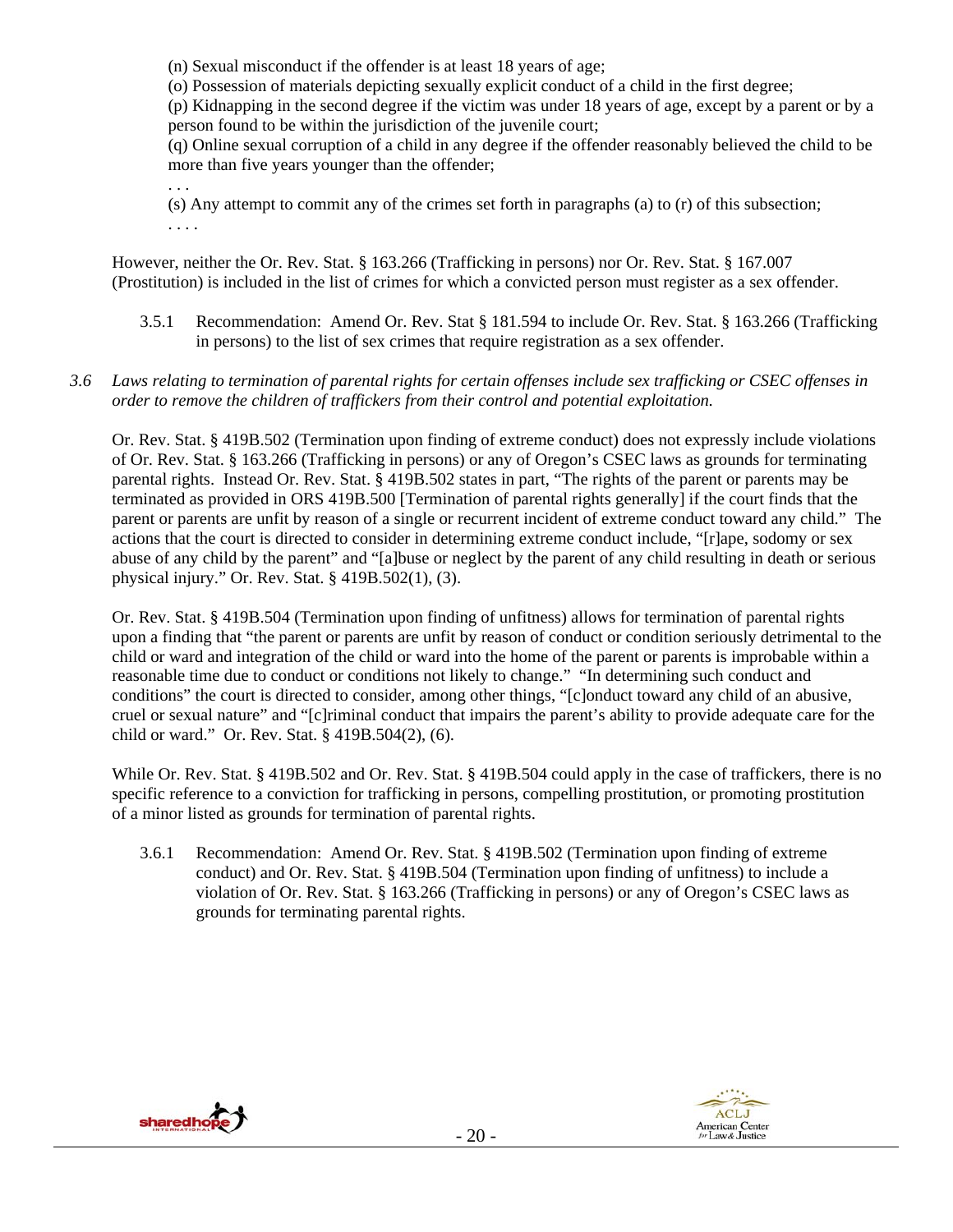## Framework Issue 4: Criminal provisions for facilitators

#### *Legal Components:*

- *4.1 The acts of assisting, enabling, or financially benefitting from child sex trafficking are included as criminal offenses in the state sex trafficking statute.*
- *4.2 Financial penalties, including asset forfeiture laws, are in place for those who benefit financially from or aid and assist in committing domestic minor sex trafficking.*

*\_\_\_\_\_\_\_\_\_\_\_\_\_\_\_\_\_\_\_\_\_\_\_\_\_\_\_\_\_\_\_\_\_\_\_\_\_\_\_\_\_\_\_\_\_\_\_\_\_\_\_\_\_\_\_\_\_\_\_\_\_\_\_\_\_\_\_\_\_\_\_\_\_\_\_\_\_\_\_\_\_\_\_\_\_\_\_\_\_\_\_\_\_\_* 

- *4.3 Promoting and selling child sex tourism is illegal.*
- *4.4 Promoting and selling child pornography is illegal.*

#### *Legal Analysis:*

*4.1 The acts of assisting, enabling, or financially benefitting from child sex trafficking are included as criminal offenses in the state sex trafficking statute.* 

If force or attempted force can be proven pursuant to Or. Rev. Stat § 163.263 (Subjecting another person to involuntary servitude in the second degree) or Or. Rev. Stat § 163.264 (Subjecting another person to involuntary servitude in the first degree), then Or. Rev. Stat. § 163.266 (Trafficking in persons) could apply to facilitators. Or. Rev. Stat. § 163.266(1)(b) states a person commits is a crime if the person knowingly "[b]enefits financially or receives something of value from participation in a venture that involves an act prohibited by this section or ORS  $163.263^{81}$  or  $163.264.^{82}$  A violation of Or. Rev. Stat.§  $163.266(1)(b)$  is punishable as a Class B felony by imprisonment up to 10 years and a possible fine not to exceed \$250,000. Or. Rev. Stat. §§ 161.605(2), 161.625(1)(c).<sup>83</sup>

Or. Rev. Stat. § 167.017(1)(c)<sup>84</sup> (Compelling prostitution) makes it a crime if any person "[a]ids or facilitates the commission of prostitution by a person under 18 years of age." A conviction under Or. Rev. Stat. § 167.017(1)(c) is punishable as a Class B felony by imprisonment up to ten years and a possible fine not to exceed \$250,000. Or. Rev. Stat. §§ 161.605(2), 161.625(1)(c). Or. Rev. Stat. § 163.670(1) (Using child in display of sexually explicit conduct) could be applied to facilitators by its statement, "A person commits the crime of using a child in a display of sexually explicit conduct if the person employs, authorizes, permits, compels or induces a child to participate or engage in sexually explicit conduct for any person to observe or to record in a visual recording." A conviction under Or. Rev. Stat. § 163.670 is punishable as a Class A felony by imprisonment up to 20 years and a possible fine not to exceed \$375,000. Or. Rev. Stat. §§ 161.605(1),  $161.625(1)(b)$ .<sup>85</sup>

Facilitators could also face penalties under the money laundering provisions. Or. Rev. Stat. § 164.172 (Engaging in a financial transaction in property derived from unlawful activity) states,

(1) A person commits the crime of engaging in a financial transaction<sup>86</sup> in property derived from unlawful activity<sup>87</sup> if the person knowingly engages in or attempts to engage in a financial transaction in property that:

(a) Constitutes, or is derived from, the proceeds of unlawful activity;

(b) Is of a value greater than \$ 10,000; and





<sup>81</sup> See supra note 2.

<sup>81</sup> *See supra* note 2. 82 *See supra* note 3. 83 *See supra* note 52. 84 *See supra* note 6. 85 *See supra* note 52. 86 *See supra* note 55. 87 *See supra* note 56.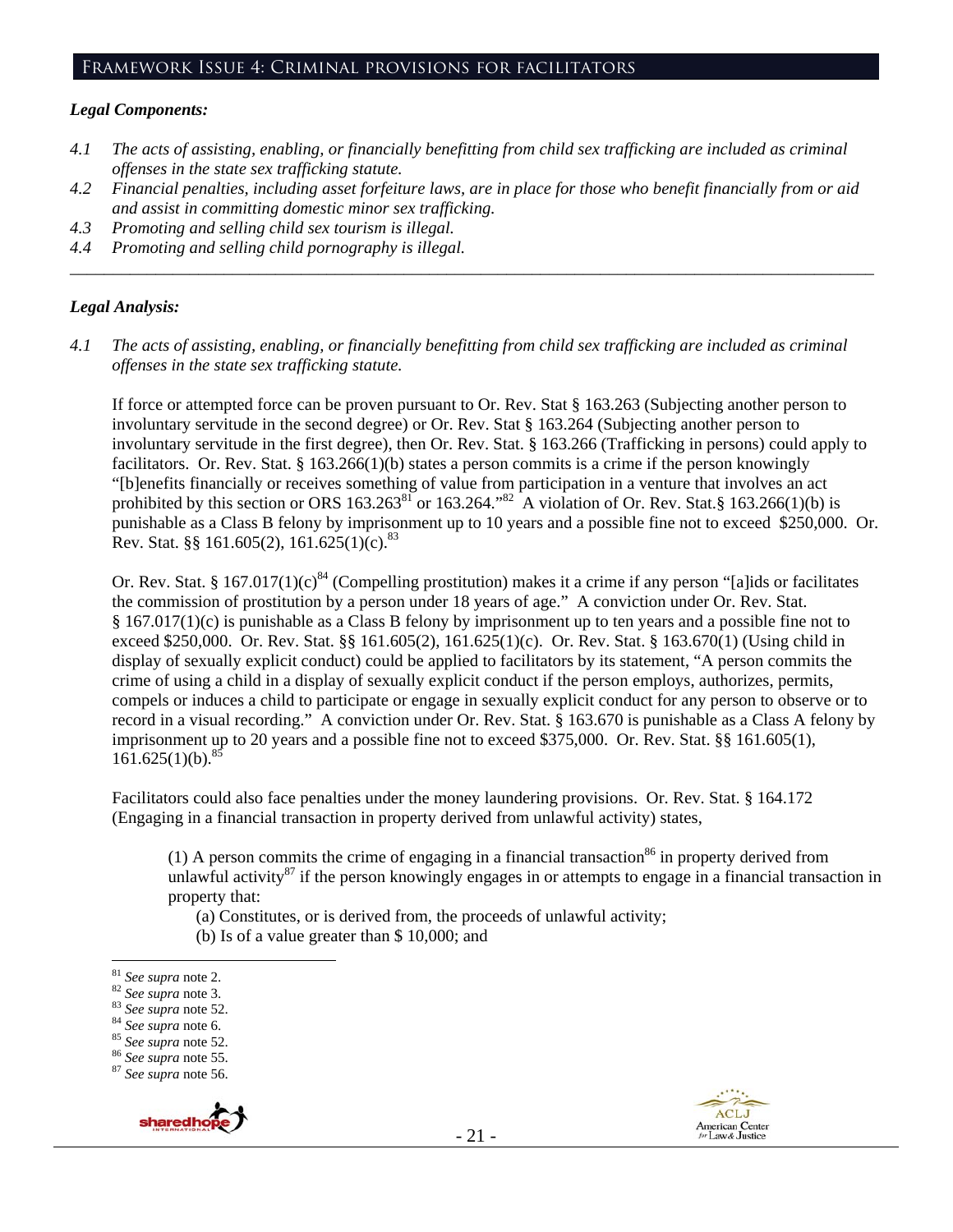(c) The person knows is derived from or represents the proceeds of some form, though not necessarily which form, of unlawful activity.

(2) (a) Engaging in a financial transaction in property derived from unlawful activity is a Class C felony.

(b) In addition to any other sentence of imprisonment or fine that a court may impose and notwithstanding ORS 161.625, a court may include in the sentence of a person convicted under this section a fine in an amount equal to the value of the property involved in the unlawful transaction.

## *4.2 Financial penalties, including asset forfeiture laws, are in place for those who benefit financially from or aid and assist in committing domestic minor sex trafficking.*

Facilitators convicted under Or. Rev. Stat. § 163.266 (Trafficking in persons) or Or. Rev. Stat. § 167.017(1)(c) (Compelling prostitution) are punishable as Class B felonies by a possible fine not to exceed \$250,000.88 Or. Rev. Stat. § 161.625(1)(c). A conviction under Or. Rev. Stat. § 163.670(1) (Using child in display of sexually explicit conduct) is punishable as a Class A felony by a possible fine not to exceed \$375,000. Or. Rev. Stat.  $§161.625(1)(b).$ 

Under Oregon's criminal forfeiture provisions, Or. Rev. Stat. § 131.553(1)(c), (e) (Legislative findings; effect on local laws; remedy not exclusive) finds that "[p]erpetrators of crimes should not be allowed to keep the proceeds and instrumentalities of their crimes" and that "[t]here is a need to provide for the forfeiture of certain property subject to criminal forfeiture under ORS 131.550 to 131.600, to provide for the protection of the rights and interests of affected persons and to provide for uniformity throughout this state with respect to the laws of this state that pertain to the criminal forfeiture of real and personal property based upon prohibited conduct."

Or. Rev. Stat. § 131.558 (Property subject to forfeiture) includes the following in the list of property that is subject to criminal forfeiture:

(4) All conveyances, including aircraft, vehicles and vessels, that are used, or are intended for use, to transport or facilitate the transportation, sale, receipt, possession or concealment of property described in subsection (1) or (2) of this section, and all conveyances, including aircraft, vehicles and vessels, that are used or intended for use in prohibited conduct or to facilitate prohibited conduct . . .

. . . (5) All books, records, computers and research, including formulae, microfilm, tapes and data that are used or intended for use to facilitate prohibited conduct;

(6) All moneys, negotiable instruments, balances in deposit or other accounts, securities or other things of value furnished or intended to be furnished by any person in the course of prohibited conduct, all proceeds of or from prohibited conduct, and all moneys, negotiable instruments, balances in deposit and other accounts and securities used or intended to be used to facilitate any prohibited conduct; (7) All real property, including any right, title and interest in the whole of any lot or tract of land and any appurtenances or improvements, that is used or intended to be used to commit or facilitate the commission of prohibited conduct;

. . . (10) All personal property that is used or intended to be used to commit or facilitate prohibited conduct.

"Prohibited conduct" is defined in Or. Rev. Stat.§ 131.550(12) (Definitions) as the following: "(a) For purposes of proceeds, a felony or a Class A misdemeanor. (b) For purposes of instrumentalities, any crime listed in ORS 131.602." Or. Rev. Stat. § 131.602 (Prohibited conduct for purposes of instrumentalities of crime) includes trafficking in persons. Or. Rev. Stat § 131.602(140). Notably for those facilitators providing common carrier





<sup>88</sup> *See supra* note 52.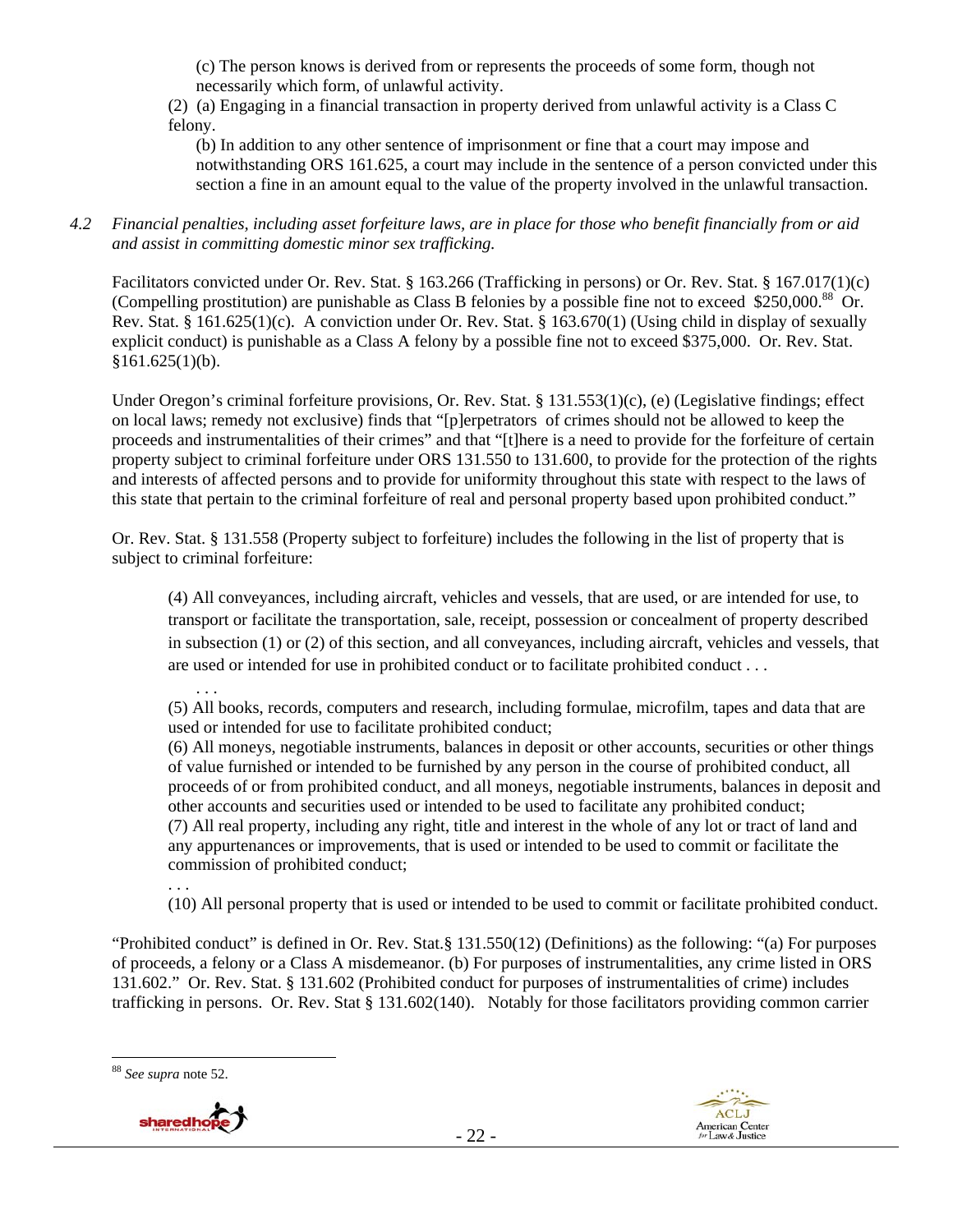transportation, Or. Rev. Stat. § 131.558 (Property subject to forfeiture) makes an exception for any common carrier conveyance from seizure in Subsection (4):

All conveyances, including aircraft, vehicles and vessels, that are used, or are intended for use, to transport or facilitate the transportation, sale, receipt, possession or concealment of property described in subsection (1) or (2) of this section, and all conveyances, including aircraft, vehicles and vessels, that are used or intended for use in prohibited conduct or to facilitate prohibited conduct . . . . . .

Facilitators may also be subject to restitution pursuant to Or. Rev. Stat. § 137.106 (Restitution to victims), which requires the district attorney to investigate and present to the court before sentencing evidence of economic damages suffered as a result of the crime. The court is authorized to order restitution<sup>89</sup> as part of a criminal case when the crime "has resulted in economic damages."90 Or. Rev. Stat. § 137.106(1).

Furthermore, Or. Rev. Stat. § 30.867(1) (Action for violation of criminal laws relating to involuntary servitude or trafficking in persons) specifically provides the right to bring a civil action for damages suffered by a victim of human trafficking and involuntary servitude irrespective of the initiation or outcome of any criminal action. Victims of these crimes may recover, if they prevail, "(a) Both special and general damages, including damages for emotional distress; and (b) Punitive damages," as well as reasonable attorney fees. Or. Rev. Stat. § 30.867(2), (3). The statute gives victims six years from the date of the conduct to file a civil claim for damages. Or. Rev. Stat. § 30.867(4).

In addition to these provisions, Oregon's racketeering provisions provide for forfeiture.<sup>91</sup> Or. Rev. Stat. § 166.725(2) (Remedies for violation of ORS 166.720; time limitation) states in part,

All property, real or personal, including money, used in the course of, derived from or realized through conduct in violation of a provision of ORS 166.715 to 166.735 is subject to civil forfeiture to the state. The state shall dispose of all forfeited property as soon as commercially feasible. If property is not exercisable or transferable for value by the state, it shall expire. All forfeitures or dispositions under this section shall be made with due provision for the rights of innocent persons. . . . . . . .

Or. Rev. Stat. § 166.715(6)(a)(CCC) (Racketeering) defines "racketeering activity" to include "ORS 163.263 [Subjecting another person to involuntary servitude in the second degree], 163.264 [Subjecting another person to involuntary servitude in the first degree] or 163.266 [Trafficking in persons]."

*4.3 Promoting and selling child sex tourism is illegal.* 

There is no specific law prohibiting the promotion or sale of child sex tourism.

- 4.3.1 Recommendation: Enact a law prohibiting selling or offering to sell travel services that include or facilitate travel for the purpose of engaging in commercial sexual exploitation of a minor or prostitution of a minor, if occurring in Oregon.
- *4.4 Promoting and selling child pornography is illegal.*

Under Or. Rev. Stat. § 163.684 $(1)^{92}$  (Encouraging child sexual abuse in the first degree),

<sup>92</sup> *See supra* note 64.



<sup>89</sup> *See supra* note 34.<br><sup>90</sup> *See supra* note 35.<br><sup>91</sup> Or. Rev. Stat. §§ 166.715–.735.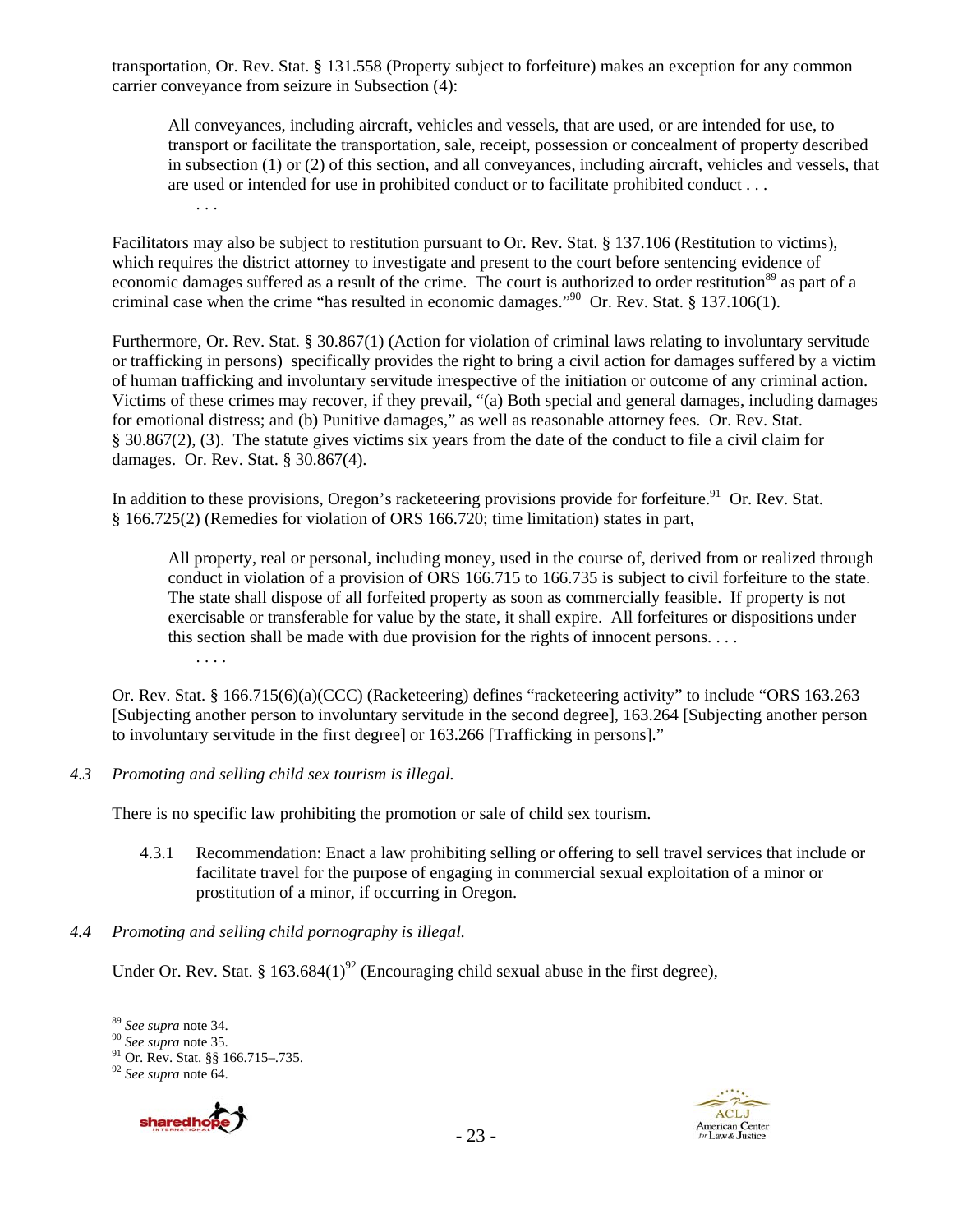(a) A person commits the crime of encouraging child sexual abuse in the first degree if the person: (A) Knowingly develops, duplicates, publishes, prints, disseminates, exchanges, displays, finances, attempts to finance or sells a visual recording of sexually explicit conduct involving a child or knowingly possesses, accesses or views such a visual recording with the intent to develop, duplicate, publish, print, disseminate, exchange, display or sell it; or

(B) Knowingly brings into this state, or causes to be brought or sent into this state, for sale or distribution, a visual recording of sexually explicit conduct involving a child; and

(b) Knows or is aware of and consciously disregards the fact that creation of the visual recording of sexually explicit conduct involved child abuse.

A conviction under Or. Rev. Stat. § 163.684 is punishable as a Class B felony punishable by imprisonment up to 10 years and a possible fine not to exceed \$250,000. Or. Rev. Stat. §§ 163.684(2), 161.605(2),  $161.625(1)(c)$ .



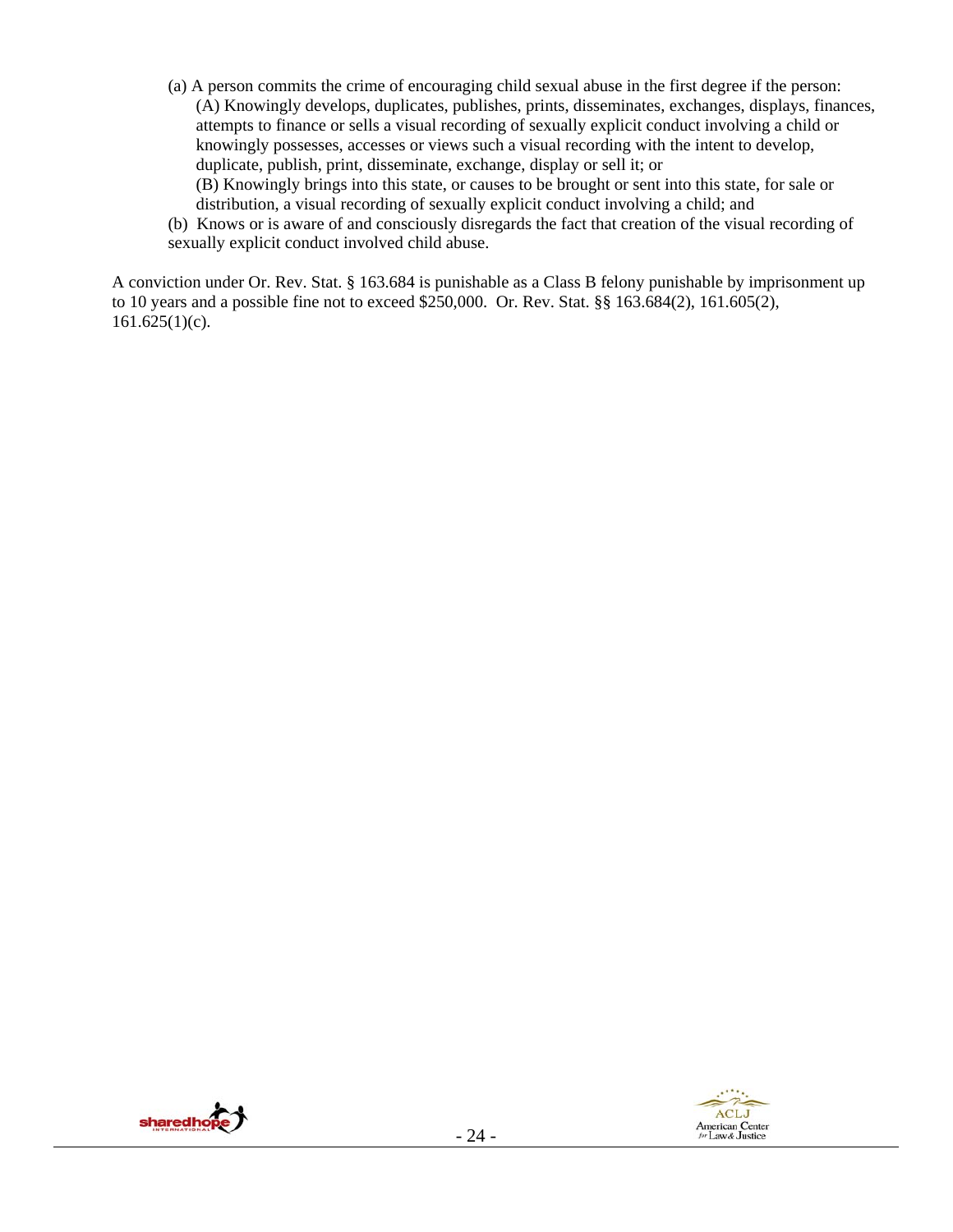## Framework Issue 5: Protective provisions for the child victims

#### *Legal Components:*

- *5.1 A victim of domestic minor sex trafficking or CSEC is defined as a victim for purposes of qualifying for crime victims' compensation and other victim benefits.*
- *5.2 The state sex trafficking statute expressly prohibits a defendant from raising consent of the minor to the commercial sex acts as a defense.*
- *5.3 Prostitution laws apply only to adults, making minors under 18 specifically immune from this offense.*
- *5.4 Commercially sexually exploited children are provided with a child protection response, including specialized shelter and services, and are not detained in juvenile detention facilities.*
- *5.5 Commercial sexual exploitation is identified as a type of abuse and neglect within child protection statutes.*
- *5.6 The definition of "caregiver" (or similar term) in the child welfare statutes is broad enough to include a trafficker who has custody or control of a child in order to bring a trafficked child into protection of child protective services.*
- *5.7 Crime victims' compensation is specifically available to a child victim of sex trafficking or CSEC without regard to ineligibility factors.*
- *5.8 Victim-friendly procedures and protections are provided in the trial process for minors under 18.*
- *5.9 Expungement or sealing of juvenile arrest or criminal records resulting from arrests or adjudications for prostitution-related offenses committed as a result of, or in the course of, the commercial sexual exploitation of a minor is available within a reasonable time after turning 18.*
- *5.10 Victim restitution and civil remedies are authorized by law for minor victims of sex trafficking or CSEC.*
- *5.11 Statutes of limitations for civil and criminal actions for child sex trafficking or CSEC offenses are eliminated or lengthened sufficiently to allow prosecutors and victims a realistic opportunity to pursue criminal actions and legal remedies.*

*\_\_\_\_\_\_\_\_\_\_\_\_\_\_\_\_\_\_\_\_\_\_\_\_\_\_\_\_\_\_\_\_\_\_\_\_\_\_\_\_\_\_\_\_\_\_\_\_\_\_\_\_\_\_\_\_\_\_\_\_\_\_\_\_\_\_\_\_\_\_\_\_\_\_\_\_\_\_\_\_\_\_\_\_\_\_\_\_\_\_\_\_\_\_* 

## *Legal Analysis:*

*5.1 A victim of domestic minor sex trafficking or CSEC is defined as a victim for purposes of qualifying for crime victims' compensation and other victim benefits.* 

Under Oregon's compensation of crime victim provisions, codified in Chapter 147 of Oregon Revised Statutes, a "victim" is defined in part as "[a] person: (A) Killed or injured in this state as a result of a compensable crime<sup>93</sup> perpetrated or attempted against that person; . . . (D) Killed or injured in another state as a result of a criminal episode that began in this state  $\ldots$ .  $\overline{P}$  Or. Rev. Stat. § 147.005(15)(a) (Definitions). <sup>94</sup>

Victims of certain offenses are defined as particular parties. Pursuant to Or. Rev. Stat. § 131.125(4) (Time limitations),<sup>95</sup> "In the case of crimes described in subsection (2)(m) [Using a child in a display of sexual conduct under ORS 163.670] of this section, the victim is the child engaged in sexual conduct. . . . In the case of crimes described in subsection  $(2)(p)$  [Promoting prostitution under ORS 167.012] and (q) [Compelling prostitution under ORS 167.017] of this section, the victim is the child whose acts of prostitution are promoted or compelled."

passage of House Bill 2940 in the 76th Legislative Assembly. 2011 Or. Laws 666 (effective upon passage).





 $\overline{a}$  $93$  Or. Rev. Stat. § 147.005(4) (Definitions) defines "compensable crime" as "abuse of corpse in any degree or an intentional, knowing, reckless, or criminally negligent act that results in serious bodily injury or death of another person and that, if

committed by a person of full legal capacity, would be punishable as a crime in this state."<br><sup>94</sup> Here and elsewhere in this report that Or. Rev. Stat. § 147.005 is quoted or cited, the language has been updated to reflect passage of House Bill 3021 in the 76th Legislative Assembly. 2011 Or. Laws 125 (effective upon passage).<br><sup>95</sup> Here and elsewhere in this report that Or. Rev. Stat. § 131.125 is quoted or cited, the language has been update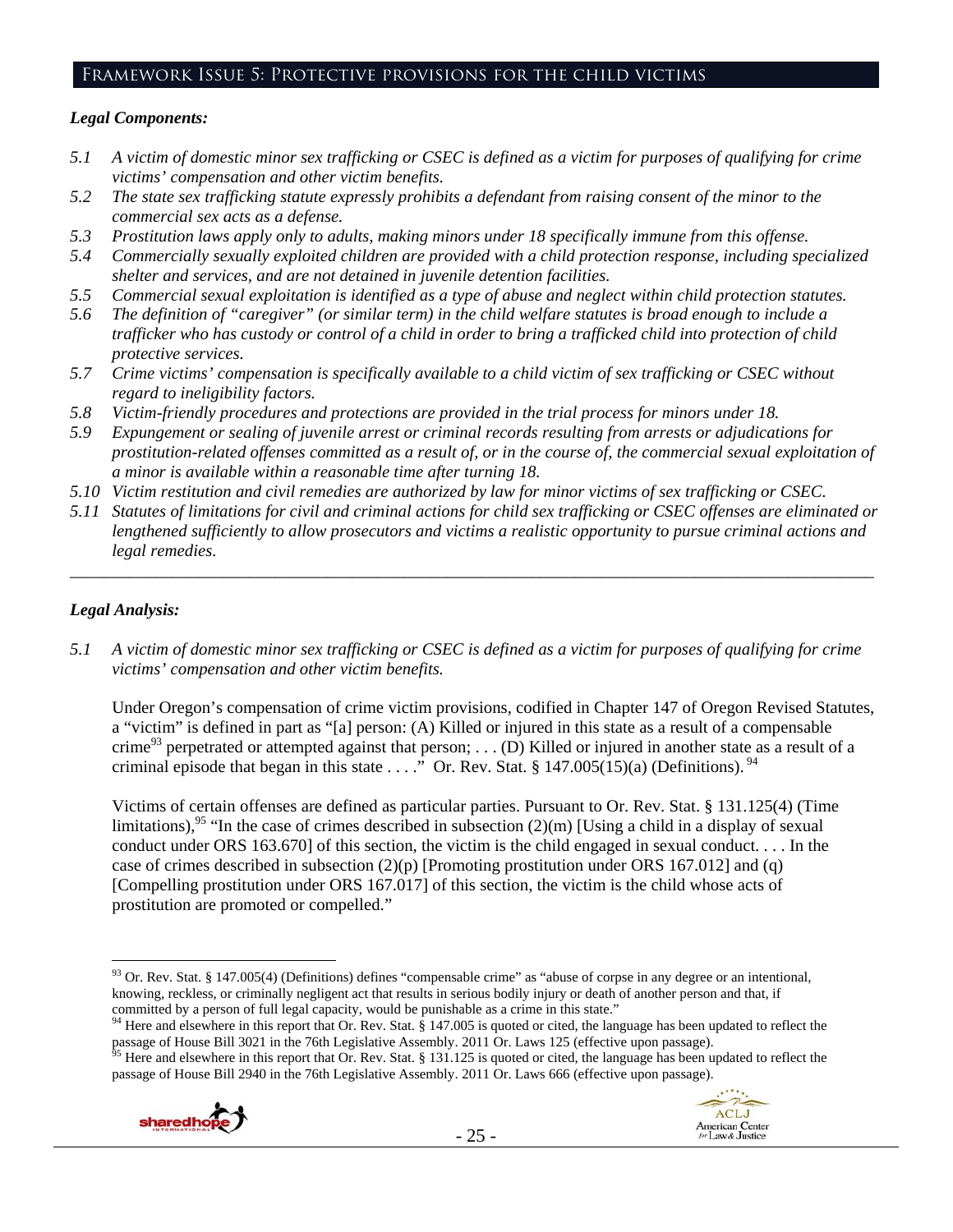*5.2 The state sex trafficking statute expressly prohibits a defendant from raising consent of the minor to the commercial sex acts as a defense.* 

Or. Rev. Stat. § 163.266 (Trafficking in persons) and CSEC laws do not refer to a defense based on the consent of the minor to the commercial sex act. However, the code does not specifically prohibit a defendant from raising such a defense.

- 5.2.1 Recommendation: Add a provision that expressly prohibits a consent defense for commercial sexual exploitation of children offenses, such as human trafficking and prostitution when the victim is a minor.
- *5.3 Prostitution laws apply only to adults, making minors under 18 specifically immune from this offense.*

Or. Rev. Stat. § 167.007 (Prostitution) applies to adults as well as minors and fails to specifically make minors immune from prosecution for prostitution or to specifically identify a minor engaged in prostitution as a victim of sex trafficking.

If force or attempted force can be proven in the case pursuant to Or. Rev. Stat. § 163.263 (Subjecting another person to involuntary servitude in the second degree) and § 163.264 (Subjecting another person to involuntary servitude in the first degree), then Or. Rev. Stat. § 163.269 (Victim assertion of defense of duress) states,

A person who is the victim of a crime described in ORS 163.263 [Subjecting another person to involuntary servitude in the second degree], 163.264 [Subjecting another person to involuntary servitude in the first degree], or 163.266 [Trafficking in persons] may assert the defense of duress, as described in ORS 161.270 [Duress], if the person is prosecuted for conduct that constitutes services under ORS 163.261, that the person was caused to provide.

*5.4 Commercially sexually exploited children are provided with a child protection response, including specialized shelter and services, and are not detained in juvenile detention facilities.* 

Or. Admin. R. 413-015-0210(2) (Determining Department's Response and Required Time Lines for CPS Information) lays out the requirements for CPS involvement as follows:

(2) CPS assessment required. A CPS assessment is required if:

(a) The screener determines that information received constitutes a report of child abuse or neglect, as defined in ORS 419B.005 [Definitions], and the information indicates:

- (A) The alleged perpetrator is a legal parent of the alleged child victim;
- (B) The alleged perpetrator resides in the alleged child victim's home;

(C) The alleged perpetrator may have access to the alleged child victim, and the parent or caregiver may not be able or willing to protect the child; or

(D) The alleged child abuse occurred in a day care facility, the home of a Department certified foster parent or relative caregiver, or a private child caring agency that is not a Children's Care Provider (CCP).

ACLJ

American Center<br>for Law & Justice

. . . .

- Or. Rev. Stat. § 419B.005 (Definitions)<sup>96</sup> defines "abuse" in part as
	- $(1)(a)$  "Abuse" means:

<sup>&</sup>lt;sup>96</sup> Here and elsewhere in this report that Or. Rev. Stat. § 419B.005 is quoted or cited, the language has been updated to reflect the passage of House Bill 2714 in the 76th Legislative Assembly. 2011 Or. Laws 151 (effective upon passage).

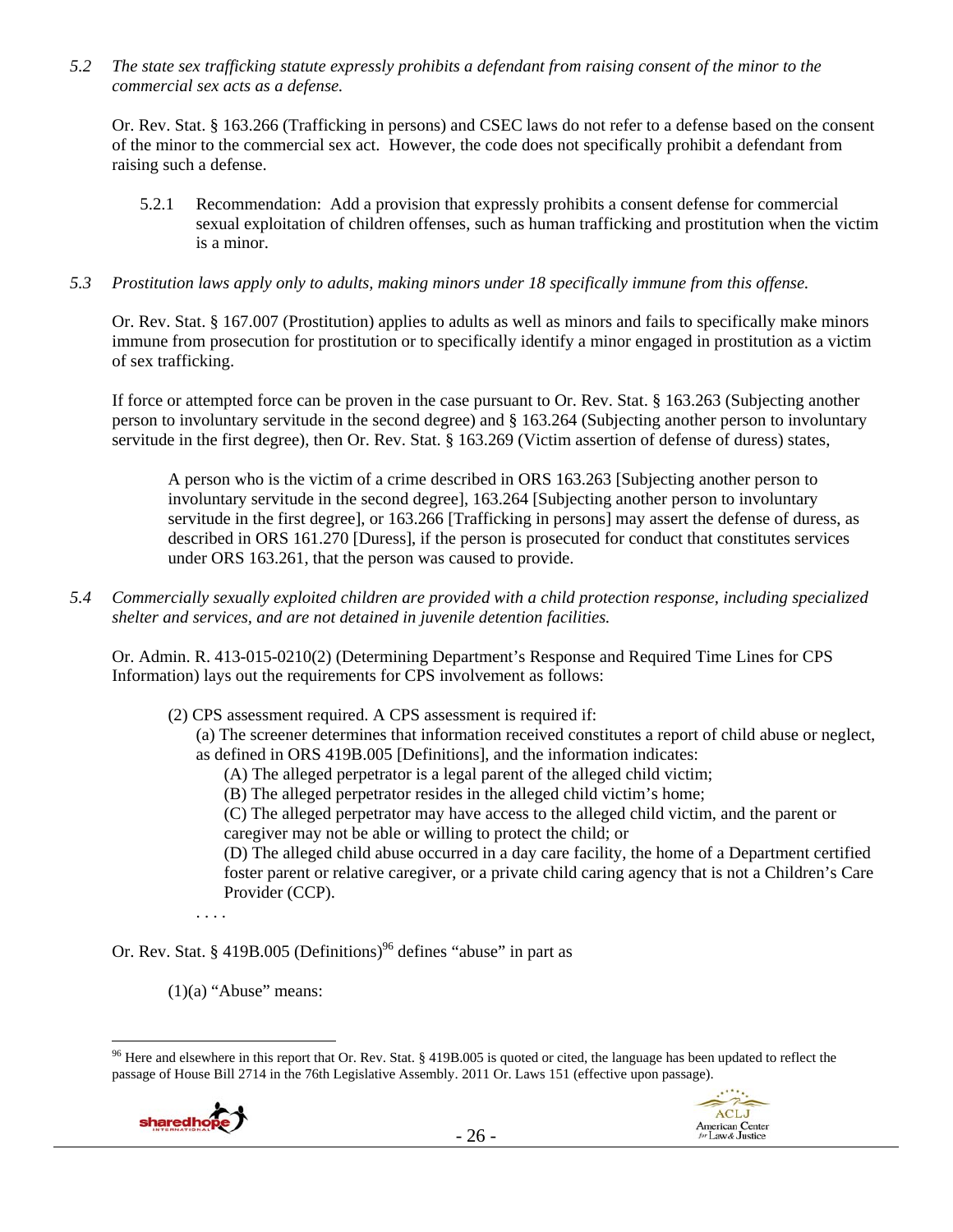(A) Any assault, as defined in ORS chapter 163, of a child and any physical injury to a child which has been caused by other than accidental means, including any injury which appears to be at variance with the explanation given of the injury.

(B) Any mental injury to a child, which shall include only observable and substantial impairment of the child's mental or psychological ability to function caused by cruelty to the child, with due regard to the culture of the child.

(C) Rape of a child, which includes but is not limited to rape, sodomy, unlawful sexual penetration and incest, as those acts are described in ORS chapter 163.

- (D) Sexual abuse, as described in ORS chapter 163.
- (E) Sexual exploitation, including but not limited to:

(i) Contributing to the sexual delinquency of a minor, as defined in ORS chapter 163, and any other conduct which allows, employs, authorizes, permits, induces or encourages a child to engage in the performing for people to observe or the photographing, filming, tape recording or other exhibition which, in whole or in part, depicts sexual conduct or contact, as defined in ORS 167.002 or described in ORS 163.665 and 163.670, sexual abuse involving a child or rape of a child, but not including any conduct which is part of any investigation conducted pursuant to ORS 419B.020 or which is designed to serve educational or other legitimate purposes; and (ii) Allowing, permitting, encouraging or hiring a child to engage in prostitution or to patronize a prostitute, as defined in ORS chapter 167.

. . . .

Officials must report child abuse pursuant to Or. Rev. Stat. § 419B.010(1) (Duty of officials to report child abuse; exceptions; penalty), which states, in part, "Any public or private official having reasonable cause to believe that any child with whom the official comes in contact has suffered abuse or that any person with whom the official comes in contact has abused a child shall immediately report or cause a report to be made in the manner required in ORS 419B.015. . . ." Upon receiving a report, the Department of Human Services or law enforcement agency, must investigate the claim. Or. Rev. Stat. § 419B.020(1)(a). Pursuant to Or. Rev. Stat. § 419B.020(3),

If the law enforcement agency conducting the investigation finds reasonable cause to believe that abuse has occurred, the law enforcement agency shall notify by oral report followed by written report the local office of the department. The department shall provide protective social services of its own or of other available social agencies if necessary to prevent further abuses to the child or to safeguard the child's welfare.

Or. Rev. Stat. § 417.799(1) (Runaway and homeless youth; delivery of services; planning) makes the State Commission on Children and Families "responsible for coordinating statewide planning for delivery of services to runaway and homeless youth and their families." Or. Rev. Stat. § 417.799(2) directs the Commission to

lead a process that will allow the state commission, the Juvenile Crime Prevention Advisory Committee, the Employment Department, the Department of Human Services, the Housing and Community Services Department, the Department of Community Colleges and Workforce Development, the Department of Education and the Oregon Youth Authority to develop a comprehensive and coordinated approach for services and support for runaway and homeless youth and their families. The approach shall include an assessment of service needs, the integration of existing services and the identification and tracking of a statewide high-level outcome related to runaway and homeless youth and their families.

Pursuant to Or. Rev. Stat. § 419B.150 (When protective custody authorized; disposition of runaway child taken into protective custody),



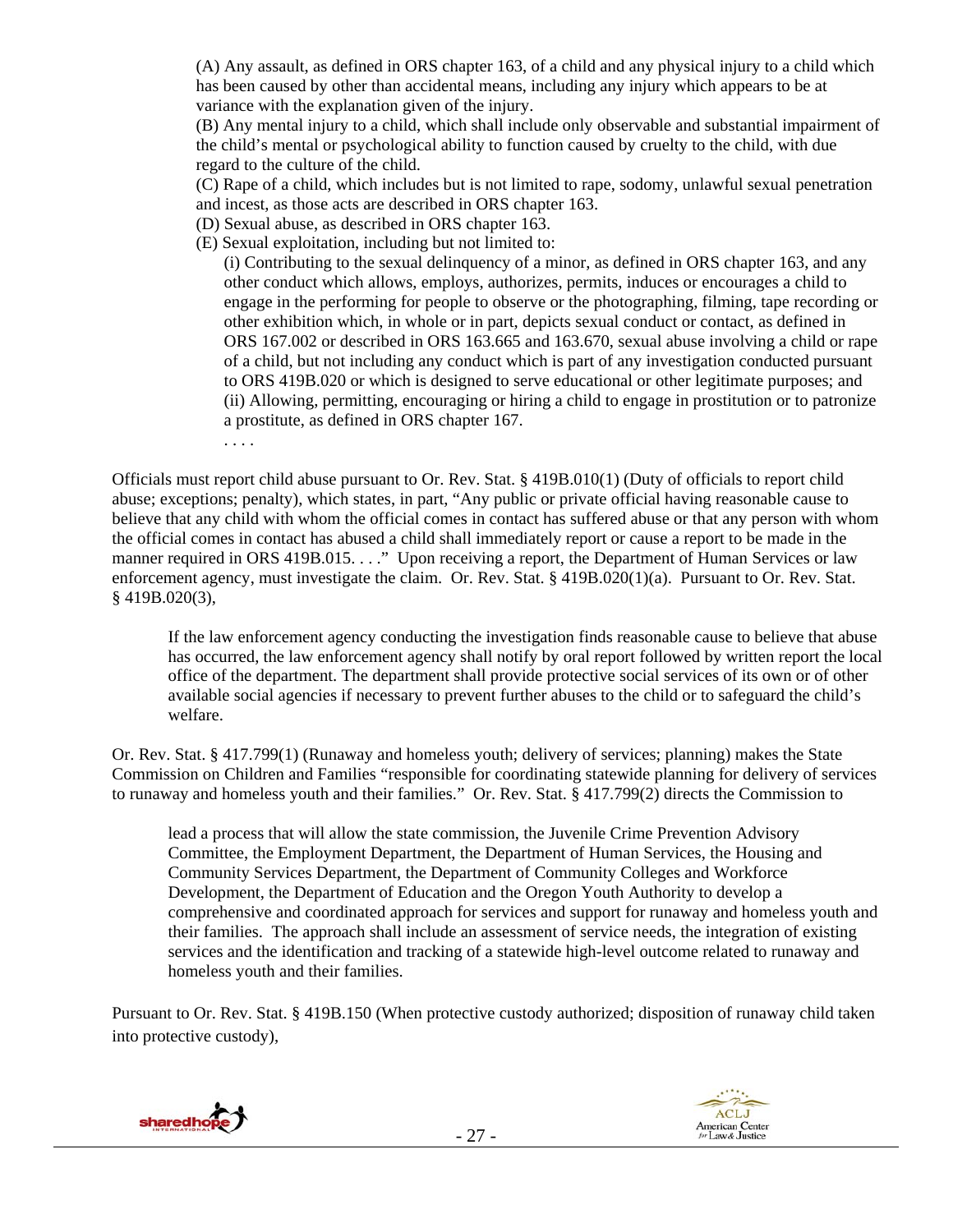(1) A child may be taken into protective custody by a peace officer, counselor, employee of the Department of Human Services or any other person authorized by the juvenile court of the county in which the child is found, in the following circumstances:

(a) When the child's condition or surroundings reasonably appear to be such as to jeopardize the child's welfare;

(b) When the juvenile court, by order indorsed on the summons as provided in ORS 419B.839 [Required and discretionary summons] or otherwise, has ordered that the child be taken into protective custody; or

(c) When it reasonably appears that the child has run away from home.

 $(2) \ldots$ 

(c) The court may issue an order even though no services have been provided if the court makes written findings that no existing services could eliminate the need for protective custody of the child and that protective custody is in the best interests of the child.

(3) When a child is taken into protective custody as a runaway under subsection (1) of this section, the peace officer or other person who takes the child into custody:

(a) (A) Shall release the child without unnecessary delay to the custody of the child's parent or guardian or to a shelter facility that has agreed to provide care and services to children who have run away from home and that has been designated by the juvenile court to provide such care and services; or

(B) Shall follow the procedures described in ORS 419B.160 [Place of detention; record; parental notice required], 419B.165 [Release of child taken into custody], 419B.168 [Procedure when child is not released] and 419B.171 [Report required when child is taken into custody];

(b) Shall, if possible, determine the preferences of the child and the child's parent or guardian as to whether the best interests of the child are better served by placement in a shelter facility that has agreed to provide care and services to children who have run away from home and that has been designated by the juvenile court to provide such care and services or by release to the child's parent or guardian; and

(c) Notwithstanding ORS 419B.165 and subsection (1) of this section, shall release the child to a shelter facility that has agreed to provide care and services to children who have run away from home and that has been designated by the juvenile court to provide such care and services if it reasonably appears that the child would not willingly remain at home if released to the child's parent or guardian.

Generally, the child shall be released to the parent or other person responsible for the child's care unless an order for protective custody has been issued or "[w]here the person taking the child into custody has probable cause to believe that the welfare of the child or others may be immediately endangered by the release of the child." Or. Rev. Stat. § 419B.165.

Pursuant to Or. Rev. Stat. § 419B.168 (Procedure when child is not released),

(1) If a child taken into protective custody is not released as provided in ORS 419B.165 and the juvenile court for the county has not established the alternative procedure authorized in subsection (4) of this section, the person taking the child into custody shall, without unnecessary delay, do one of the following:

(a) Take the child before the court or a person appointed by the court to effect disposition under ORS 419B.165.

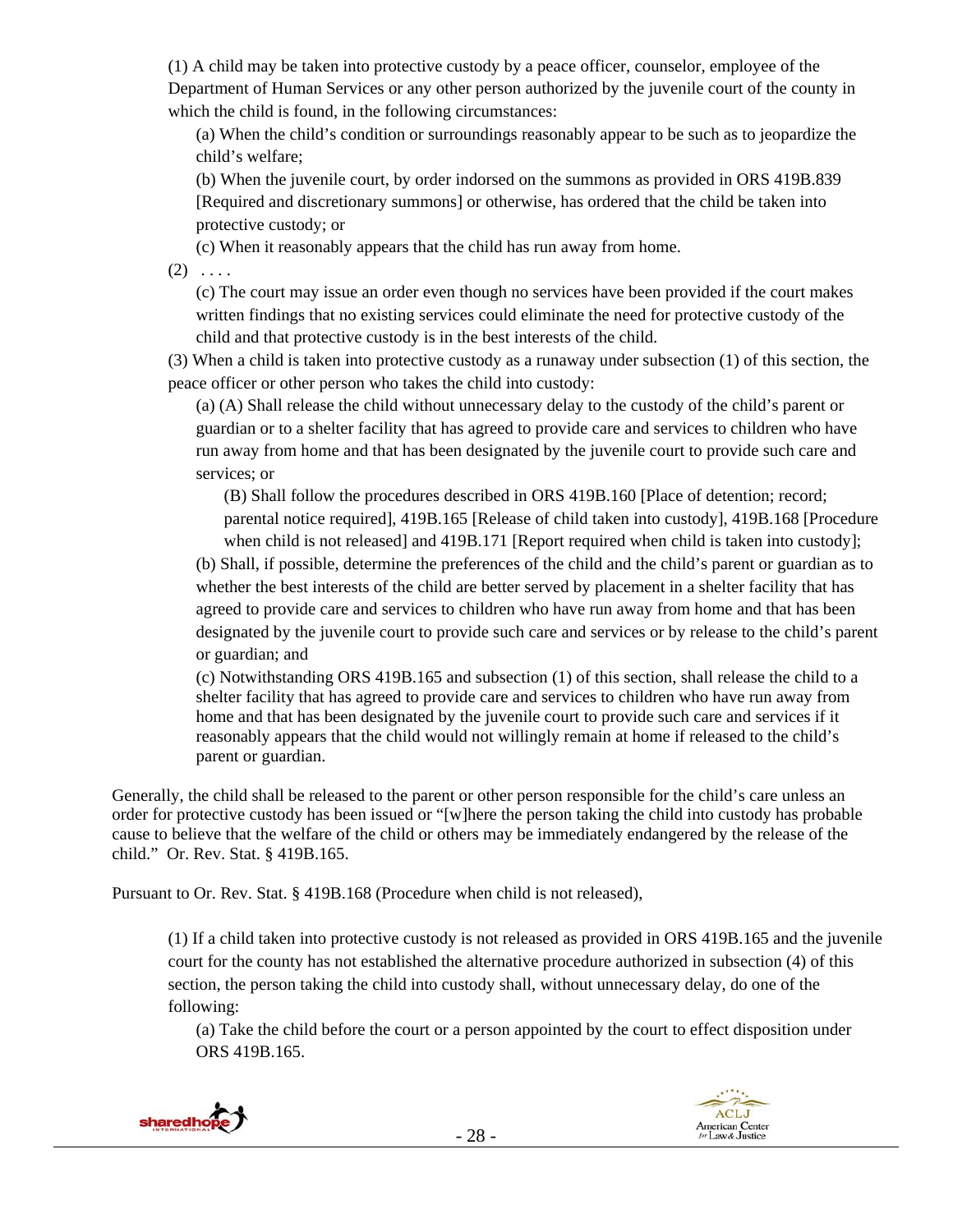(b) Take the child to a place of detention or shelter care or a public or private agency designated by the court and as soon as possible thereafter notify the court that the child has been taken into custody.

(2) Where a child residing in some other county is taken into protective custody the child may be: (a) Released to the child's parent or other responsible person in this state as provided in ORS 419B.165.

(b) Delivered to a peace officer or juvenile counselor in the county in which the child resides, if such delivery can be made without unnecessary delay. In such event, the person to whom the child is delivered shall assume protective custody of the child and shall proceed as provided in this chapter.

(3) Where a child is released or delivered as provided in subsection (2) of this section, the jurisdiction of the juvenile court of the county in which the child resides shall attach from the time the child is taken into custody.

(4) The juvenile court may establish, as an alternative to the provisions of subsection (1) of this section, that if a child taken into protective custody is not released as provided in ORS 419B.165, procedures shall be followed that comply with the following:

(a) The person taking the child into custody may communicate, by telecommunications or otherwise, with the person appointed by the court to effect disposition under ORS 419B.175. (b) After interviewing the person taking the child into custody and obtaining such other information as is considered necessary, the person appointed by the court under ORS 419B.175 to effect disposition may exercise the authority granted under that section and shall, in such case, direct that the person taking the child into custody release the child or deliver the child in accordance with such direction.

(c) The person taking the child into custody shall comply with the direction of the person appointed by the court to effect disposition.

Under Or. Rev. Stat. § 419B.175(1) (Initial disposition of child taken into custody), if a child is taken into protective custody, the child shall initially either be released to the custody of a parent

(a) Release the child to the custody of a parent, guardian or other responsible person;

(b) Release the child on the child's own recognizance when appropriate;

(c) Subject to ORS 419B.121 or 419B.180, place the child in shelter care or detention. The child shall be placed in shelter care rather than detention, unless the person has probable cause to believe that the court will be able to detain the child under ORS 419B.121; or

(d) Pursuant to order of the court made after the filing of a petition, hold, retain or place the child in shelter care subject to further order.

A child in need of protective supervision may be placed with a relative under supervision or placed in the custody of the Department of Human Services. Or. Rev. Stat. §§ 419B.331, 419B.337

A domestic minor sex trafficking victim may also be treated as a delinquent. Pursuant to Or. Rev. Stat. § 419C.080 (Custody; when authorized),

(1) A peace officer, or any other person authorized by the juvenile court of the county in which the youth is found, may take a youth into custody in the following circumstances:

(a) When, if the youth were an adult, the youth could be arrested without a warrant; or



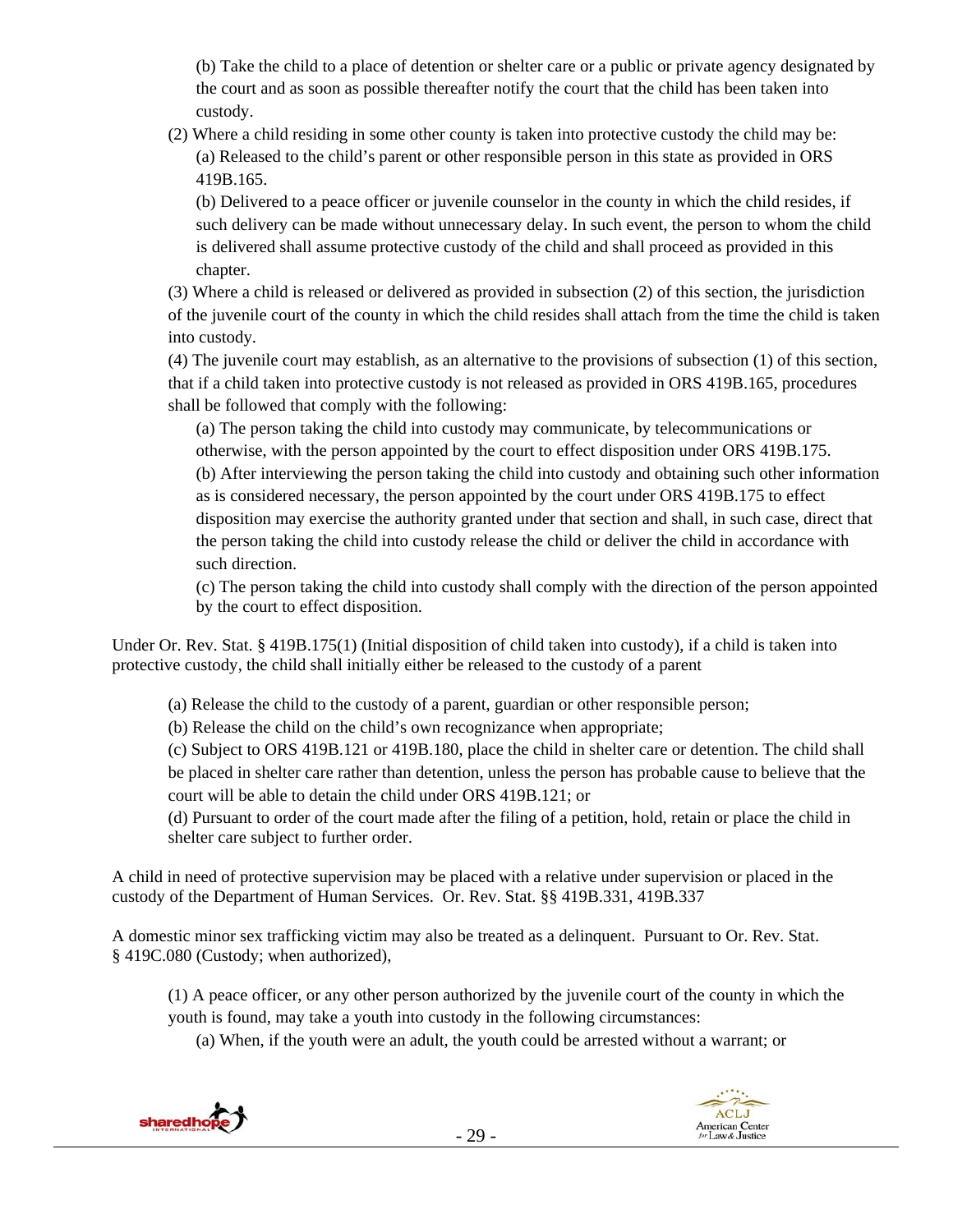(b) When the juvenile court, by order indorsed on the summons as provided in ORS 419C.306 or otherwise, has ordered that the youth be taken into custody.

(2) In any order issued under subsection (1)(b) of this section that may result in a substitute care placement or detention, the court shall include a written finding describing why it is in the best interests of the youth to be taken into custody.

Instead of taking the youth into custody, the peace officer may opt to issue a citation for the offense. Or. Rev. Stat. § 419C.085.

Generally, after taking the youth into custody, the youth should be released to the parent, guardian or other person responsible for care of the child. Or. Rev. Stat. § 419C.100. However, pursuant to Or. Rev. Stat. § 419C.100 (Release of youth taken into custody; exceptions), the youth shall not be released in the following circumstances:

(1) When the court has issued a warrant of arrest against the youth.

(2) When the person taking the youth into custody has probable cause to believe that release of the youth may endanger the welfare of the youth, the victim or others.

. . . .

If the youth is not released, then the youth must be taken to court for disposition or taken to detention, shelter care, or a public or private agency and notify the court. Or. Rev. Stat. § 419C.103(1). Alternatively, pursuant to Or. Rev. Stat. § 419C.103(5) (Procedure when youth is not released; release decision when youth taken into custody resides in other county),

(5) The juvenile court may establish, as an alternative to the provisions of subsection (1) of this section, that if a youth taken into custody is not released as provided in ORS 419C.100, procedures shall be followed that comply with the following:

(a) The person taking the youth into custody may communicate, by telecommunications or otherwise, with the person appointed by the court to effect disposition under ORS 419C.109. (b) After interviewing the person taking the youth into custody and obtaining such other information as is considered necessary, the person appointed by the court under ORS 419C.109 to effect disposition may exercise the authority granted under that section and shall, in such case, direct that the person taking the youth into custody release the youth or deliver the youth in accordance with such direction.

(c) The person taking the youth into custody shall comply with the direction of the person appointed by the court to effect disposition.

Additionally, pursuant to Or. Rev. Stat. § 419C.103(3),

(3) Where a youth residing in some other county is taken into custody the youth may be: (a) Released to the youth's parent, guardian or other responsible person in this state as provided in ORS 419C.100.

(b) Delivered to a peace officer or juvenile counselor in the county in which the youth resides, if such delivery can be made without unnecessary delay. In such event, the person to whom the youth is delivered shall assume custody of the youth and shall proceed as provided in this chapter.

Pursuant to Or. Rev. Stat. § 419C.109 (Initial disposition of youth taken into custody), when a child is taken into custody and certain requirements are met, the child may be released to "a parent, guardian or other



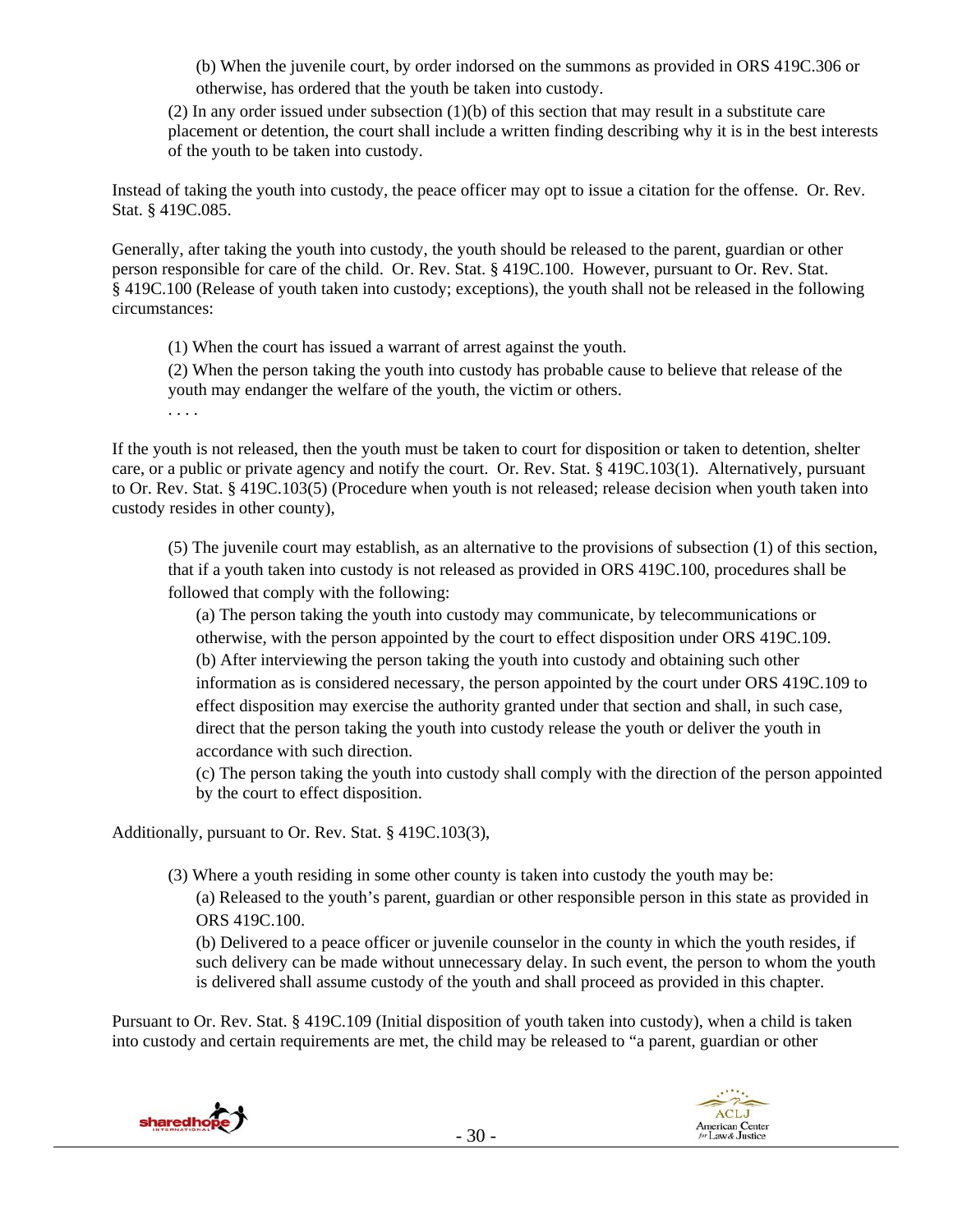responsible person," released on the child's own recognizance, conditionally released, or placed in shelter care or detention, with a preference for shelter care over detention.

Another route into protection is through Or. Rev. Stat. § 418.015(1) (Custody and care of needy children by department), which states that "[t]he Department of Human Services [DHS] may, in its discretion, accept custody of children and may provide care, support and protective services for children who are dependent or neglected, who have mental or physical disabilities or who for other reasons are in need of public service." Additionally, pursuant to Or. Rev. Stat. § 418.015(2), DHS "shall accept any child placed in its custody by a court under, but not limited to ORS chapter 419B [Juvenile Code—Dependency] or 419C [Juvenile code Delinquency], and shall provide such services for the child as the department finds to be necessary."

5.4.1 Recommendation: Enact a law providing specialized multidisciplinary services for minor victims of sex trafficking that will divert them away from delinquency adjudication into child protective services.

#### *5.5 Commercial sexual exploitation is identified as a type of abuse and neglect within child protection statutes.*

Or. Admin. R. 413-015-0115(3) (Definitions) defines "child abuse or neglect" to mean "any form of abuse, including abuse through neglect and abuse or neglect by a third party, of a person under age 18." Or. Rev. Stat. § 419B.005 (Definitions) is one of several statutes listed as statutory authority for Or. Admin. R. 413-015-0115. Or. Rev. Stat. § 419B.005 (Definitions)<sup>97</sup> defines "abuse" in part as,

 $(1)(a)$  "Abuse" means:

. . . .

(A) Any assault, as defined in ORS chapter 163, of a child and any physical injury to a child which has been caused by other than accidental means, including any injury which appears to be at variance with the explanation given of the injury.

(B) Any mental injury to a child, which shall include only observable and substantial impairment of the child's mental or psychological ability to function caused by cruelty to the child, with due regard to the culture of the child.

(C) Rape of a child, which includes but is not limited to rape, sodomy, unlawful sexual penetration and incest, as those acts are described in ORS chapter 163.

- (D) Sexual abuse, as described in ORS chapter 163.
- (E) Sexual exploitation, including but not limited to:

(i) Contributing to the sexual delinquency of a minor, as defined in ORS chapter 163, and any other conduct which allows, employs, authorizes, permits, induces or encourages a child to engage in the performing for people to observe or the photographing, filming, tape recording or other exhibition which, in whole or in part, depicts sexual conduct or contact, as defined in ORS 167.002 or described in ORS 163.665 and 163.670, sexual abuse involving a child or rape of a child, but not including any conduct which is part of any investigation conducted pursuant to ORS 419B.020 or which is designed to serve educational or other legitimate purposes; and (ii) Allowing, permitting, encouraging or hiring a child to engage in prostitution or to patronize a prostitute, as defined in ORS chapter 167.

*5.6 The definition of "caregiver" (or similar term) in the child welfare statutes is broad enough to include a trafficker who has custody or control of a child in order to bring a trafficked child into protection of child protective services.* 

Or. Admin. R. 413-015-0115(1) (Definitions) defines "caregiver" as "a guardian, legal custodian, or other person acting in loco parentis, who exercises significant authority over and responsibility for a child." More





<sup>97</sup> *See supra* note 96.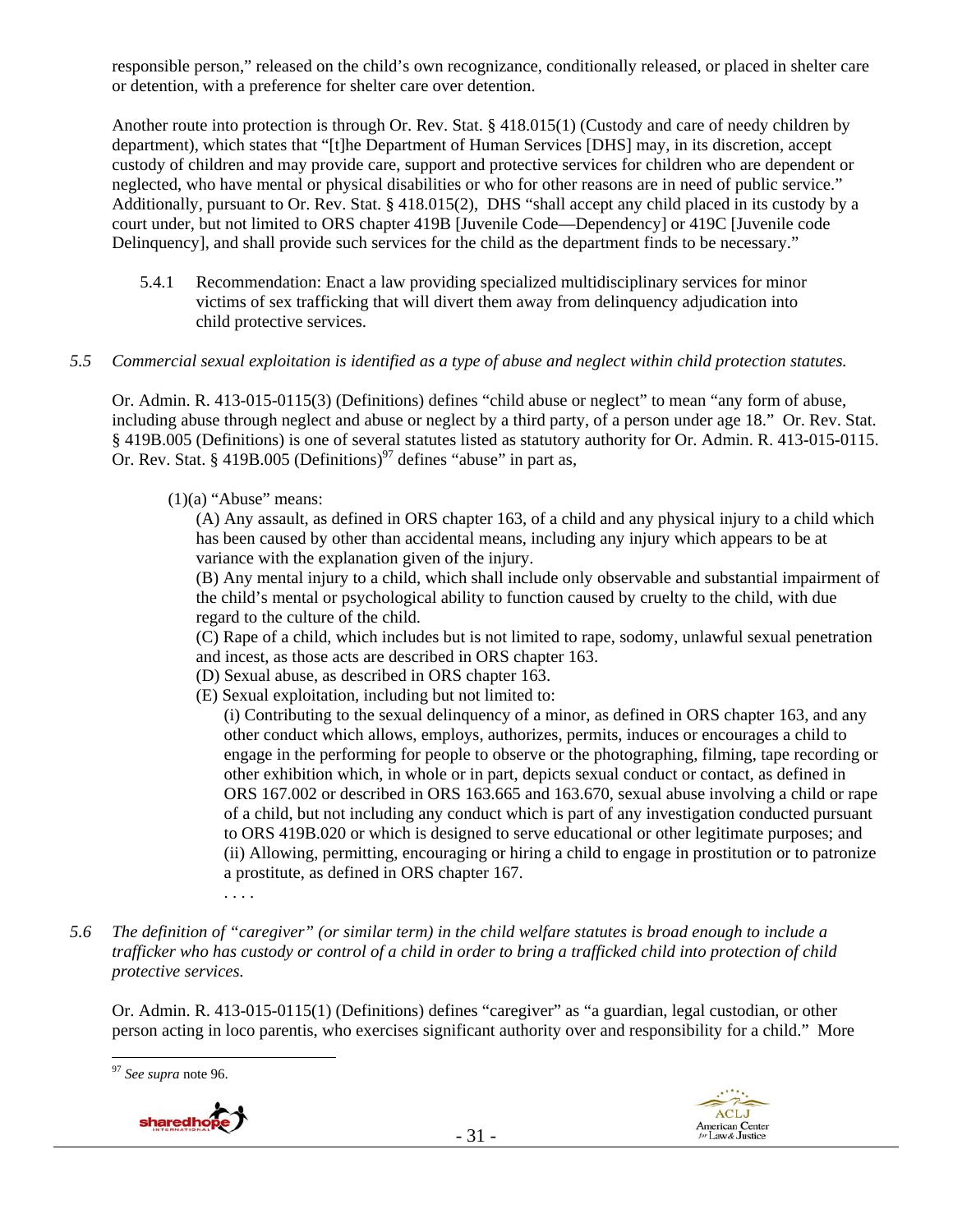importantly, pursuant to Or. Admin. R. 413-015-0115(45) the rules define "third-party abuse" as "abuse by a person who is not the child's parent, not the child's caregiver or other member of the child's household, and not a person responsible for the child's care, custody, and control." The rules state that "[e]xamples of persons who could be considered as a third-party under this definition include school personnel, day-care providers, coaches, and church personnel."

## *5.7 Crime victims' compensation is specifically available to a child victim of sex trafficking or CSEC without regard to ineligibility factors.*

Oregon's "Compensation of Crime Victims" statutes, codified at Or. Rev. Stat. § 147.005 et. seq., was enacted to provide compensation for victims of specified crimes. Or. Rev. Stat. § 147.015(1) (Eligibility for compensation; generally)<sup>98</sup> states that "[a] person is eligible for an award of compensation under ORS 147.005 to 147.357 if: (1) The person is a victim, or is a survivor or dependent of a deceased victim, of a compensable crime that has resulted in or may result in a compensable loss." Or. Rev. Stat. § 147.005(15)(a) (Definitions) defines "victim" in part as "(a) A person: (A) Killed or injured in this state as a result of a compensable crime<sup>99</sup> perpetrated or attempted against that person . . . (D) Killed or injured in another state as a result of a criminal episode that began in this state; ...."

However requirements under Or. Rev. Stat. § 147.015 (Eligibility for compensation; generally) may hinder domestic minor sex trafficking victims' ability to obtain compensation. Or. Rev. Stat. § 147.015 requires that

(2) The appropriate law enforcement officials were notified of the perpetration of the crime allegedly causing the death or injury to the victim within 72 hours after its perpetration, unless the Department of Justice finds good cause exists for the failure of notification;

(3) The applicant has cooperated fully with law enforcement officials in the apprehension and prosecution of the assailant or the department has found that the applicant's failure to cooperate was for good cause;

(4) The application for compensation is not the result of collusion between the applicant and the assailant of the victim;

(5) The death or injury to the victim was not substantially attributable to the wrongful act of the victim or substantial provocation of the assailant of the victim; and

(6) The application for an award of compensation under ORS 147.005 to 147.367 is filed with the department:

(a) Within one year of the date of the injury to the victim; or

(b) Within such further extension of time as the department for good cause shown, allows.

If a claim is accepted, then, under the rules set out in Or. Rev. Stat. § 147.035(1)–(4) (Compensable losses; rules)<sup>100</sup> compensable losses include the following:

(1) (a) Except as otherwise provided in ORS 147.025 and 147.390, compensation may be awarded under ORS 147.005 to 147.367 only for losses described in this section.

(b) The maximum amount of compensation that may be awarded, in aggregate, to the victim and the survivors and dependents of a deceased victim is \$47,000.

(c) When a compensable crime results in:

(A) Injury to a victim, the losses described in subsections (2), (4), (7) and (8) of this section are compensable.

passage of House Bill 3021 in the 76th Legislative Assembly. 2011 Or. Laws 125 (effective upon passage).





 $\overline{a}$ <sup>98</sup> Here and elsewhere in this report that Or. Rev. Stat. § 147.015 is quoted or cited, the language has been updated to reflect the passage of House Bill 3021 in the 76th Legislative Assembly. 2011 Or. Laws 125 (effective upon passage).<br><sup>99</sup> See supra note 93 for definition of "compensable crime."<br><sup>100</sup> Here and elsewhere in this report that Or. Rev. S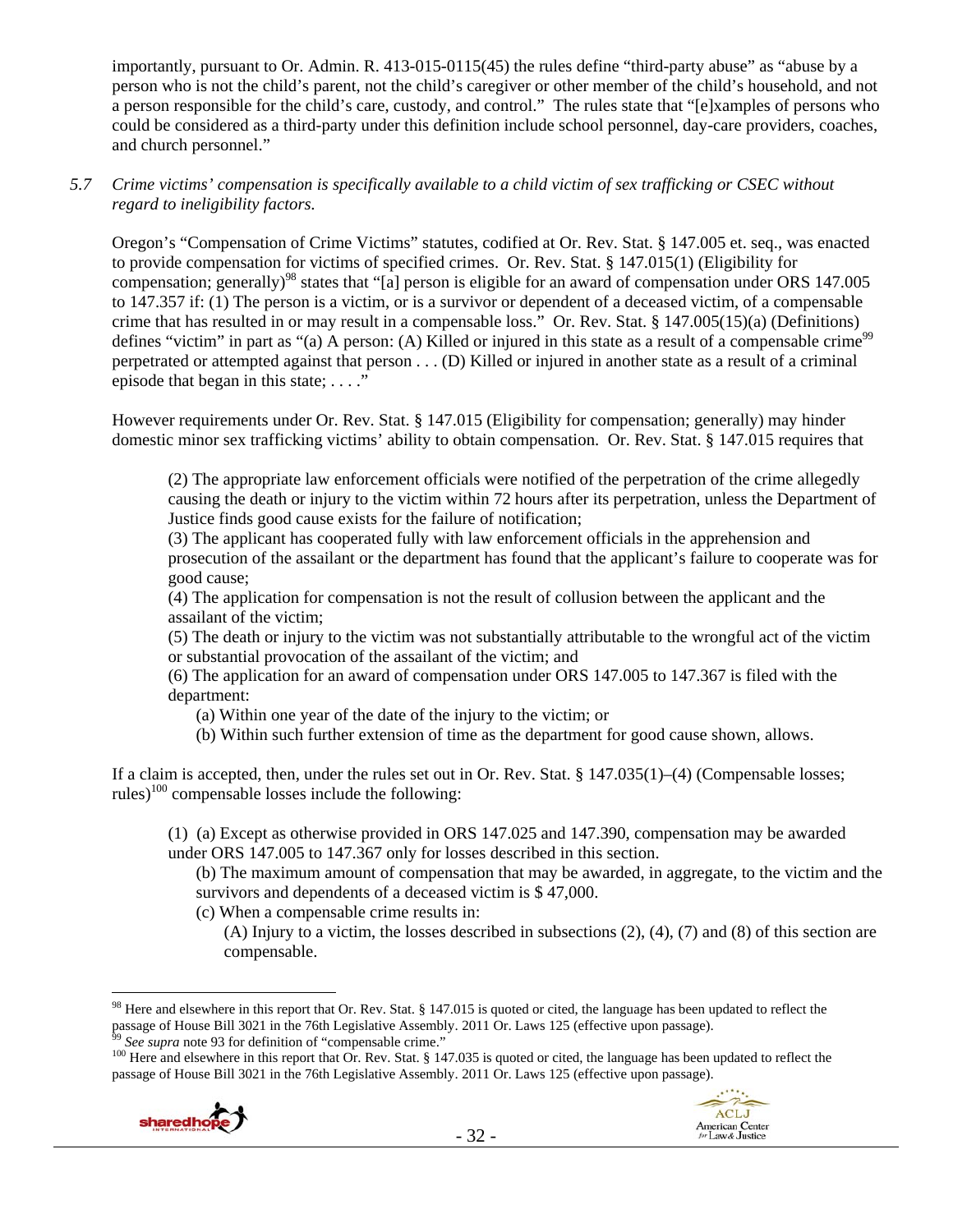. . . .

(2) When a claim for compensation is filed in a case of injury, compensation may be awarded for: (a) The victim's reasonable medical and hospital expenses, including counseling expenses, up to a maximum amount of \$ 20,000;

(b) Loss of the victim's earnings, at a maximum rate of \$ 400 per week, up to a maximum amount of \$ 20,000;

(c) The victim's rehabilitation expenses, up to a maximum amount of \$ 4,000; and

(d) Expenses related to transportation for the victim's medical care or counseling, at a rate

determined by the Department of Justice, up to a maximum amount of \$ 3,000, when:

(A) The medical care or counseling is compensable under this section;

(B) The medical care or counseling is provided more than 30 miles away from the victim's residence; and

(C) Adequate medical care or counseling is not available in closer proximity to the victim's residence.

- . . . .
- (4) When a claim for compensation is filed in a case of:

(a) Rape of a child, child sexual abuse or sexual exploitation, as those terms are described in ORS 419B.005 (1)(a)(C), (D) and (E), counseling expenses of the victim's family are compensable up to a maximum amount of \$ 20,000, less any amounts awarded for the victim's medical or hospital expenses under subsection (2)(a) of this section.

- . . . .
- 5.7.1 Recommendation: Add a specific exception to the listed ineligibility criteria for domestic minor sex trafficking victims.

## *5.8 Victim-friendly procedures and protections are provided in the trial process for minors under 18.*

Several victim-friendly criminal justice procedures and protections are statutorily provided for minor victimwitnesses, although none specifically apply in cases of trafficking or compelled prostitution of a minor. Or. Rev. Stat. § 419A.170(1) directs the appointment of a "court appointed special advocate," or CASA, "[i]n every case under ORS chapter 419B [Juvenile Code: Dependency]." Or. Rev. Stat. § 45.400(1) permits telephone testimony, "[u]pon motion of any party and for good cause shown . . . in any civil proceeding or any proceeding under ORS chapter 419B [Juvenile Code: Dependency]." Or. Rev. Stat. § 44.547 supplies additional protections for child witnesses under 12 years of age, or developmentally disabled persons of any age. These protections may include the following: "[b]reak periods" during the trial proceedings; providing a "waiting area appropriate to the special needs of the witness"; "[r]elaxing the formalities of the proceedings"; "[c]onducting proceedings in clothing other than judicial robes"; "[a]djusting the layout of the courtroom for the comfort of the witness"; and "[c]onducting proceedings outside of the normal courtroom." Or. Rev. Stat. § 44.547. Or. Rev. Stat. § 40.460(18a), (24), Rule 803, which sets out exceptions to Oregon's hearsay rule, codified at Or. Rev. Stat. § 40.455 Rule 802, permits closed circuit television testimony in certain criminal or juvenile proceedings involving a child witness under 12 years old as follows:

(18a)(a) A complaint of sexual misconduct, complaint of abuse as defined in ORS 107.705 or 419B.005, complaint of abuse of an elderly person, as those terms are defined in ORS 124.050, or a complaint relating to a violation of ORS 163.205 or 164.015 in which a person 65 years of age or older is the victim, made by the witness after the commission of the alleged misconduct or abuse at issue. Except as provided in paragraph (b) of this subsection, such evidence must be confined to the fact that the complaint was made.

. . . .



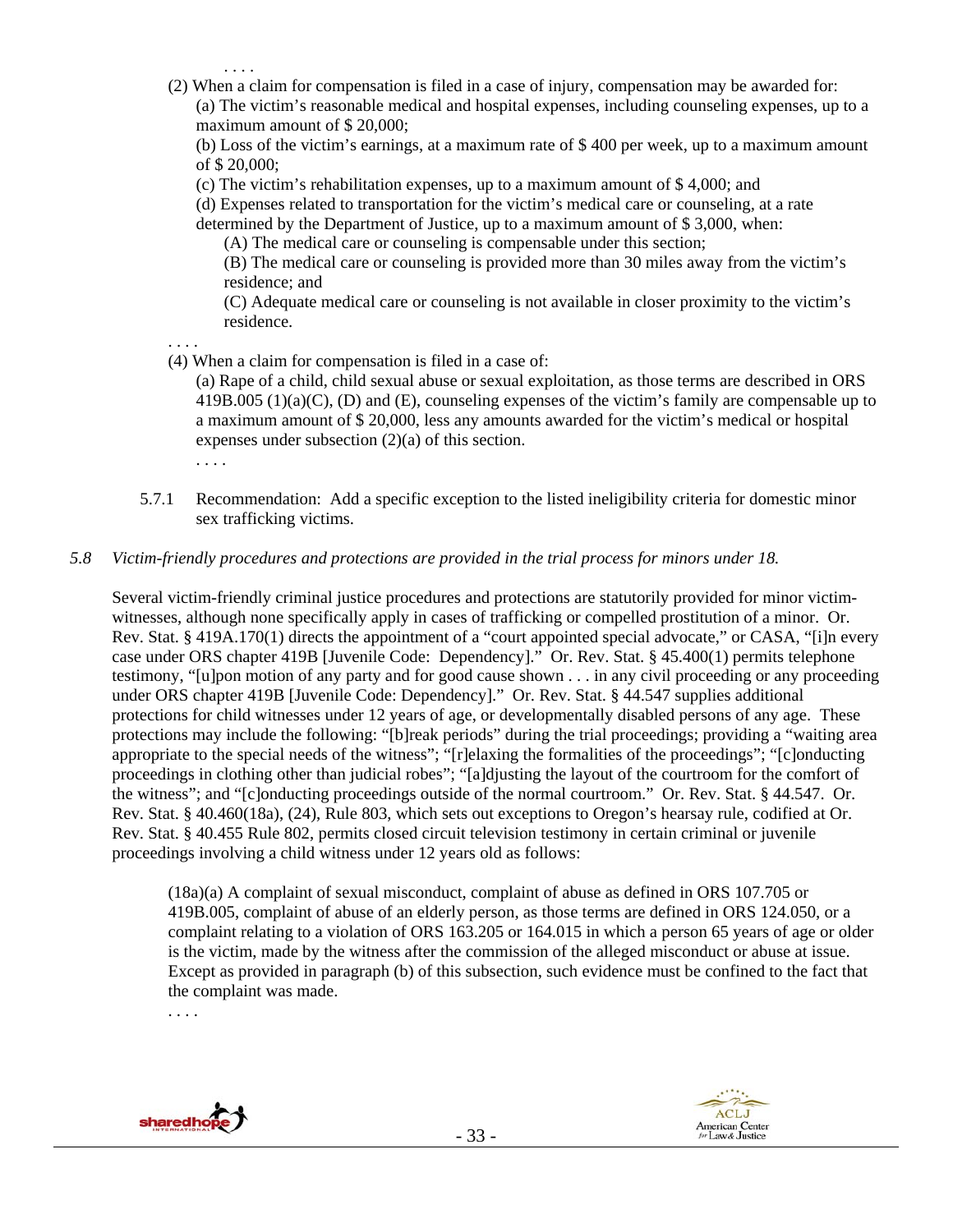(24) Notwithstanding the limits contained in subsection  $(18a)^{101}$  of this section, in any proceeding in which a child under 12 years of age at the time of trial, or a person with a developmental disability as described in subsection (18a)(d) of this section, may be called as a witness to testify concerning an act of abuse, as defined in ORS 419B.005, or sexual conduct performed with or on the child or person with a developmental disability by another, the testimony of the child or person with a developmental disability taken by contemporaneous examination and cross-examination in another place under the supervision of the trial judge and communicated to the courtroom by closed-circuit television or other audiovisual means. Testimony will be allowed as provided in this subsection only if the court finds that there is a substantial likelihood, established by expert testimony, that the child or person with a developmental disability will suffer severe emotional or psychological harm if required to testify in open court. If the court makes such a finding, the court, on motion of a party, the child, the person with a developmental disability or the court in a civil proceeding, or on motion of the district attorney, the child or the person with a developmental disability in a criminal or juvenile proceeding, may order that the testimony of the child or the person with a developmental disability be taken as described in this subsection. Only the judge, the attorneys for the parties, the parties, individuals necessary to operate the equipment and any individual the court finds would contribute to the welfare and well-being of the child or person with a developmental disability may be present during the testimony of the child or person with a developmental disability.

Or. Rev. Stat. § 40.210 Rule 412, protects testifying victims of sexual offenses, described in Or. Rev. Stat. § 163.355 to § 163.427, from the admission of "[r]eputation or opinion evidence of the past sexual behavior<sup>102</sup> of an alleged victim of the crime or a corroborating witness" or "[r]eputation or opinion evidence presented for the purpose of showing that the manner of dress of an alleged victim of the crime incited the crime or indicated consent to the sexual acts alleged in the charge." The statute provides in part,

(2) Notwithstanding any other provision of law, in a prosecution for a crime described in ORS 163.355 to 163.427, or in a prosecution for an attempt to commit one of these crimes, evidence of a victim's past sexual behavior other than reputation or opinion evidence is also not admissible, unless the evidence other than reputation or opinion evidence:

(a) Is admitted in accordance with subsection (4) of this section; and

(b) Is evidence that:

(A) Relates to the motive or bias of the alleged victim;

(B) Is necessary to rebut or explain scientific or medical evidence offered by the state; or

(C) Is otherwise constitutionally required to be admitted.

(3) Notwithstanding any other provision of law, in a prosecution for a crime described in ORS 163.355 to 163.427, or in a prosecution for an attempt to commit one of these crimes, evidence, other than reputation or opinion evidence, of the manner of dress of the alleged victim or a corroborating witness, presented by a person accused of committing the crime, is also not admissible, unless the evidence is:

- (a) Admitted in accordance with subsection (4) of this section; and
- (b) Is evidence that:

(A) Relates to the motive or bias of the alleged victim;

(B) Is necessary to rebut or explain scientific, medical or testimonial evidence offered by the state;

> نية ACLJ

American Center<br>for Law & Justice

(C) Is necessary to establish the identity of the victim; or

(D) Is otherwise constitutionally required to be admitted.

 $102$  Or. Rev. Stat. § 40.210 Rule 412 defines "past sexual behavior" as "sexual behavior other than the sexual behavior with respect to which rape, sodomy or sexual abuse or attempted rape, sodomy or sexual abuse is alleged."



<sup>&</sup>lt;sup>101</sup> Or. Rev. Stat. § 40.460 [Rule 803. Hearsay exceptions; availability of declarant immaterial] states in part, "The following are not excluded by ORS 40.455, even though the declarant is available as a witness: . . . (18a)(a) A complaint of sexual misconduct, complaint of abuse as defined in ORS 107.705 or 419B.005 . . . made by the witness after the commission of the alleged misconduct or abuse at issue. Except as provided in paragraph (b) of this subsection, such evidence must be confined to the fact that the complaint was made."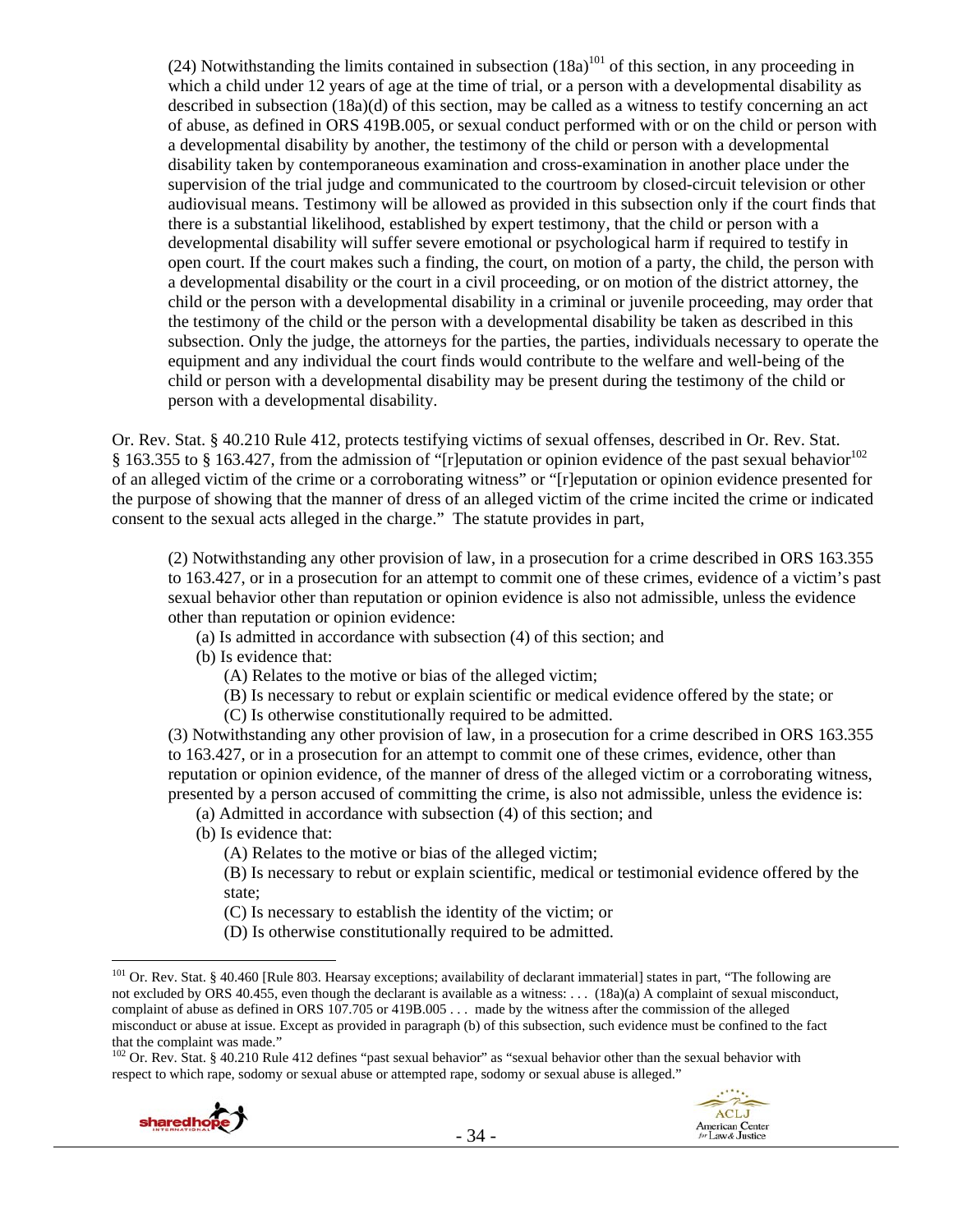This provision does not apply to Or. Rev. Stat. § 163.266 (Trafficking in persons) or § 167.017 (Compelling prostitution). Therefore, victims of these crimes may be subjected to traumatic cross-examinations in the trials of their traffickers, buyer-exploiters, or both.

- 5.8.1 Recommendation: Specify application of the Or. Rev. Stat. § 40.210 Rule 412 (Sex offense cases; relevance of victim's past behavior or manner of dress) sex offense shield law to cases of testifying victims of trafficking or prostitution.
- *5.9 Expungement or sealing of juvenile arrest or criminal records resulting from arrests or adjudications for prostitution-related offenses committed as a result of, or in the course of, the commercial sexual exploitation of a minor is available within a reasonable time after turning 18.*

Under Or. Rev. Stat. § 419A.262(2) (Expunction proceedings; notice to victim; effect of expunction; confidentiality; penalties),

Upon application of either a person who is the subject of a record or a juvenile department, or upon its own motion, the juvenile court shall order expunction if, after a hearing when the matter is contested, it finds that:

(a) At least five years have elapsed since the date of the person's most recent termination;

(b) Since the date of the most recent termination, the person has not been convicted of a felony or a Class A misdemeanor;

(c) No proceedings seeking a criminal conviction or an adjudication in a juvenile court are pending against the person;

(d) The person is not within the jurisdiction of any juvenile court on the basis of a petition alleging an act or behavior as defined in ORS 419B.100 (1)(a) to (c) and (f) or 419C.005; and

(e) The juvenile department is not aware of any pending investigation of the conduct of the person by any law enforcement agency.

Under Or. Rev. Stat. § 419A.262(4),

. . . .

When a person who is the subject of a record kept by a juvenile court or juvenile department reaches 18 years of age, the juvenile court, after a hearing when the matter is contested, shall order expunction if:

- (a) The person never has been found to be within the jurisdiction of the court; or
- (b) The conditions of subsection (2) of this section have been met.
- Or. Rev. Stat. § 419A.262(7) goes on to state,

Notwithstanding subsections (2) and (4) to (6) of this section, upon application of a person who is the subject of a record kept by a juvenile court or juvenile department, upon application of the juvenile department, or upon its own motion, the juvenile court, after a hearing when the matter is contested, may order expunction of all or any part of the person's record if it finds that to do so would be in the best interests of the person and the public. In the case of an application by the juvenile department or of the court acting upon its own motion, expunction shall not be ordered if actual notice of expunction has not been given to the person in accordance with subsection (10) of this section unless the person has reached 21 years of age.

*5.10 Victim restitution and civil remedies are authorized by law for minor victims of sex trafficking or CSEC.* 

Or. Rev. Stat. § 137.106 (Restitution to victims) requires the district attorney to investigate and present to the court evidence of economic damages suffered as a result of the crime. The court is authorized to order



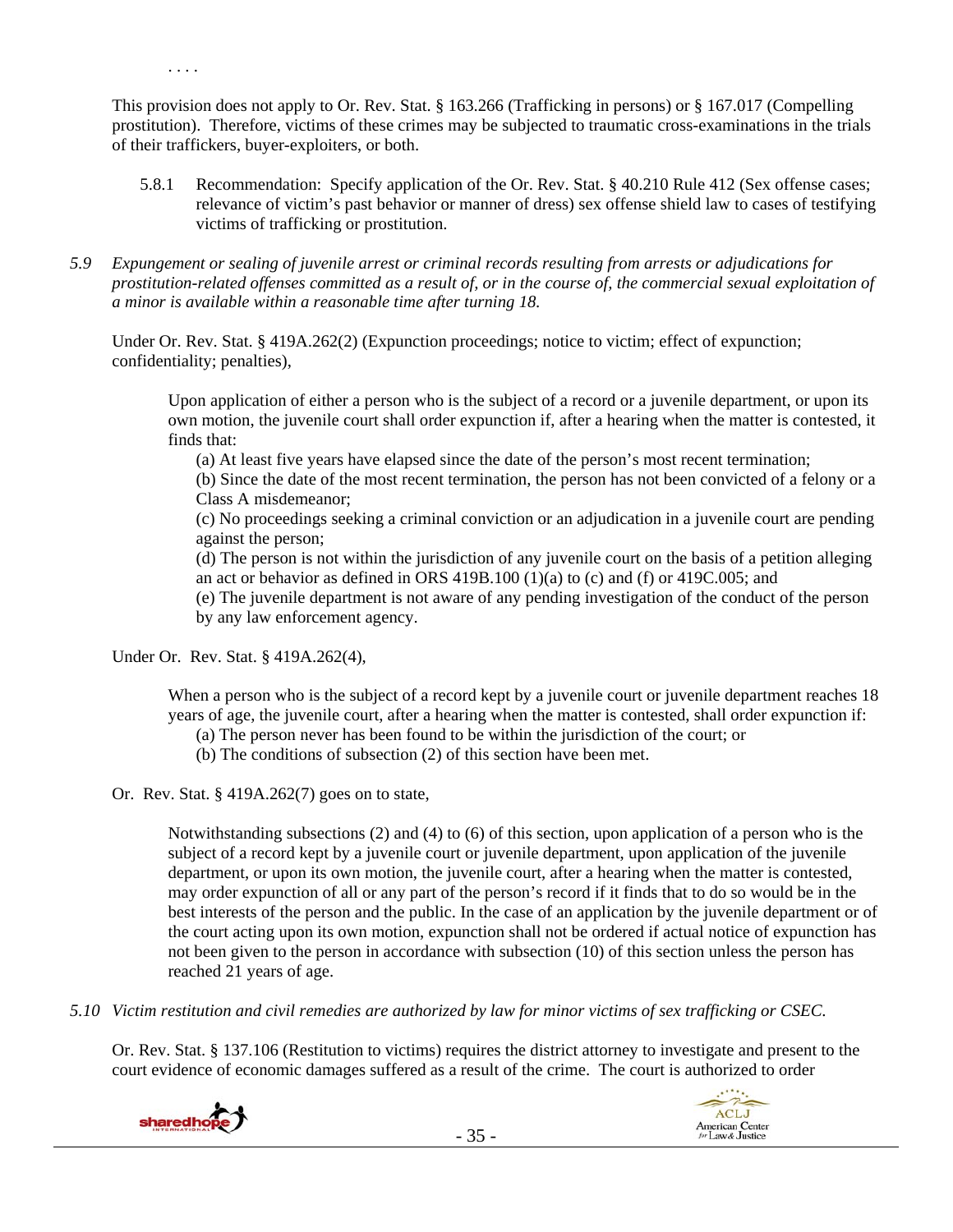restitution as part of a criminal case when the crime "has resulted in economic damages."<sup>103</sup> Or. Rev. Stat. § 137.106(1). Restitution is defined in Or. Rev. Stat. § 137.103(3) (Definitions for ORS 137.101 to 137.109) as "full, partial or nominal payment of economic damages to a victim. Restitution is independent of and may be awarded in addition to a compensatory fine awarded under ORS § 137.101."

Or. Rev. Stat. § 30.867 (Action for violation of criminal laws relating to involuntary servitude or trafficking in persons) specifically provides the right to bring a civil action for damages suffered by a victim of human trafficking and involuntary servitude irrespective of the initiation or outcome of any criminal action. Victims of these crimes who prevail may recover "(a) Both special and general damages, including damages for emotional distress; and (b) Punitive damages," as well as reasonable attorney fees. Or. Rev. Stat. § 30.867(2), (3). The statute gives victims six years from the date of the conduct to file a civil claim for damages. Or. Rev. Stat.  $§$  30.867(4).

- 5.10.1 Recommendation: Amend Or. Rev. Stat. § 30.867 to expressly state that a minor victim of Or. Rev. Stat. § 167.017 (Compelled prostitution) has the right to bring a civil action for damages.
- *5.11 Statutes of limitations for civil and criminal actions for child sex trafficking or CSEC offenses are eliminated or lengthened sufficiently to allow prosecutors and victims a realistic opportunity to pursue criminal actions and legal remedies.*

Or. Rev. Stat. § 131.125(2)<sup>104</sup> (Time limitations) outlines the statute of limitations on bringing criminal actions for felonies.

A prosecution for any of the following felonies may be commenced within six years after the commission of the crime or, if the victim at the time of the crime was under 18 years of age, anytime before the victim attains 30 years of age or within 12 years after the offense is reported to a law enforcement agency or the Department of Human Services, whichever occurs first:

(m) Using a child in a display of sexual conduct under ORS 163.670.

(n) Encouraging child sexual abuse in the first degree under ORS 163.684. . . . .

(p) Promoting prostitution under ORS 167.012.

- (q) Compelling prostitution under ORS 167.017.
- (r) Luring a minor under ORS 167.057.

Or. Rev. Stat. § 131.125(3) (Time limitations) states,

. . . .

. . . .

A prosecution for any of the following misdemeanors may be commenced within four years after the commission of the crime or, if the victim at the time of the crime was under 18 years of age, any time before the victim attains 22 years of age or within four years after the offense is reported to a law enforcement agency or the Department of Human services, whichever occurs first:

(b) Sexual abuse in the third degree under ORS 163.415.

(d) Exhibiting an obscene performance to a minor under ORS 167.075.

(e) Displaying obscene materials to minors under ORS 167.080.

Or. Rev. Stat. § 30.867 (Action for violation of criminal laws relating to involuntary servitude or trafficking in persons) specifically provides the right to bring a civil action for damages suffered by a victim of human

> $\mathbb{R}^{n \times n}$ **ACLJ**

American Center<br>for Law & Justice

<sup>&</sup>lt;sup>103</sup> *See supra* note 35.<br><sup>104</sup> Here and elsewhere in this report that Or. Rev. Stat. § 131.125(2), (3) is quoted or cited, the language has been updated to reflect the passage of House Bill 2940 in the 76th Legislative Assembly. 2011 Or. Laws 666 (effective upon passage).



 $\overline{a}$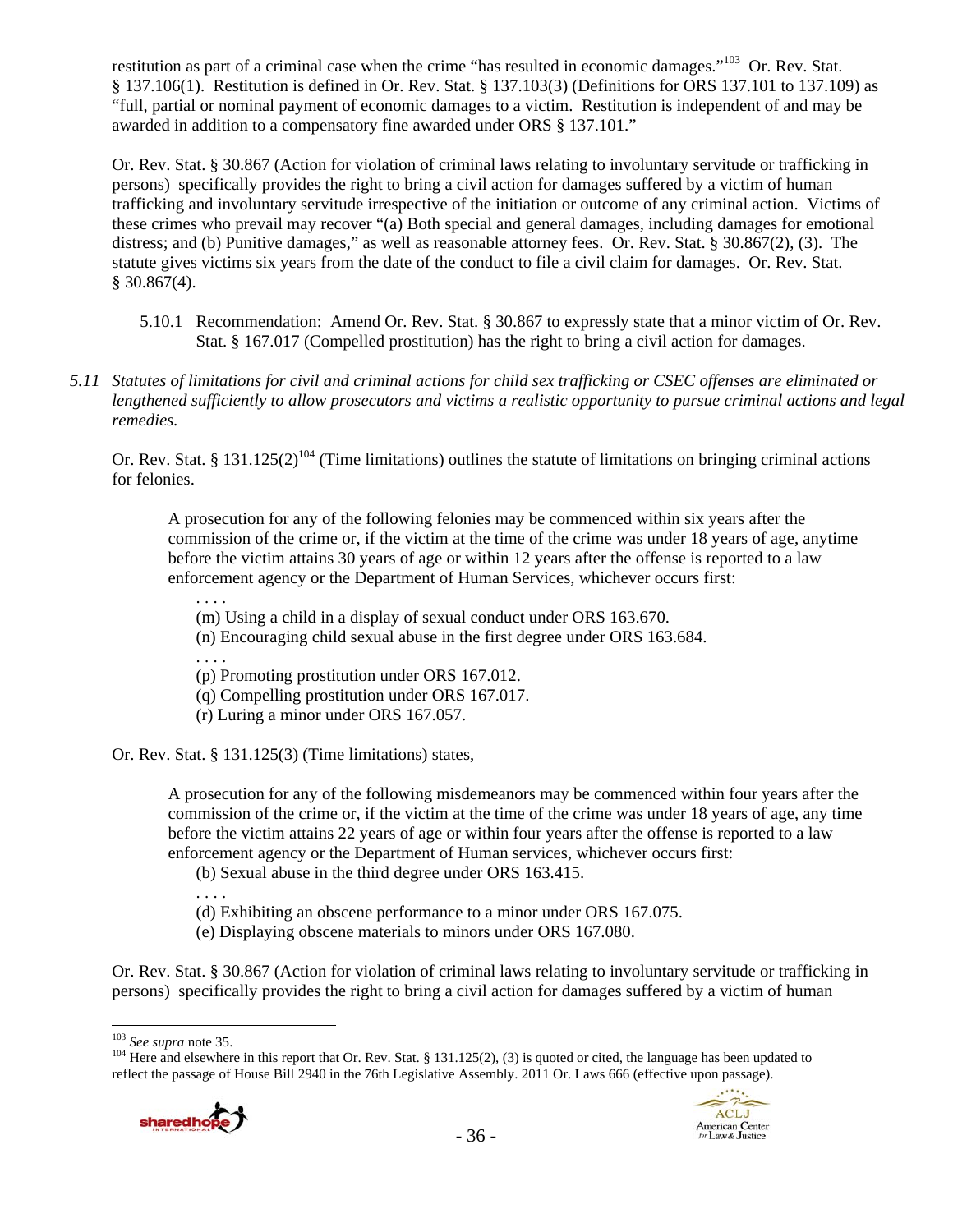trafficking and involuntary servitude irrespective of the initiation or outcome of any criminal action. Victims of these crimes who prevail may recover "(a) Both special and general damages, including damages for emotional distress; and (b) Punitive damages," as well as reasonable attorney fees. Or. Rev. Stat. § 30.867(2), (3). The statute gives victims six years from the date of the conduct to file a civil claim for damages. Or. Rev. Stat.  $$30.867(4)$ .

Or. Rev. Stat. § 12.117(1) (Actions based on child abuse), which covers civil proceedings, states,

(1) Notwithstanding ORS 12.110 [Actions for certain injuries to person not arising on contract], 12.115 [Action for negligent injury to person or property] or 12.160 [Suspension for minors and persons who are insane], an action based on conduct that constitutes child abuse $105$  or conduct knowingly allowing, permitting or encouraging child abuse that occurs while the person is under 18 years of age must be commenced before the person attains 40 years of age, or if the person has not discovered the causal connection between the injury and the child abuse, nor in the exercise of reasonable care should have discovered the causal connection between the injury and the child abuse, not more than five years from the date the person discovers or in the exercise of reasonable care should have discovered the causal connection between the child abuse and the injury, whichever period is longer.

# Framework Issue 6: Criminal justice tools for investigation and prosecutions

## *Legal Components:*

- *6.1 Training on human trafficking and domestic minor sex trafficking for law enforcement is statutorily mandated.*
- *6.2 Single party consent to audiotaping is permitted in law enforcement investigations.*
- *6.3 Domestic minor sex trafficking investigations may use wiretapping to investigate the crime.*
- *6.4 Using a law enforcement decoy posing as a minor to investigate buying or selling of commercial sex acts is not a defense to soliciting, purchasing, or selling sex with a minor.*
- *6.5 Using the Internet to investigate buyers and traffickers is a permissible investigative technique.*
- *6.6 Law enforcement and child welfare agencies are mandated to promptly report missing and recovered children. \_\_\_\_\_\_\_\_\_\_\_\_\_\_\_\_\_\_\_\_\_\_\_\_\_\_\_\_\_\_\_\_\_\_\_\_\_\_\_\_\_\_\_\_\_\_\_\_\_\_\_\_\_\_\_\_\_\_\_\_\_\_\_\_\_\_\_\_\_\_\_\_\_\_\_\_\_\_\_\_\_\_\_\_\_\_\_\_\_\_\_\_\_\_*

## *Legal Analysis:*

*6.1 Training on human trafficking and domestic minor sex trafficking for law enforcement is statutorily mandated.* 

Oregon does not statutorily mandate training on human trafficking. Or. Rev. Stat. § 181.643 (Training in missing persons cases) does state that "[s]ubject to the availability of funds, the Board on Public Safety Standards and Training shall ensure that all police officers and certified reserve officers are trained to investigate and report cases of missing children and adults.

<sup>(</sup>A) Conduct constituting a violations of ORS 163.435 and any other conduct which allows, employs, authorizes, permits, induces or encourages a child to engage in the performing for people to observe or the photographing, filming, tape recording or other exhibition which, in whole or in part, depicts sexual conduct or contact; and (B) Allowing, permitting, encouraging or hiring a child to engage in prostitution or to patronize a prostitute, as defined in ORS chapter 167."





 $\overline{a}$ <sup>105</sup> Or. Rev. Stat. § 12.117(2) (Actions based on child abuse) defines "child abuse" to include the following:

<sup>(</sup>c) Sexual abuse, as defined in ORS Chapter 163, when the victim is a child; or

<sup>(</sup>d) Sexual exploitation of a child, including but not limited to: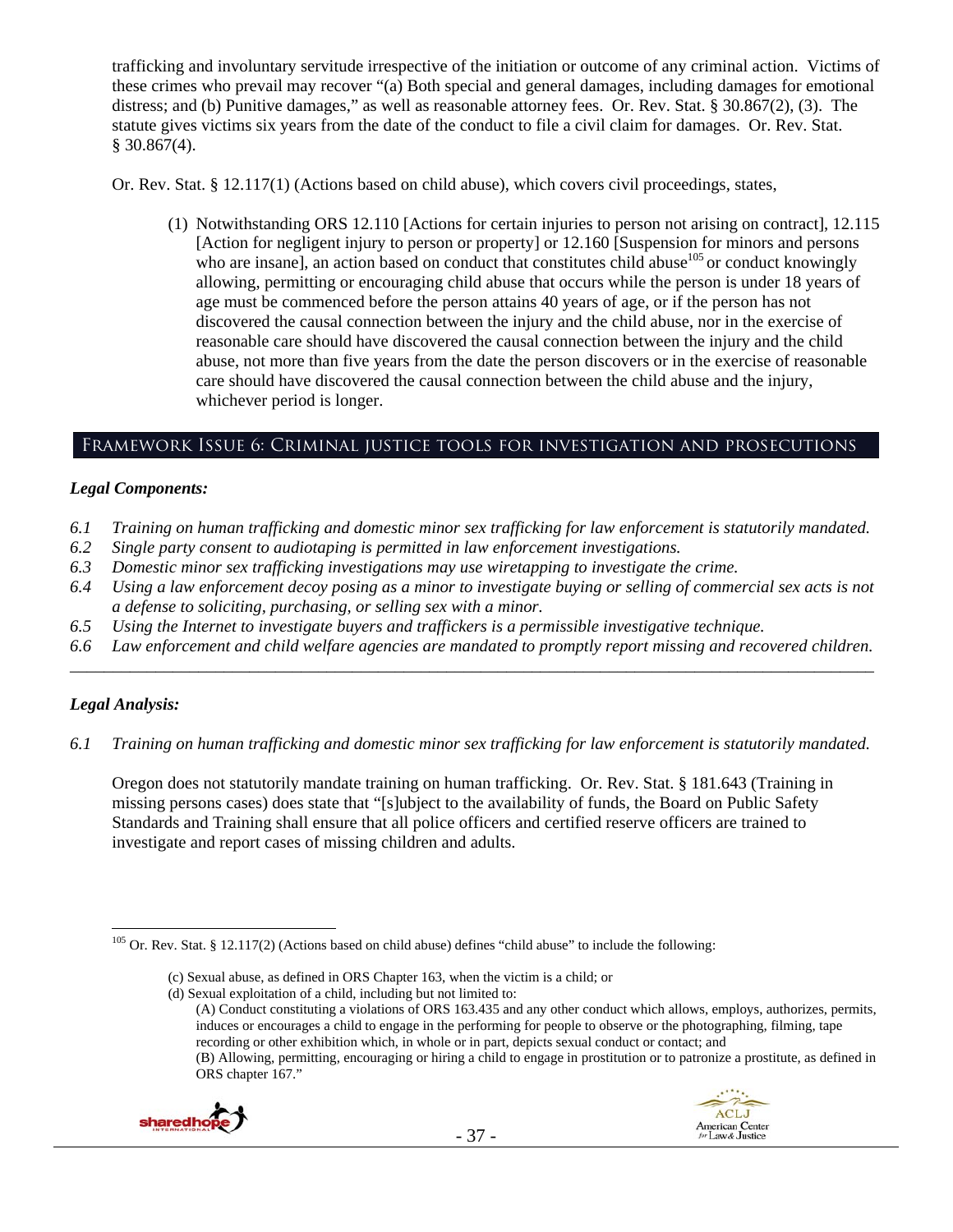6.1.1 Recommendation: Mandate training on human trafficking for law enforcement, incorporate a training component on commercial sexual exploitation of minors into the training on missing children and adult investigations, or both.

## *6.2 Single party consent to audiotaping is permitted in law enforcement investigations.*

Or. Rev. Stat. § 165.543(1) (Interception of communications) states in part,

Except as provided in ORS 133.724 [Order for interception of communications; application; grounds for issuance; contents of order; progress reports] or as provided in ORS 165.540(2)(a), any person who willfully intercepts, attempts to intercept or procures any other person to intercept or attempt to intercept any wire or oral communication where such person is not a party to the communication and where none of the parties to the communication has given prior consent to the interception, is guilty of a Class A misdemeanor.

Or. Rev. Stat. § 133.726(1) (Interception of oral communication without order; order for interception of oral communication; application; grounds for issuance; contents of order; penalties) states, "[A] law enforcement officer is authorized to intercept an oral communication to which the officer or person under direct supervision of the officer is a party, without obtaining an order for the interception of a wire, electronic or oral communication under ORS 133.724" in certain situations. "[A] person is a party to an oral communication if the oral communication is made in the person's immediate presence and is audible to the person regardless of whether the communication is specifically directed to the person." Or. Rev. Stat. § 133.726(2).

Or. Rev. Stat. § 133.726(7)–(10) (Interception of oral communication without order; order for interception of oral communication; application; grounds for issuance; contents of order; penalties)<sup>106</sup> also states,

(7) An order under ORS 133.724 or this section is not required when a law enforcement officer intercepts an oral communication to which the officer or a person under the direct supervision of the officer is a party if the oral communication is made by a person whom the officer has probable cause to believe has committed, is engaged in committing or is about to commit:

(a) A crime punishable as a felony under ORS 475.840 [drugs], 475.846 to 475.894 [drug possession, manufacture] or 475.904 to 475.910 [drugs] or as a misdemeanor under ORS 167.007 [prostitution] or section 3 of this 2011 Act [patronizing prostitution]; or

(b) Any other crime punishable as a felony if the circumstances at the time the oral communication is intercepted are of such exigency that it would be unreasonable to obtain a court order under ORS 133.724 or this section.

(8) A law enforcement officer who intercepts an oral communication pursuant to this section may not intentionally fail to record and preserve the oral communication in its entirety. A law enforcement officer, or a person under the direct supervision of the officer, who is authorized under this section to intercept an oral communication is not required to exclude from the interception an oral communication made by a person for whom probable cause does not exist if the officer or the person under the officer's direct supervision is a party to the oral communication.

(9) A law enforcement officer may not divulge the contents of an oral communication intercepted under this section before a preliminary hearing or trial in which an oral communication is going to be introduced as evidence against a person except:

(a) To a superior officer or other official with whom the law enforcement officer is cooperating in the enforcement of the criminal laws of this state or the United States;

(b) To a magistrate;

(c) In a presentation to a federal or state grand jury; or

 $106$  Here and elsewhere in this report that Or. Rev. Stat. § 133.726(7) is quoted or cited, the language has been updated to reflect the passage of House Bill 2714 in the 76th Legislative Assembly. 2011 Or. Laws 151 (effective upon passage).



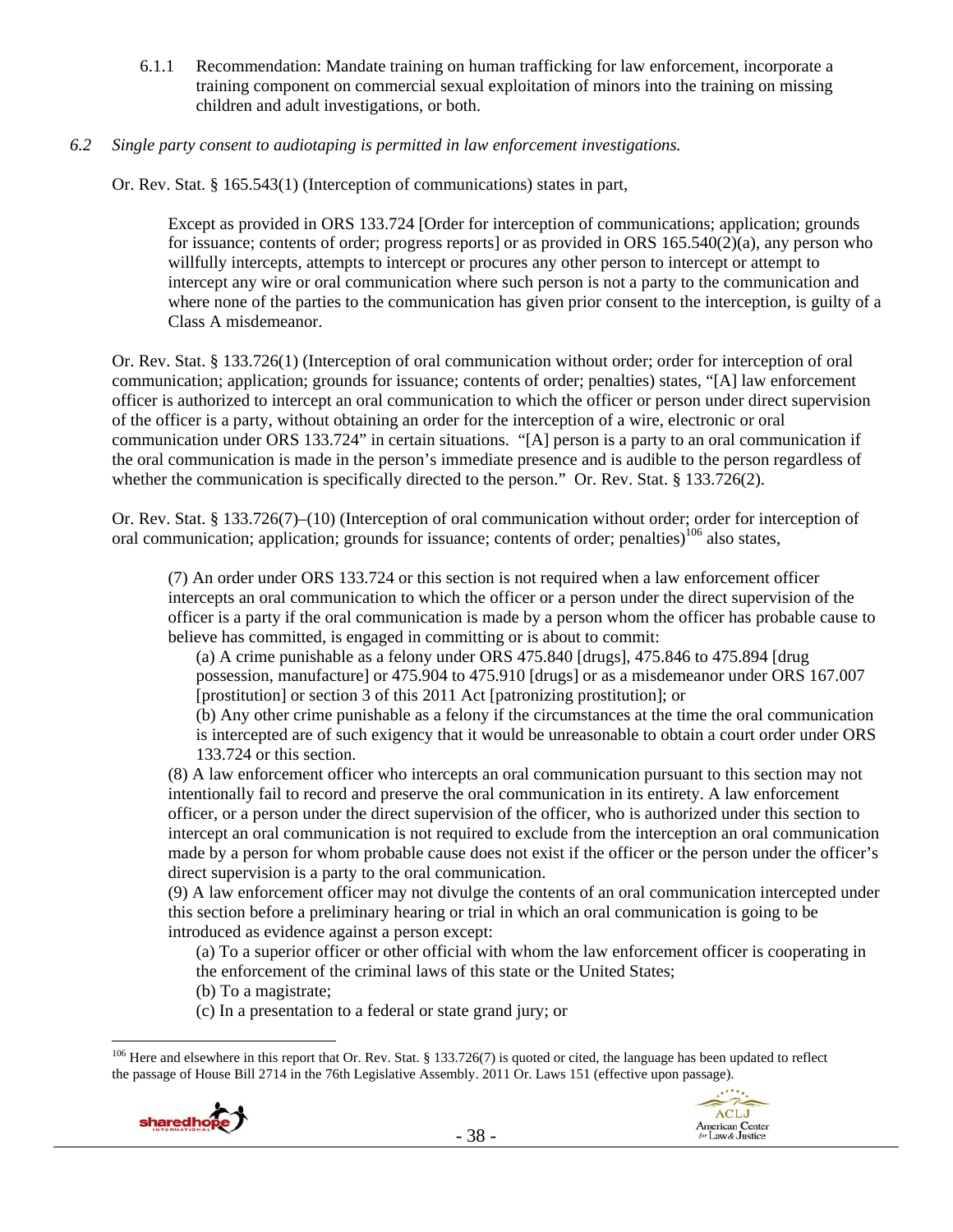(d) In compliance with a court order. (10) A law enforcement officer may intercept an oral communication under this section only when acting within the scope of the officer's employment and as a part of assigned duties.

## *6.3 Domestic minor sex trafficking investigations may use wiretapping to investigate the crime.*

Or. Rev. Stat. § 133.724<sup>107</sup> outlines criteria for applying to intercept wire communications, stating that, among other things, the "application shall include . . . (c) A statement demonstrating that there is probable cause to believe that an individual is committing, has committed or is about to commit" certain listed crimes, including "[a] particular felony of murder, kidnapping, arson, robbery, bribery, extortion or other crime dangerous to life and punishable as a felony," or felony racketeering activity under Or. Rev. Stat. § 166.720, prostitution under Or. Rev. Stat. § 167.007, or patronizing prostitution prohibited by enacted House Bill 2714. Or. Rev. Stat. § 133.726(3)–(6) also outlines criteria for ex parte orders for intercepting oral communications, including situations where the application states, among other things, that "[t]here is probable cause to believe that a person whose oral communication is to be intercepted is engaged in committing, has committed or is about to commit a particular felony, or a misdemeanor under ORS 167.007 [Prostitution] or section 3 of this 2011 Act [patronizing prostitution], and that intercepting the oral communication will yield evidence thereof."

Or. Rev. Stat. § 133.733 does not permit "[t]he contents of any wire, electronic or oral communication intercepted under ORS 133.724, or evidence derived therefrom" from being "received in evidence or otherwise disclosed in any trial, hearing or other proceeding in any court of this state unless each party, not less than 10 days before the trial, hearing or proceeding, has been furnished with a copy of the court order, and accompanying application, under which the interception was authorized or approved." This period may be judicially waived.

- 6.3.1 Recommendation: Amend Or. Rev. Stat. § 133.724 to include Or. Rev. Stat. § 167.012 (Promoting prostitution), § 167.017 (Compelling prostitution), § 163.266 (Trafficking in persons), and § 163.670 (Using child in display of sexually explicit conduct) when the victim is a minor, in the list of offenses for which an ex parte order for interception of wire, electronic, or oral communications may be issued.
- *6.4 Using a law enforcement decoy posing as a minor to investigate buying or selling of commercial sex acts is not a defense to soliciting, purchasing, or selling sex with a minor.*

Or. Rev. Stat. § 163.434(2) (Provisions applicable to online sexual corruption of a child) states that "[i]t is not a defense to a prosecution for online sexual corruption of a child in the first or second degree that the person was in fact communicating with a law enforcement officer . . . or a person working under the direction of a law enforcement officer, who is 16 years of age or older."

Pursuant to Or. Rev. Stat. § 167.057 (Luring a minor)<sup>108</sup> an offender of this provision is prevented from asserting a defense "that the person to whom the representation, description or account was furnished or with whom the representation, description or account was used was not a minor but was a law enforcement officer posing as a minor." Or. Rev. Stat. § 167.057(4).

6.4.1 Recommendation: Amend Or. Rev. Stat. § 167.017 (Compelling prostitution), § 163.266(1) (Trafficking in persons), and § 167.007 (Prostitution) to eliminate a potential defense by a trafficker

passage of House Bill 3323 in the 76th Legislative Assembly. 2011 Or. Laws 681 (effective upon passage).





 $\overline{a}$ <sup>107</sup> Here and elsewhere in this report that Or. Rev. Stat. § 133.724 is quoted or cited, the language has been updated to reflect the passage of House Bill 2714 in the 76th Legislative Assembly. 2011 Or. Laws 151 (effective upon passage).<br><sup>108</sup> Here and elsewhere in this report that Or. Rev. Stat. § 167.057 is quoted or cited, the language has been updat